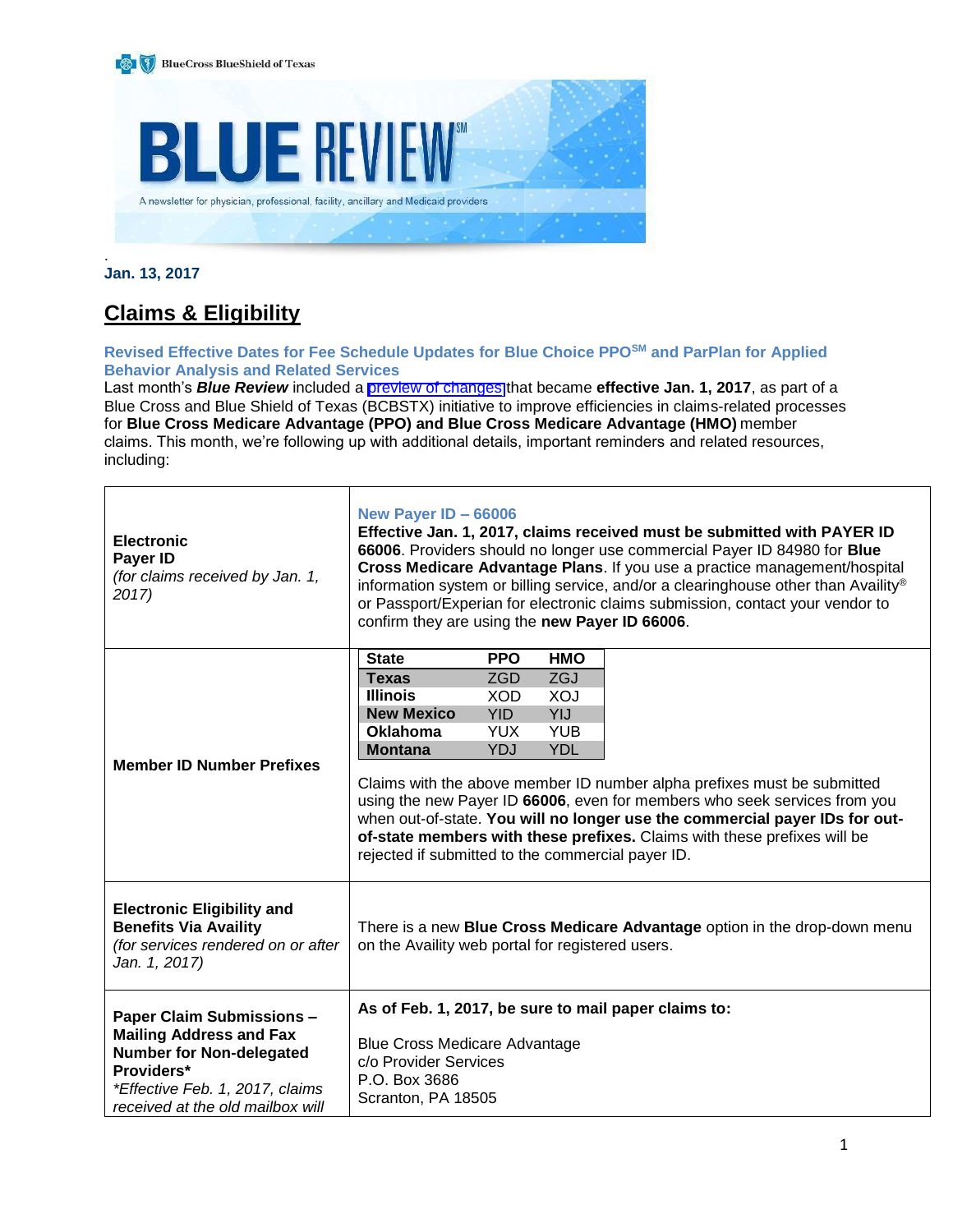| be rejected with a letter<br>informing providers to resubmit<br>to the new mailbox.                |                                                                                                                                                                                                                                                                                                                                                                                                                                                                                                                                                                                                                                                                                                                                                                   |  |
|----------------------------------------------------------------------------------------------------|-------------------------------------------------------------------------------------------------------------------------------------------------------------------------------------------------------------------------------------------------------------------------------------------------------------------------------------------------------------------------------------------------------------------------------------------------------------------------------------------------------------------------------------------------------------------------------------------------------------------------------------------------------------------------------------------------------------------------------------------------------------------|--|
| <b>Claim Payment Cycles and</b><br><b>New Format for Electronic</b><br><b>Funds Transfer (EFT)</b> | Effective Jan. 1, 2017, claims payments will be made on a weekly basis instead<br>of daily.<br>On electronic payments, the EFT trace number will start with a source code of "M"<br>instead of "C."                                                                                                                                                                                                                                                                                                                                                                                                                                                                                                                                                               |  |
| <b>Electronic Claim Status</b>                                                                     | Submit electronic claim status inquiries (HIPAA 276 transactions) through Availity<br>or your preferred vendor portal. Beginning Jan. 1, 2017, the Claim Research<br>Tool on the Availity web portal is no longer be available.                                                                                                                                                                                                                                                                                                                                                                                                                                                                                                                                   |  |
| <b>Electronic Remittance and</b><br><b>Provider Claim Summary</b><br>(PCS)                         | 835 Electronic Remittance Advice (ERA) files will be distributed to the<br>$\bullet$<br>address/receiver ID associated with the billing provider's Tax ID, rather than<br>being distributed to multiple locations/receivers.<br>• The Electronic Payment Summary (EPS) from BCBSTX will no longer be sent<br>with the 835 ERA.<br>Effective Jan. 1, 2017, paper PCSs will be sent by mail to ERA and non-<br><b>ERA</b> receivers.<br>The electronic Payer ID on the 835 ERA will now match the Payer ID that is<br>submitted on the claim. Effective Jan. 1, 2017, the new Payer ID for claims<br>is 66006.)<br>For current 835 ERA receivers, there is no need to re-enroll to continue<br>$\bullet$<br>receiving electronic remittance information for claims. |  |
| <b>Overpayment Recovery</b>                                                                        | Effective Jan. 1, 2017, a new process has been implemented for claims<br>overpayment recovery.<br>The Electronic Refund Management and Claim Inquiry Resolution tools on<br>$\bullet$<br>Availity will no longer be available.<br>Request for refund letters will be sent by mail for all providers.<br>Beginning Jan. 1, 2017, providers may submit requested and voluntary<br>refunds to:<br><b>Blue Cross Medicare Advantage</b><br>c/o Provider Services<br>P.O. Box 3686<br>Scranton, PA 18505                                                                                                                                                                                                                                                               |  |

# **Additional Information**

We appreciate your patience during this transition. The Provider Manuals, 835 ERA/EFT Companion Guides and other resources were updated as of Jan. 1, 2017. These changes will be noted on the BCBSTX [provider website](http://www.bcbstx.com/provider/) and in the provider manuals accordingly. Please continue to watch for further updates on the website and in this newsletter.

# **Eligibility Notice**

Member eligibility and benefits should be checked prior to every scheduled appointment. Eligibility and benefit quotes include membership status, coverage status and other important information, such as applicable copayment, coinsurance and deductible amounts. It is strongly recommended that providers ask to see the member's ID card for current information and a photo ID to guard against medical identity theft. When services may not be covered, members should be notified that they may be billed directly.

If you have any questions or if you need additional information, please contact your BCBSTX [Network](https://www.bcbstx.com/provider/contact_us.html#localnetwork) [Management Representative.](https://www.bcbstx.com/provider/contact_us.html#localnetwork)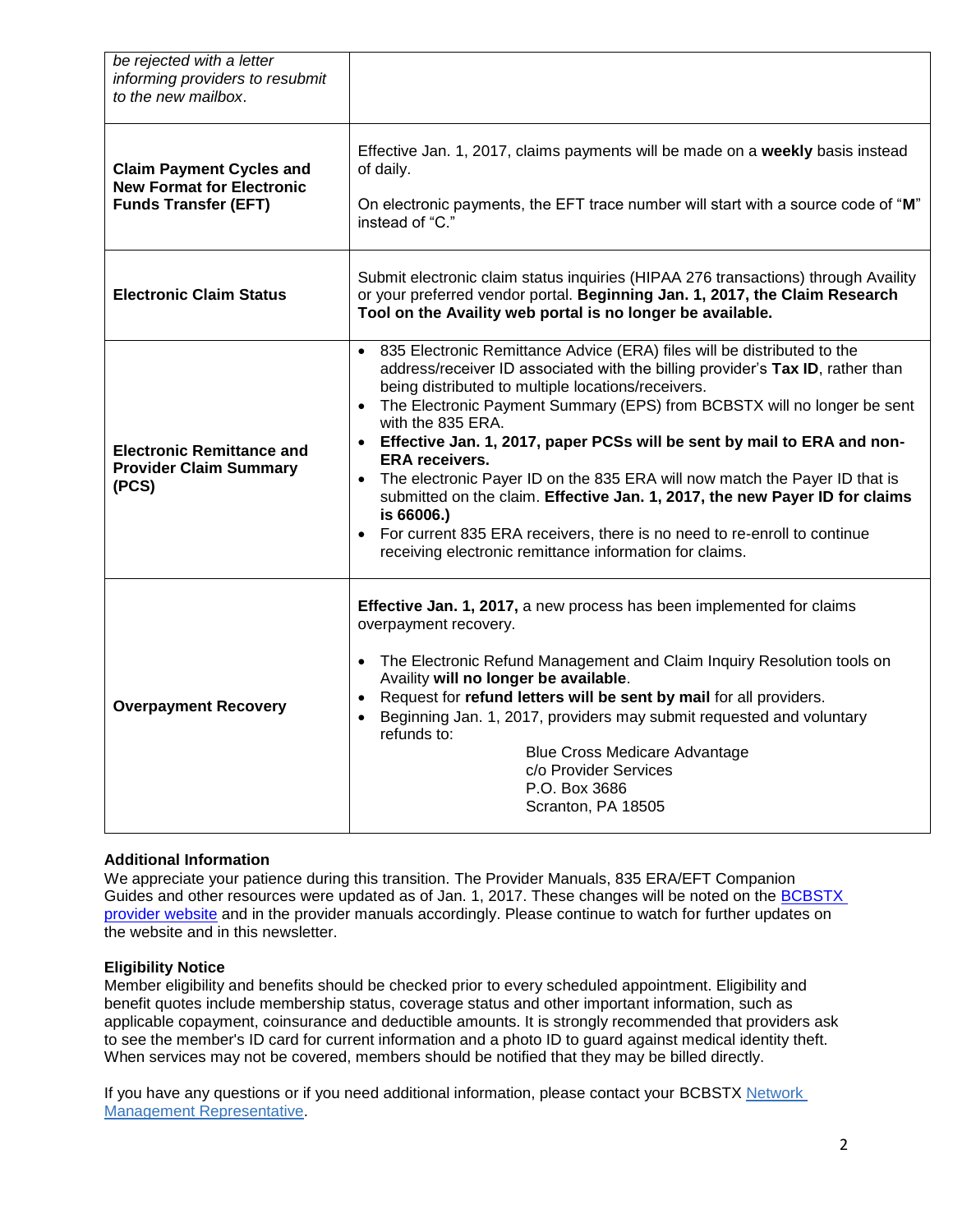# **Clinical Resources**

**Reminder: 2017 Updates to the Blue Cross Medicare Advantage (PPO)SM and Blue Cross Medicare Advantage (HMO)SM Preauthorization Lists** 

**---------------------------------------------------------------------------------------------------------------------------------**

Blue Cross and Blue Shield of Texas (BCBSTX) has updated the list of procedures requiring preauthorization for our [Blue Cross Medicare Advantage](http://www.bcbstx.com/provider/pdf/bma-preauth-2017.pdf) (PPO) and [Blue Cross Medicare Advantage](http://www.bcbstx.com/provider/pdf/bcma-preauth-2017.pdf)  [\(HMO\)](http://www.bcbstx.com/provider/pdf/bcma-preauth-2017.pdf) plans. Both updated preauthorization lists will be **effective Jan. 1, 2017**. If you are not participating in the Blue Cross Medicare Advantage (PPO) network or Blue Cross Medicare Advantage (HMO) network, disregard the information pertaining to that plan.

BCBSTX will require notification of inpatient admission for post stabilization care within one business day following treatment of an emergency medical condition. Failure to timely notify BCBSTX and obtain preapproval for further post-stabilization care services may result in denial of the claim(s) for such poststabilization care services, which cannot be billed to the member pursuant to your provider agreement with BCBSTX.

Additionally, when a Blue Cross Medicare Advantage (PPO) or Blue Cross Medicare Advantage (HMO) member arrives at the facility for an elective admission, providers should notify the BCBSTX Utilization Management Department in order to assist in patient care coordination.

The updated preauthorization lists are linked above. They are also located on Standards & Requirements tab[/General Reimbursement Information](http://www.bcbstx.com/provider/gri/index.html) area.

As a reminder, iExchange® – our automated referral and preauthorization tool – is available 24 hours a day, seven days a week (with the exception of every third Sunday of the month when the system is unavailable from 11 a.m. to 3 p.m. CT). iExchange is accessible to physicians, professional providers and facilities contracted with BCBSTX. For more information or to set up a new account, complete and submit the [iExchange online enrollment form.](http://www.bcbstx.com/provider/tools/iexchange.html)

If you have any questions or if you need additional information, please contact your BCBSTX [Network](http://www.bcbstx.com/provider/contact_us.html)  [Management Representative.](http://www.bcbstx.com/provider/contact_us.html)

**---------------------------------------------------------------------------------------------------------------------------------**

**Reminder: Notification for Inpatient Admission for Post-stabilization Care Required Within One Business Day for Blue Cross Medicare Advantage (PPO)SM and Blue Cross Medicare Advantage (HMO)SM Members**

Effective Jan. 1, 2017, Blue Cross and Blue Shield of Texas (BCBSTX) will require notification of inpatient admission for post-stabilization care within one business day following the treatment of an emergency medical condition. This requirement applies to Blue Cross Medicare Advantage (PPO) and Blue Cross Medicare Advantage (HMO) plans.

Post-stabilization notification of inpatient admissions allows BCBSTX to evaluate the appropriateness of the setting of care and other criteria for coverage purposes. It aids in early identification of members who may benefit from specialty programs available from BCBSTX, such as Case Management, Care Coordination and Early Intervention (CCEI), or Longitudinal Care Management (LCM).

Notification also allows BCBSTX to assist the member with discharge planning. **Failure to timely notify BCBSTX and obtain pre-approval for further post-stabilization care services may result in denial of the claim(s) for such post-stabilization care services**, **which cannot be billed to the member pursuant to your provider agreement with BCBSTX**. You can submit a notification for post stabilization care services through our secure provider portal via [iExchange](http://www.bcbstx.com/provider/tools/iexchange.html)®, or by phone, using the number on the member's ID card. Timely post stabilization notification of inpatient admission does not guarantee payment.

In the event of a claim denial that includes emergency care services, the provider can rebill the claim for the emergency services (including stabilization services), as well as post-stabilization care services for which BCBSTX may be financially responsible for possible re-adjudication by BCBSTX.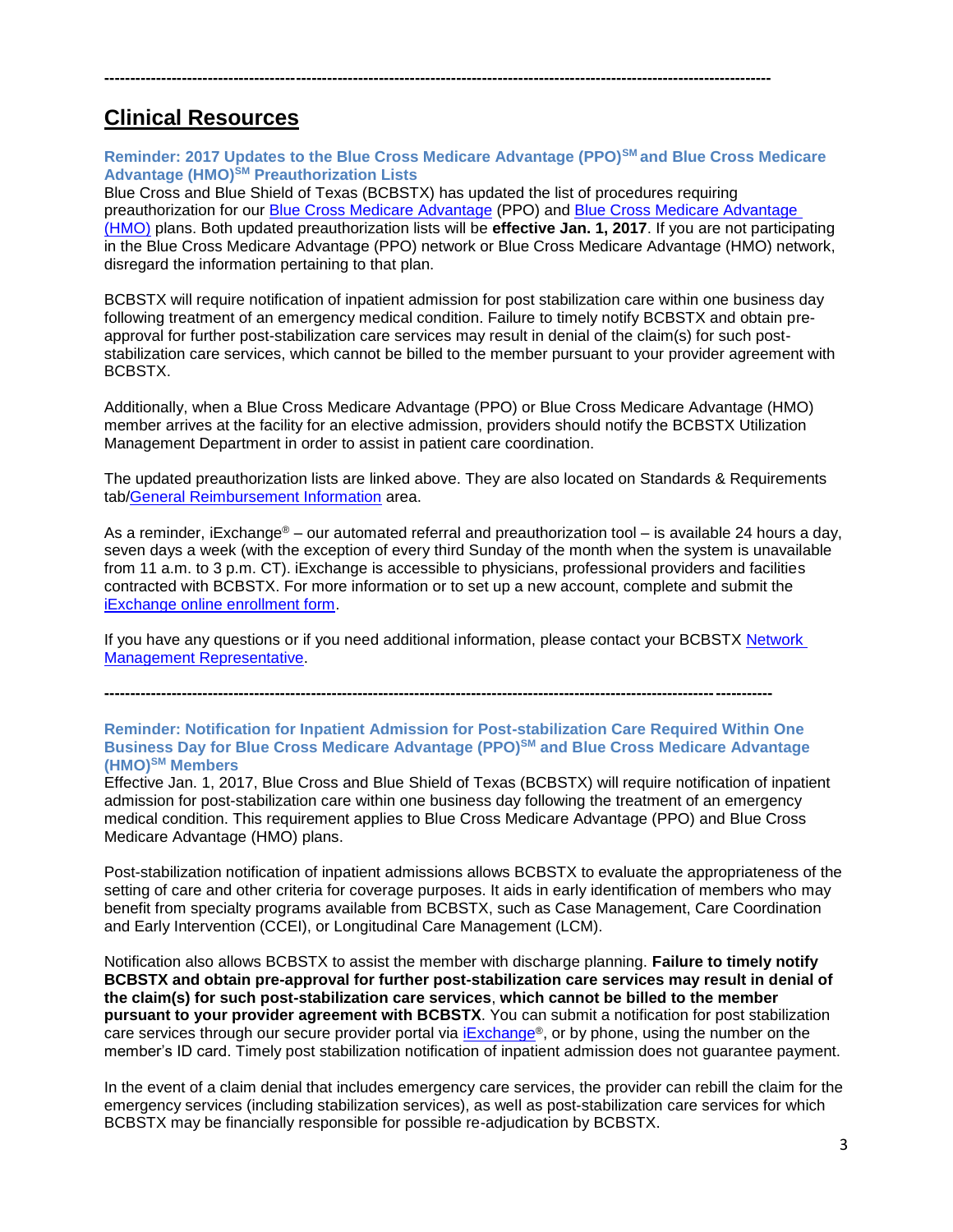# **Reminder: Update to Blue Advantage HMOSM and Blue Advantage PlusSM HMO Preauthorization/Referral List – Preauthorization Required for Specific Outpatient Surgeries**

**---------------------------------------------------------------------------------------------------------------------------------**

Effective Jan.1, 2017, there will be a requirement for a preauthorization for a designated list of surgical CPT codes if performed in an **outpatient hospital setting** for members enrolled in **Blue Advantage HMO or Blue Advantage Plus HMO**. Preauthorization for these services is processed through Medical Management Review, by calling the number on back of the member's ID card.

The updated **Blue Advantage HMO and Blue Advantage Plus HMO Preauthorization/Referral Requirements List** reflecting the applicable CPT codes is located in the [General Reimbursement](http://www.bcbstx.com/provider/gri)  [Information](http://www.bcbstx.com/provider/gri) section of the Standards and Requirements tab on our website.

### **At Blue Cross and Blue Shield of Texas (BCBSTX), we use preauthorization requirements to:**

- help make sure that the service or drug being requested is medically necessary and appropriate,
- follow up-to-date medical recommendations,
- make sure the most economical treatment is being used and not duplicated
- ensure the service is actually helping.

This is one of many things we are doing to make the health care system work better – focusing on improving health care delivery, as well as finding solutions to aid in reducing unnecessary health care costs for everyone. We want our members to receive the best health outcomes for all of the dollars spent on their care.

As noted on the preauthorization requirements list, you can use iExchange®, our automated referral and preauthorization tool for other applicable services. iExchange is available to physicians, professional providers and facilities that are contracted with BCBSTX, and is available 24 hours a day, seven days a week (with the exception of every third Sunday of the month when the system is unavailable from 11 a.m. to 3 p.m. CT). For more information or to set up a new account, complete and submit the [iExchange online](http://www.bcbstx.com/provider/tools/iexchange.html)  [enrollment form.](http://www.bcbstx.com/provider/tools/iexchange.html)

Member eligibility and benefits should be checked prior to every scheduled appointment. Eligibility and benefit quotes include membership status, coverage status and other important information, such as applicable copayment, coinsurance and deductible amounts. It is strongly recommended that providers **ask to see the member's ID card for current information** and a photo ID to guard against medical identity theft. When services might not be covered, members should be notified that they may be billed directly.

If you have any questions or if you need additional information, please contact your BCBSTX Network [Management Representative.](http://www.bcbstx.com/provider/contact_us.html)

**---------------------------------------------------------------------------------------------------------------------------------**

### **Reminder: New Preauthorization Requirement for Applied Behavior Analysis for Blue Choice PPOSM Members**

Effective Jan. 1, 2017, there will be a preauthorization requirement for Applied Behavior Analysis (ABA) for the treatment of Autism Spectrum Disorder for **Blue Choice PPO** members. Preauthorization for these services is processed through a Behavioral Health Medical Management review, by calling the number on the back of the member's ID card.

The updated **Blue Choice PPO Preauthorization Requirements list** is located under [Standards &](http://www.bcbstx.com/provider/gri/)  [Requirements/General Reimbursement Information](http://www.bcbstx.com/provider/gri/) in the General Reimbursements page of our website.

At Blue Cross and Blue Shield of Texas, we use preauthorization requirements to help make sure that the service or drug being requested is medically necessary and appropriate, follows up-to-date medical recommendations, is the most economical treatment, is not being duplicated and is actually helping.

This is one of many things we are doing to make the health care system work better – focusing on improving health care delivery, as well as finding solutions to aid in reducing unnecessary health care costs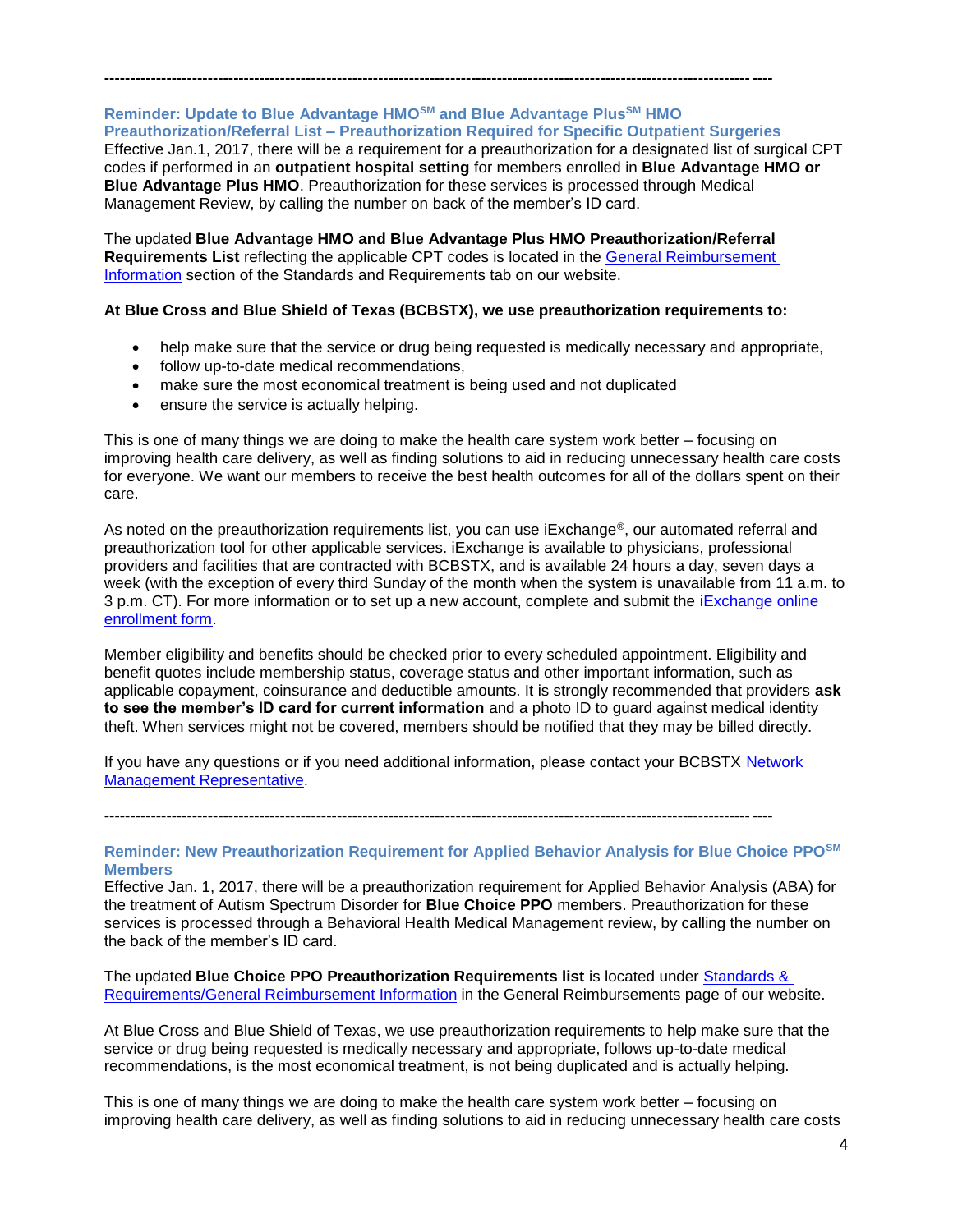for everyone. We want our members to receive the best health outcomes for all of the dollars spent on their care.

# **Reminders:**

- The member must have an Autism Spectrum Disorder diagnosis from a qualified diagnostician.
- The ABA service provider must have the credentials necessary to conduct ABA services.
- An initial functional assessment, including a treatment plan that identifies any deficient skills and the appropriate interventions, must be completed.
- After the first authorization for ABA services, additional authorizations may require concurrent review to ensure the member continues to meet the medical necessity guidelines.
- $\bullet$  iExchange<sup>®</sup> is not available for ABA preauthorization or behavioral health at this time, therefore please call the number on the back of the member's ID card for ABA preauthorization requests.

We will be providing additional information about ABA in the coming months on our provider website and in later issues of *Blue Review.* Be on the lookout for:

 **Preauthorization forms:** Diagnostic Physician/Specialist Evaluation, Provider Credentials Verification, Assessment Information and Initial Treatment Plan

# **Eligibility and Benefit Quotes**

Member eligibility and benefits should be checked prior to every scheduled appointment. Eligibility and benefit quotes include membership status, coverage status and other important information, such as applicable copayment, coinsurance and deductible amounts. It is strongly recommended that providers **ask to see the member's ID card for current information** and a photo ID to guard against medical identity theft. When services might not be covered, members should be notified that they may be billed directly.

If you have any questions or if you need additional information, please contact your BCBSTX Network [Management Representative.](http://www.bcbstx.com/provider/contact_us.html)

**---------------------------------------------------------------------------------------------------------------------------------**

# **Electronic Options**

# **Reminder: Enroll Now for ERA and EFT through Availity®**

Effective Jan. 1, 2017, Blue Cross and Blue Shield of Texas (BCBSTX) Electronic Funds Transfer (EFT) and Electronic Remittance Advice (ERA) enrollment process will only be available electronically through Availity. When Availity is used to complete the ERA and EFT real-time enrollment, providers will receive a confirmation letter acknowledging the effective date of registration, which eliminates the burden of follow up associated with the paper enrollment process.

# **Benefits of enrolling for ERA through Availity:**

- Faster remittance delivery
- Automatic posting capabilities
- Designate delivery to a specific clearinghouse or vendor

# **Benefits of enrolling for EFT through Availity:**

- Quicker receipt of payments
- No more waiting on mailed paper checks
- Direct deposit into bank account of choice

Once an organization is enrolled for ERA, providers and billing services gain the ability to use the Availity Remittance Viewer. This tool permits you to search, view, save and print remittance information, even if the ERA is delivered to an appointed receiver. Learn more about the [Remittance Viewer.](http://www.bcbstx.com/provider/tools/remittance_viewer_webinars.html)

Online ERA and EFT enrollment is available to registered Availity users. To register for Availity, simply go to [availity.com](https://www.availity.com/) and sign up today. For assistance with ERA and EFT registration through Availity or use of the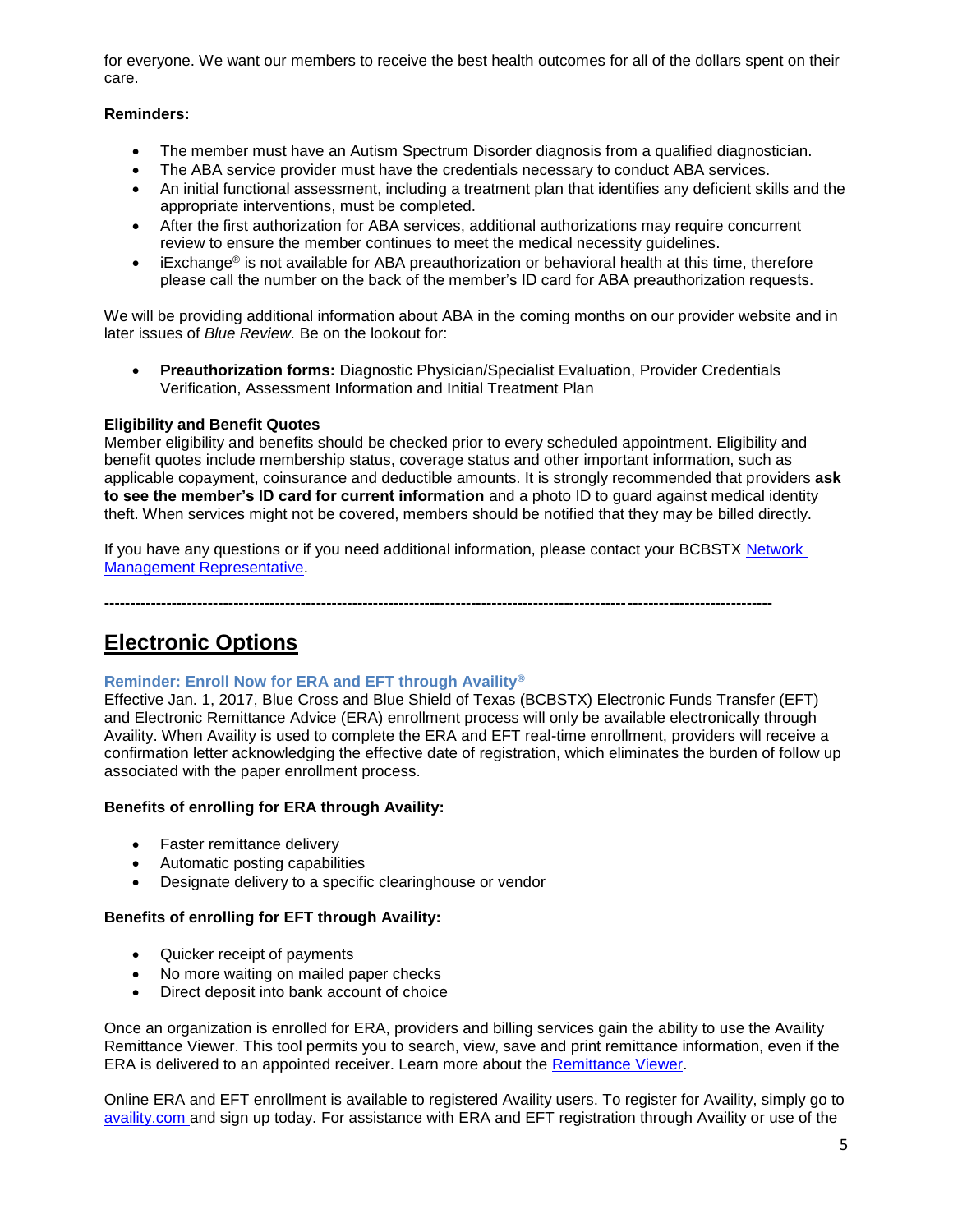Remittance Viewer tool, email a Provider Education Consultant at [ECommerceHotline@bcbsil.com](mailto:ECommerceHotline@bcbsil.com) or call 800-746-4614.

The current paper ERA and EFT enrollment forms on the BCBSTX provider website will be removed after Jan. 31, 2017, on [bcbstx.com/provider.](http://www.bcbstx.com/provider/)

#### **---------------------------------------------------------------------------------------------------------------------------------**

**Reminder: Provider Claim Summary Paper-to-electronic Conversion Coming March 1, 2017** Blue Cross and Blue Shield of Texas (BCBSTX) recognizes that immediate access to the Provider Claim Summary (PCS) is vital for posting patient accounts and reconciling financials. Often times, providers who receive this information via post office mail are waiting on delivery, which delays administrative processes.

As of Dec. 12, 2016, a new report viewer application will be available in the BCBSTX branded Payer Spaces section on the Availity® [web portal.](https://www.availity.com/) This new tool permits you to readily view, download, save and/or print the PCS online as often as needed. This report viewer offers you the opportunity to obtain claim outcome results for multiple patients in one central location.

Effective March 1, 2017, claim summary information will be delivered through this online report viewer application, rather than distribution via paper mailing. This online alternative is an additional offering to our other electronic tools through Availity. If you currently rely on paper claim summaries, Availity registration is strongly recommended to gain access to the report viewer application.

Providers who are already enrolled for [Electronic Remittance Advice](http://www.bcbstx.com/provider/claims/era.html) from BCBSTX will continue receiving their remittances electronically. They will also have the same opportunity to view, download and/or print the claim summary as a complimentary option.

Exceptions to continue receiving paper mailings may be considered for extenuating circumstances. To submit this type of exception or request training for online applications, email [PECS@bcbstx.com.](mailto:PECS@bcbstx.com) Otherwise, beginning March 1, 2017, claim summary information will be accessible exclusively on the report view application on Availity. Additionally, providers will be directed to make use of the BCBSTX report view application if an exception request is not received by Feb. 17, 2017. The exception review process may require up to five business days before a response is returned.

BCBSTX supports an array of online tools to registered Availity users, including the report viewer, at no additional cost. To register, simply go to [availity.com,](http://www.availity.com/) select Register and then complete the online application.

**---------------------------------------------------------------------------------------------------------------------------------**

Additional communications regarding the change will be published in upcoming issues of this newsletter and on our provider website.

#### **Reminder: Phone System Update for Eligibility and Benefits**

With the addition of several benefit categories to the Interactive Voice Response phone system, the option for agent assistance will be removed Dec. 12, 2016, for common benefit categories.

BCBSTX strongly encourages providers to check patient eligibility and benefit information prior to every scheduled appointment, so having quick access to this data is imperative. The fastest and most efficient way to obtain eligibility and benefits information is electronically through [Availity](https://www.availity.com/)®, or your preferred web vendor. Taking advantage of electronic options allows retrieval of needed information at your convenience.

If eligibility and benefits are unable to be verified online, the same information is often readily accessible through our IVR phone system. Additionally, a confirmation number will be provided for your records after the phone system has completed the quote.

#### **Attend 2017 Back to Basics: Availity 101 Webinars**

To learn more about obtaining eligibility and benefits electronically, join us for a complimentary [Back](http://www.pages02.net/hcscnosuppression/blue_review_december_2016/LPT.url?kn=957924&vs=MmRiZmFlNTUtNTdmYi00ODVkLTk2MTQtMTU4YzRiYzllMTBjOzA6MTAwMTA0NDc6MTM3MDU0MDE0OTA0OjEwNjA2Njk5NDE6MTA2MDY2OTk0MTsS1) to Basics: "Availity 101" [webinar.](http://www.pages02.net/hcscnosuppression/blue_review_december_2016/LPT.url?kn=957924&vs=MmRiZmFlNTUtNTdmYi00ODVkLTk2MTQtMTU4YzRiYzllMTBjOzA6MTAwMTA0NDc6MTM3MDU0MDE0OTA0OjEwNjA2Njk5NDE6MTA2MDY2OTk0MTsS1) Visit the [Provider](http://www.pages02.net/hcscnosuppression/blue_review_december_2016/LPT.url?kn=957925&vs=MmRiZmFlNTUtNTdmYi00ODVkLTk2MTQtMTU4YzRiYzllMTBjOzA6MTAwMTA0NDc6MTM3MDU0MDE0OTA0OjEwNjA2Njk5NDE6MTA2MDY2OTk0MTsS1) Training page in our online Education and [Reference](http://www.pages02.net/hcscnosuppression/blue_review_december_2016/LPT.url?kn=957926&vs=MmRiZmFlNTUtNTdmYi00ODVkLTk2MTQtMTU4YzRiYzllMTBjOzA6MTAwMTA0NDc6MTM3MDU0MDE0OTA0OjEwNjA2Njk5NDE6MTA2MDY2OTk0MTsS1) [Center](http://www.pages02.net/hcscnosuppression/blue_review_december_2016/LPT.url?kn=957926&vs=MmRiZmFlNTUtNTdmYi00ODVkLTk2MTQtMTU4YzRiYzllMTBjOzA6MTAwMTA0NDc6MTM3MDU0MDE0OTA0OjEwNjA2Njk5NDE6MTA2MDY2OTk0MTsS1) for additional information.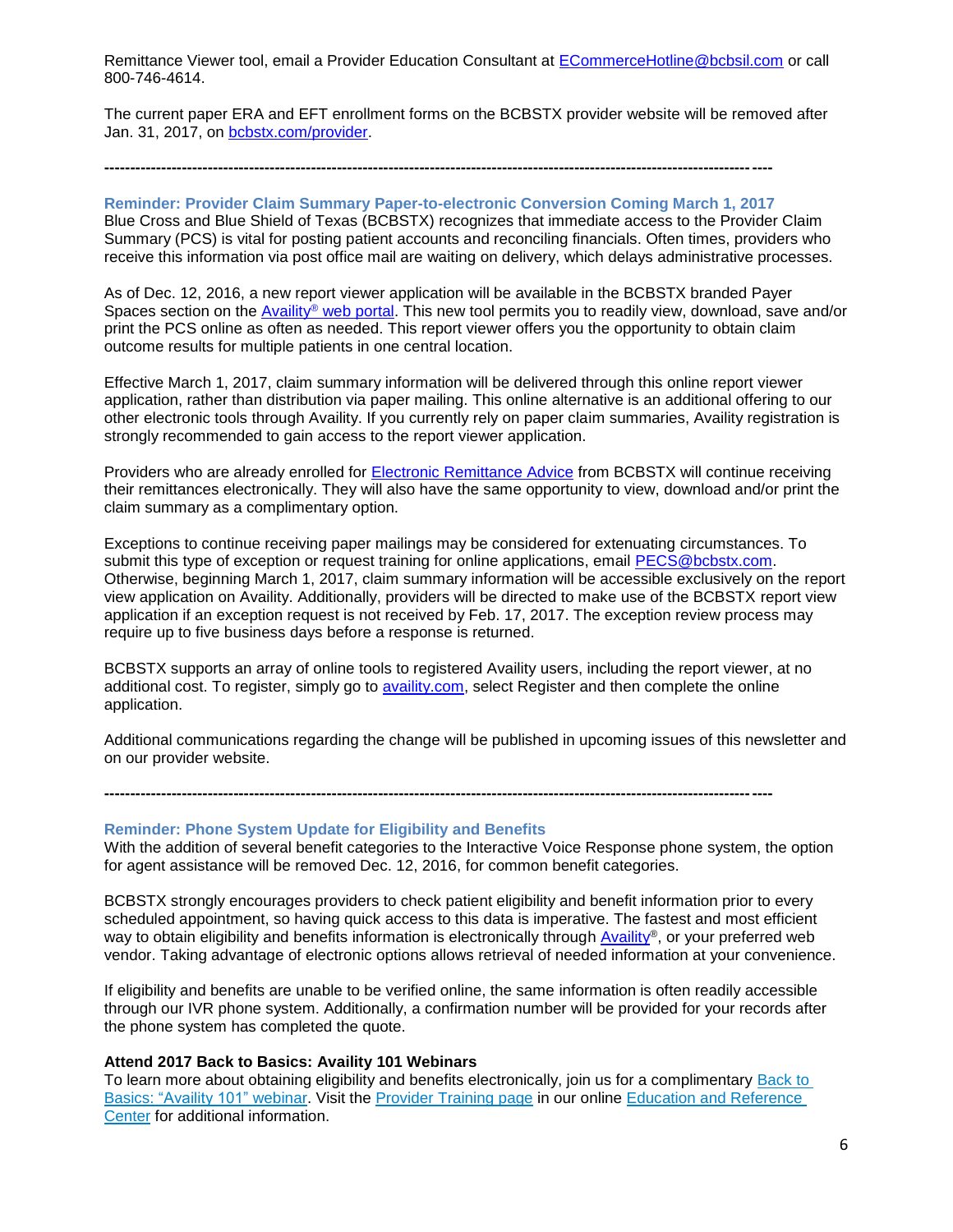For more advanced training on our online tools and resources, email our [Provider Education Consultant](mailto:PECS@bcbstx.com)  [team.](mailto:PECS@bcbstx.com)

Checking eligibility and/or benefit information is not a guarantee of payment. Benefits will be determined once a claim is received and will be based upon, among other things, the member's eligibility and the terms of their certificate of coverage applicable on the date services were rendered. If you have questions, please call the number on the back of the member's ID card.

**---------------------------------------------------------------------------------------------------------------------------------**

# **Standards & Requirements**

**Revised Effective Dates for Fee Schedule Updates for Blue Choice PPOSM and ParPlan for Applied Behavior Analysis and Related Services**

On Oct. 17, 2016, Blue Cross and Blue Shield of Texas (BCBSTX) notified providers of changes in the maximum allowable fee schedule used for Blue Choice PPO and ParPlan for Applied Behavior Analysis (ABA) and related services. The effective dates for some of these changes have been postponed as noted below.

#### **Brief descriptions of the changes:**

- Effective Feb. 1, 2017, the fee schedule for CPT codes 0359T, 0370T, 0360T and 0361T specific for ABA and related services will be updated.
- Effective April 1, 2017, (not Feb. 1, 2017), the fee schedule for CPT codes 0368T, 0369T, 0371T, 0372T, 0362T, 0363T, 0364T, 0365T, 0366T, 0367T, 0373T and 0374T will be updated.
- Effective April 1, 2017, (not Feb. 1, 2017), the payable units for the following codes 0359T, 0370T, 0371T and 0372T will be updated to be limited to one unit per day.
- Effective Feb. 1, 2017, 0359T will be limited to two assessments per 12-month period.

The fee schedule changes for **Blue Choice PPO** are located under the [General Reimbursement](https://www.bcbstx.com/provider/gri/index.html)  [Information](https://www.bcbstx.com/provider/gri/index.html) section of the Standards and Requirements tab on bcbstx.com.

BCBSTX also provides general reimbursement information policies, fee schedule request forms and fee schedule information under the [General Reimbursement Information](https://www.bcbstx.com/provider/gri/index.html) section of the Standards and Requirements tab on our website. Reimbursement changes and updates are posted under "Reimbursement Changes/Updates" in the Professional Reimbursement Schedules section. The changes will become effective 90 days from the posting date. The specific effective date will be noted for each change that is posted.

If you have any questions or if you need additional information, please contact your BCBSTX [Network](https://www.bcbstx.com/provider/contact_us.html#localnetwork)  [Management Representative.](https://www.bcbstx.com/provider/contact_us.html#localnetwork)

**---------------------------------------------------------------------------------------------------------------------------------**

*Please be advised that this reimbursement information contains confidential information proprietary to BCBSTX. The use and disclosure of this information is restricted under Texas Insurance Code Section 1301.136(b), Texas Insurance Code Section 843.321(b) and the terms of your BCBSTX agreements.*

**Reminder: Fee Schedule Update for Blue Choice PPOSM and ParPlan for Applied Behavior Analysis and Related Services**

Effective Feb. 1, 2017, Blue Cross and Blue Shield of Texas (BCBSTX) will implement changes in the maximum allowable fee schedule used for Blue Choice PPO and ParPlan for Applied Behavior Analysis (ABA) and related services.

The fee schedule changes for Blue Choice PPO are located under [General Reimbursement Information](http://www.bcbstx.com/provider/gri/index.html) on the [bcbstx.com/provider](http://www.bcbstx.com/provider/) website.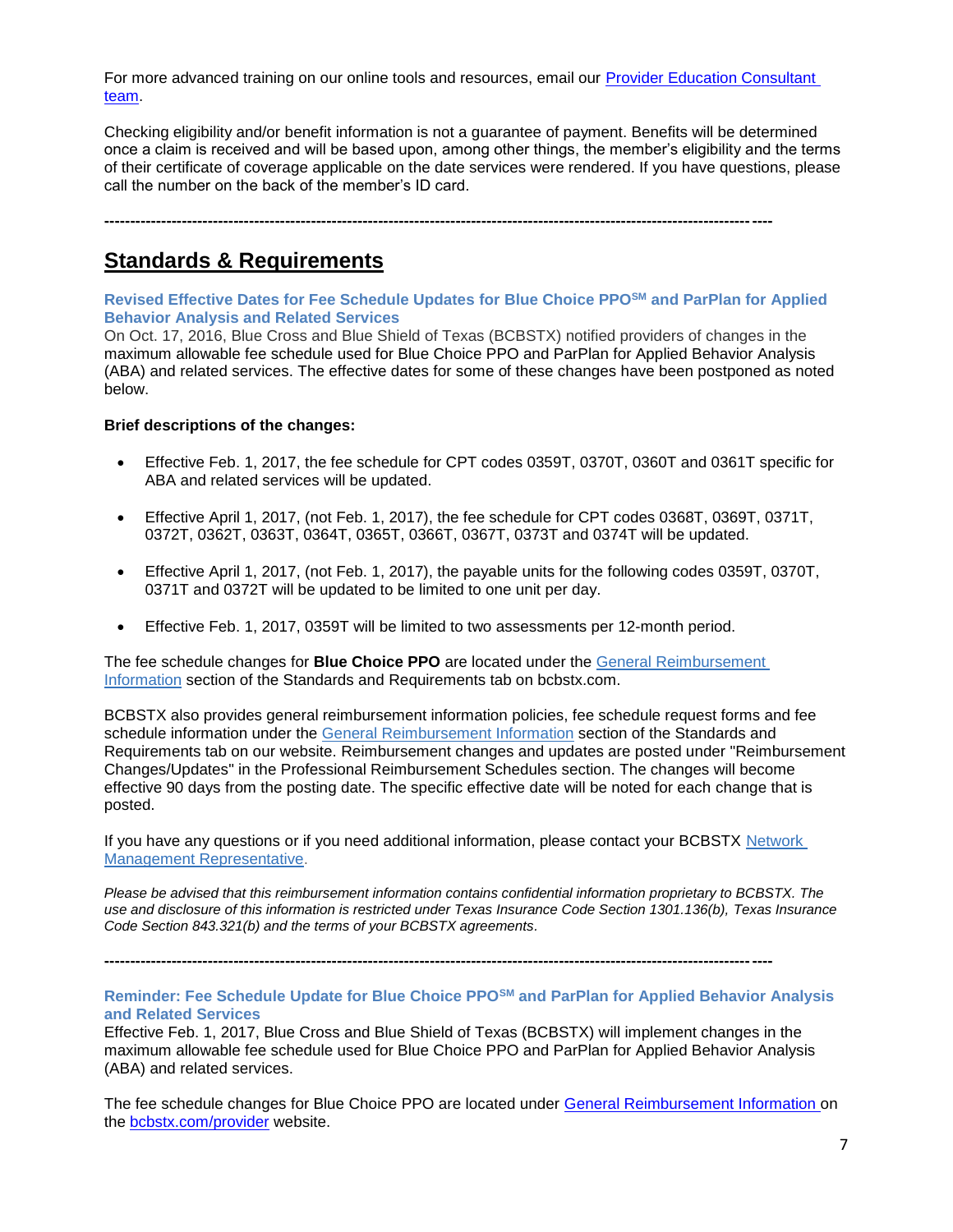### **Brief descriptions of the changes:**

- Effective Feb. 1, 2017, the fee schedule for CPT codes 0359T-0374T specific for Applied Behavior Analysis and related services will be updated.
- The payable units will be limited to one unit per day for the following codes: 0359T, 0370T, 0371T and 0372T.
- Additionally 0359T will be limited to two assessments per 12-month period.

BCBSTX also provides general reimbursement information policies, fee schedule request forms and fee schedule information under the [General Reimbursement Information](http://www.bcbstx.com/provider/gri/index.html) section on the [provider website.](http://www.bcbstx.com/provider/index.html) Reimbursement changes and updates are posted under "Reimbursement Changes/Updates" in the Professional Reimbursement Schedules section. The changes will not become effective until at least 90 days from the posting date. The specific effective date will be noted for each change that is posted.

Please be advised that this reimbursement information contains confidential information proprietary to BCBSTX. The use and disclosure of this information is restricted under Texas Insurance Code Section 1301.136(b), Texas Insurance Code Section 843.321(b) and the terms of your BCBSTX agreements.

If you have any questions or if you need additional information, please contact your BCBSTX [Network](http://www.bcbstx.com/provider/contact_us.html)  [Management Representative.](http://www.bcbstx.com/provider/contact_us.html)

**---------------------------------------------------------------------------------------------------------------------------------**

### **Reminder: Physician Payment Policies for Members Enrolled in Blue Cross Medicare Advantage HMOSM and Blue Cross Medicare Advantage PPOSM**

Effective Feb. 1, 2017, Blue Cross and Blue Shield of Texas (BCBSTX) will enhance our review and application of our physician payment policies applicable to Blue Cross Medicare Advantage PPO and Blue Cross Medicare Advantage HMO.

There are no changes required by providers. The payment policies for the Blue Cross Medicare Advantage plans will continue to be based on nationally accepted means of claims payment, which include:

- Medicare's:
	- o National bundling edits, including the Correct Coding Initiative (CCI)
	- o Modifier usage
	- o Global surgery rules
	- AMA CPT coding guidelines
- Regional Medicare policies
- National specialty academy guidelines (coding and clinical).

As a valued provider, please continue to render services to our members and submit your claims accordingly. The goals of this endeavor are to:

- Enable you and your billing staff to more readily understand our payment of claims given the widespread use of these policies and source criteria utilized above.
- Identify that the service or drug being requested is medically necessary and appropriate by following up-to-date medical recommendation treatment plans that are not duplicated

This is one of many things we are doing to make the health care system work better by focusing on improving health care delivery. We want our members to receive the best health outcomes for all of the dollars spent on their care.

If you have any questions or if you need additional information, please contact your BCBSTX [Network](http://www.bcbstx.com/provider/contact_us.html)  [Management Representative.](http://www.bcbstx.com/provider/contact_us.html)

**---------------------------------------------------------------------------------------------------------------------------------**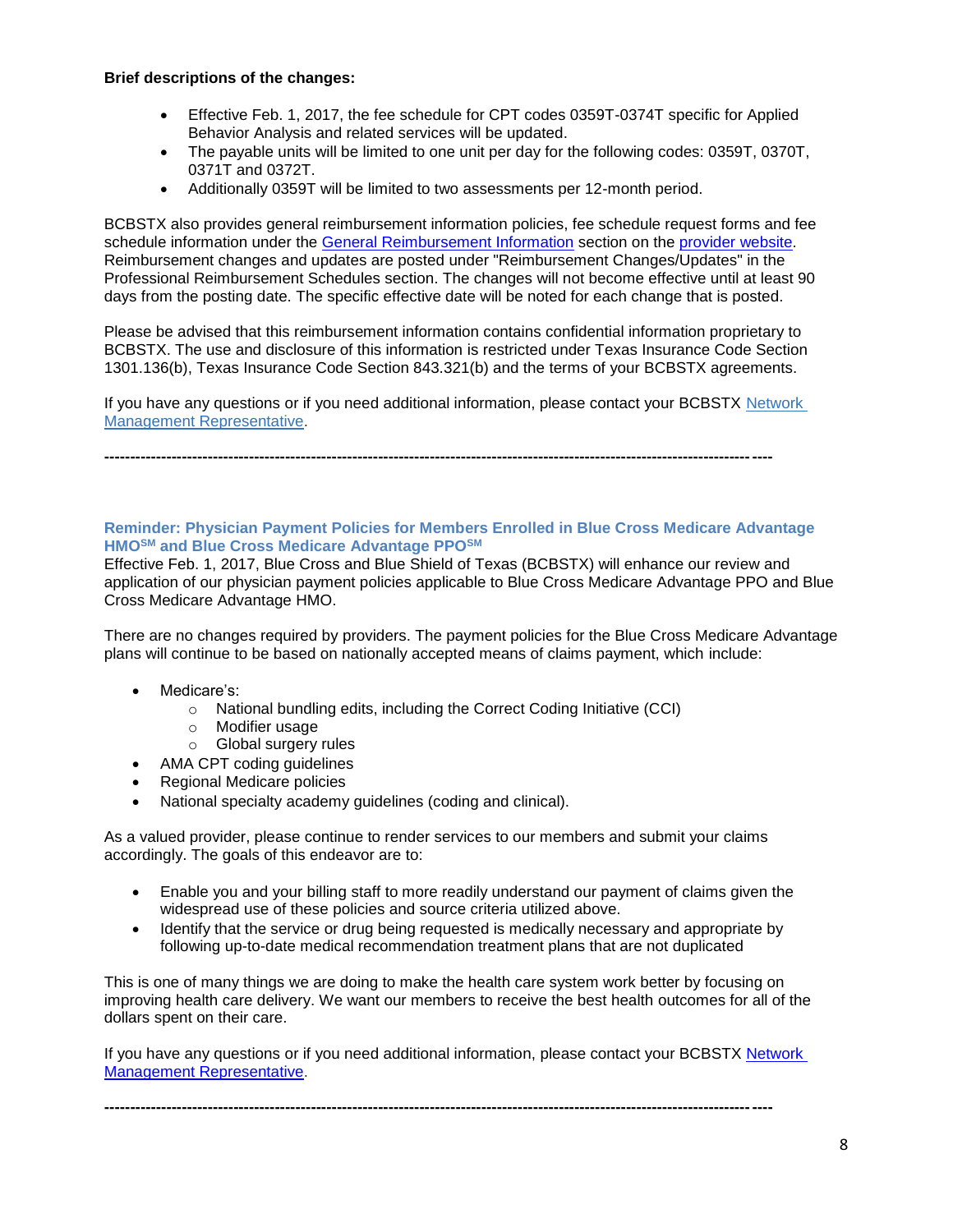### **Urinary Drug Test (UDT) Fee Schedule Update**

Blue Cross and Blue Shield of Texas (BCBSTX) will implement changes in the Urinary Drug Test (UDT) series CPT codes maximum allowable fee schedule used for Blue Choice PPO<sup>SM</sup>, Blue Premier<sup>SM</sup>, Blue EssentialsSM (formerly HMO Blue TexasSM), Blue Advantage HMOSM and ParPlan members effective **Feb. 1, 2017**.

Periodically, BCBSTX reviews claims submitted by providers to help ensure that benefits provided are for services that are included in our members' benefit plans and meet BCBSTX's guidelines.

#### **Below is a brief description of the change:**

Professional claims submitted on a HCFA 1500 for Urinary Drug Test (UDT) 80000 series CPTs and billed with or without the CMS specified G code replacements on the same HCFA 1500 claim, will not be reimbursed by BCBSTX effective February 1, 2017. However, the CMS specified G HCPCS code replacements for the UDT 80000 series codes (see grid below) will be considered for reimbursement according to our fee schedule posted [General Reimbursement Information](http://www.bcbstx.com/provider/gri/index.html) section.

| <b>HCPCS Codes</b> | <b>Drug Test Class</b> |
|--------------------|------------------------|
| G0480              | $1 - 7$                |
| G0481              | $8 - 14$               |
| G0482              | $15 - 21$              |
| G0483              | 22 or more             |

BCBSTX provides general reimbursement information policies, fee schedule request forms and fee schedule information under the [General Reimbursement Information](http://www.bcbstx.com/provider/gri/index.html) section on the [provider website.](http://www.bcbstx.com/provider/index.html) Reimbursement changes and updates are posted under "Reimbursement Changes/Updates" in the Professional Reimbursement Schedules section. The changes will not become effective until at least 90 days from the posting date. The specific effective date will be noted for each change that is posted.

Please remember that if services are rendered directly by the provider, the services may be billed by the provider. However, if the provider does not directly perform the service and the service is rendered by another provider, only the rendering provider can bill for those services.

For additional information, please refer to both the monthly *[Blue Review](http://www.bcbstx.com/provider/news/bluereview.html)* newsletter and [Provider Manuals.](http://www.bcbstx.com/provider/gri/index.html) Please be advised that the reimbursement information being disclosed within this notification contains confidential information proprietary to BCBSTX. The use and disclosure of this information is restricted under Texas Insurance Code Section 1301.136(b), Texas Insurance Code Section 843.321(b) and the terms of your BCBSTX, Blue Choice PPO, Blue Premier, Blue Essentials formerly HMO Blue Texas, and Blue Advantage HMO agreements.

For ancillary provider questions, please feel free to email your questions to [bcbstxancillarycontracting@bcbstx.com](mailto:bcbstxancillarycontracting@bcbstx.com) or if you need additional information, please contact your [Network](http://www.bcbstx.com/provider/contact_us.html)  [Management Representative.](http://www.bcbstx.com/provider/contact_us.html)

**---------------------------------------------------------------------------------------------------------------------------------**

**Reminder: Annual Medical Record Data Collection for Quality Reporting Begins Feb. 1, 2017** Blue Cross and Blue Shield of Texas (BCBSTX) collects performance data using specifications published by the National Committee for Quality Assurance (NCQA) for Healthcare Effectiveness Data and Information Set (HEDIS) and by the U.S. Department of Health and Human Services (HHS) for the Quality Rating System (QRS).

HEDIS is the most widely used and nationally accepted effectiveness of care measurement available and HHS requires reporting of QRS measures. These activities are considered health care operations under the Health Information Portability and Accountability Act (HIPAA) Privacy Rule and patient authorization for release of information is not required. Additionally, Texas state law (Chapter 108 of the Texas Health and Safety Code) requires Health Maintenance Organizations (HMO) in Texas to report HEDIS data by service area to the Department of State Health Services (DSHS) on an annual basis.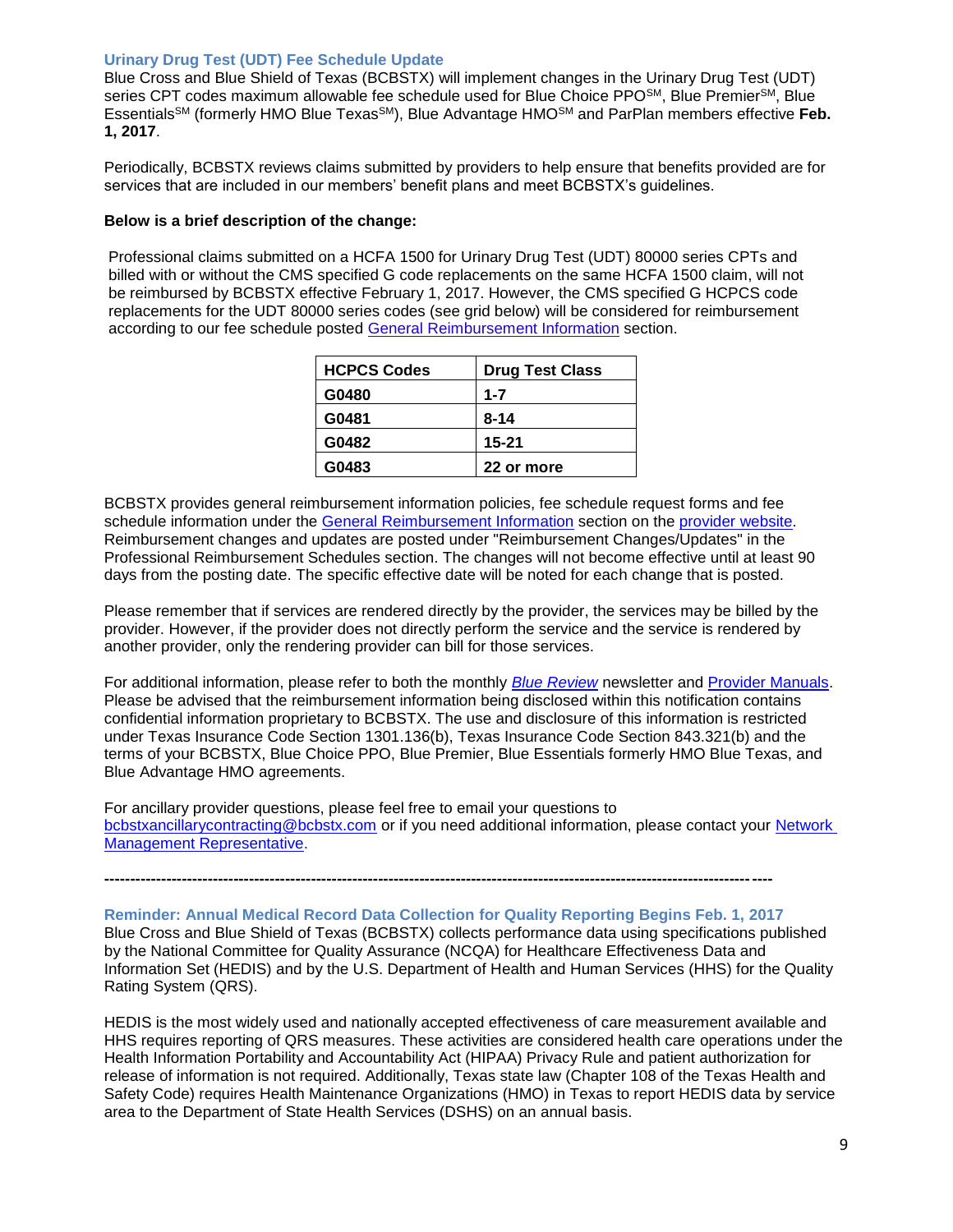To meet these requirements, BCBSTX will be collecting medical records using internal resources and leveraging independently contracted third-party vendor, CIOX. If you receive a request for medical records, we encourage you to reply within 3 to 5 business days. Cooperation with the collection of HEDIS data or any quality improvement activities are required under providers' contractual obligation at no cost to BCBSTX or as stated within the provider's individual contract.

A BCBSTX representative or a representative from CIOX may be contacting your office or facility anytime between December 2016 to February 2017 to identify a key contact person, and to ascertain which data collection method your office or facility prefers (fax, secure email or on-site). Appointments for on-site visits will be scheduled with your staff, if applicable. You will then receive a letter outlining the information that is being requested, and the medical record request list with members' names and the identified measures that will be reviewed.

If you have any questions about medical record requests, please contact a BCBSTX representative at the phone number listed on your provider letter.

### *HEDIS is a registered trademark of NCQA.*

*CIOX is an independent third party vendor that is solely responsible for the products or services they offer. BCBSNM makes no endorsement, representations or warranties regarding any products or services offered by independent third party vendors. If you have any questions regarding the services they offer, you should contact the vendor directly.*

# **---------------------------------------------------------------------------------------------------------------------------------**

### **Reminder: Announcing a New Change for Rehabilitative and Habilitative Services for Members Enrolled in QHPs under the Affordable Care Act**

Effective Jan. 1, 2017, Blue Cross and Blue Shield of Texas (BCBSTX) will implement a change for rehabilitative and habilitative services that are essential health benefits (EHB) and billed by Physical Therapy, Speech Therapy and Occupational Therapy providers, as well as any other providers that may bill for these services. This new change applies to **Blue Advantage HMOSM**, **Blue Advantage PlusSM HMO**  and **Blue Choice PPOSM** members enrolled in qualified health plans under the Affordable Care Act.

**Note:** This change only includes the above products; it does not apply to other BCBSTX plans.

The change impacts visit limits for rehabilitative and habilitative services and devices. Each rendered service should be billed separately since these plans provide coverage for 35 visits per calendar year each for habiliatitve services and for rehabilitative services. As a result of this change, only claims for habilitative services should be submitted with a **CPT modifier of SZ**. This modifier will be used to identify applicable procedures as habilitative for claims adjudication. This requirement does not impact how rehabilitative services are currently billed.

#### **Reminders**

- Habilitative services are health care services and devices that help a person keep, learn or improve skills, and assist with functioning for daily living. These services could include devices that are provided for a person to attain, maintain or prevent deterioration of a skill or function never learned or acquired due to a disabling condition. Examples include therapy for a child who is not walking or talking at the expected age. These services may include physical and occupational therapy, speechlanguage pathology and other services for people with disabilities in a variety of inpatient and/or outpatient settings.
- Rehabilitative services that include devices are provided to help a person regain, maintain or prevent deterioration of a skill or function that has been acquired, but then lost or impaired due to illness, injury or a disabling condition.
- When submitting claims for habilitative services, please submit procedure codes with a **CPT** modifier of **SZ**. Refer to your applicable billing policies and procedures for more information regarding applicable rehabilitative and habilitative procedure codes.

Member eligibility and benefits should be checked prior to every scheduled appointment. Eligibility and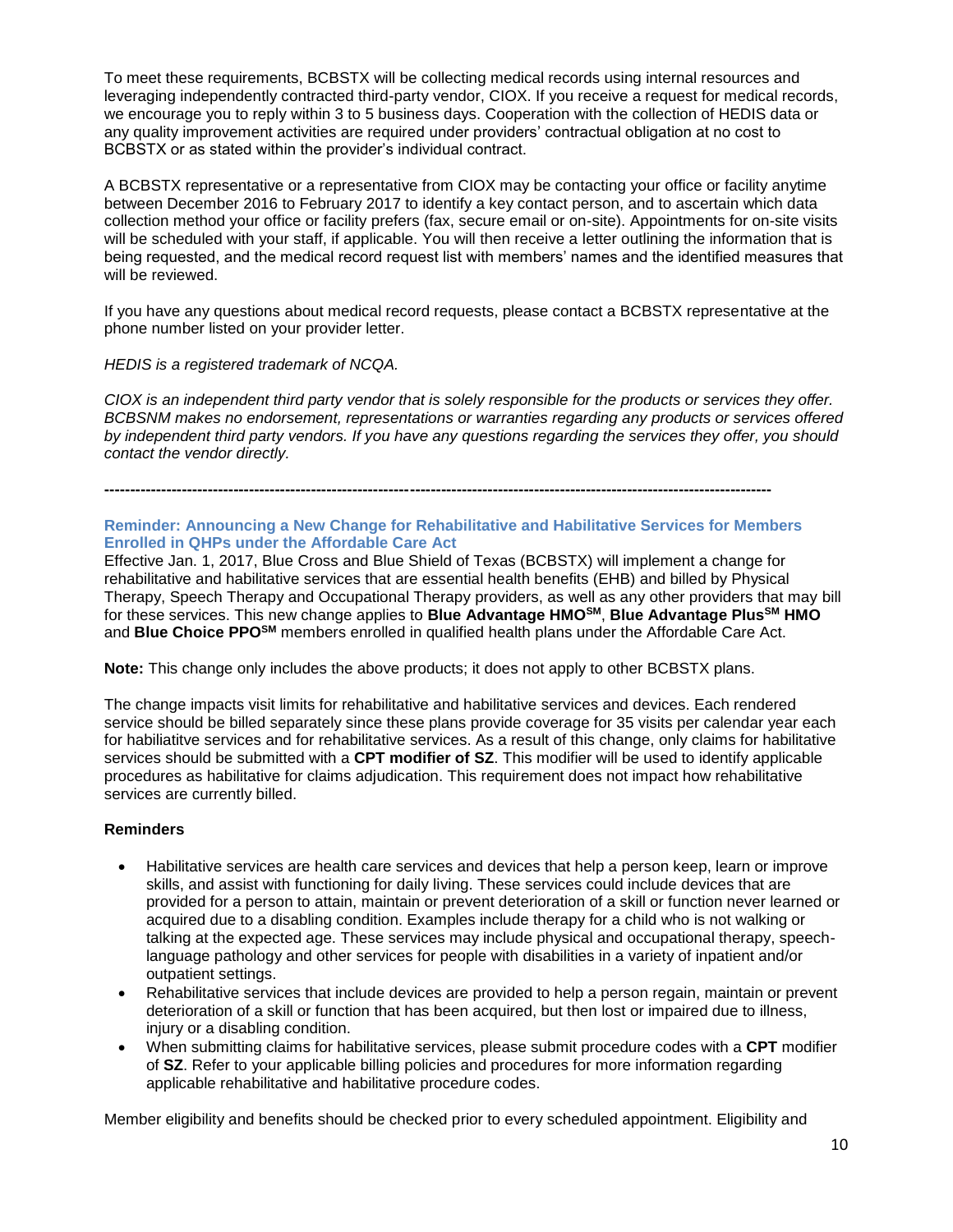benefit quotes include membership status, coverage status and other important information, such as applicable copayment, coinsurance and deductible amounts. It is strongly recommended that providers **ask to see the member's ID card for current information** and a photo ID to guard against medical identity theft. When services might not be covered, members should be notified that they may be billed directly.

If you have any questions or if you need additional information, please contact your [Network Management](http://www.bcbstx.com/provider/contact_us.html)  [Representative.](http://www.bcbstx.com/provider/contact_us.html) 

**---------------------------------------------------------------------------------------------------------------------------------**

**Notices and Announcements**

# **Vision Plan Changes to EyeMed Vision Care**

Effective Jan. 1, 2017, Blue Cross Medicare Advantage (HMO)<sup>SM</sup>, Blue Cross Medicare Advantage (PPO)<sup>SM</sup> and pediatric members 19 years old and younger (in individual, small group and student health markets with Blue Advantage HMO<sup>SM</sup>/Blue Advantage Plus<sup>SM</sup> HMO and Blue Premier<sup>SM</sup> plans) transitioned from Davis Vision<sup>SM</sup> to EyeMed<sup>SM</sup> [Vision Care.](http://www.eyemedvisioncare.com/)

*In November, we sent letters to affected members notifying them of the new vision vendor.* With EyeMed Vision Care, members also receive discounts on eyewear materials in addition to the funded benefit.

For all other Blue Cross and Blue Shield of Texas (BCBSTX) members who are not enrolled in the above benefit plans, providers for vision care could vary. Call the customer service number on the member's ID card to verify their vision benefits.

Should you have any questions regarding this transition, please contact your BCBSTX [Network](https://www.bcbstx.com/provider/contact_us.html#localnetwork)  [Management Representative.](https://www.bcbstx.com/provider/contact_us.html#localnetwork)

**---------------------------------------------------------------------------------------------------------------------------------**

# **Virtual Visits Now Available through MDLIVESM for Blue Advantage HMOSM/Blue Advantage PlusSM HMO, and Blue Choice PPOSM Fully Insured Members**

Effective Jan. 1, 2017, virtual visits for non-emergency medical issues and behavioral health needs are available by phone, online video and mobile app<sup>1</sup> with MDLIVE.

[MDLIVE](https://welcome.mdlive.com/) is a telehealth provider of online and on-demand health care delivery services and software that benefit patients, hospitals, employers, payers, physician practice groups and accountable care organizations.

# **Providers can offer telehealth services to their Blue Cross and Blue Shield of Texas (BCBSTX) patients:**

- 1. Through their contract with BCBSTX, or
- 2. By joining MDLIVE's physician network by calling 888-450-1572 or going to the following link [MDLIVE.com](https://welcome.mdlive.com/)

If you have any questions or if you need additional information, please contact your BCBSTX [Network](http://www.bcbstx.com/provider/contact_us.html) Management [Representative.](http://www.bcbstx.com/provider/contact_us.html)

<sup>1</sup>Non-emergency medical service is limited to interactive-audio (phone only) consultations, along with the ability to prescribe in Texas. Non-emergency medical service in Idaho, Montana, New Mexico and Oklahoma is limited to interactive audio/video (video only), along with the ability to prescribe. Behavioral Health service is limited to interactive audio/video (video only), along with the ability to prescribe in all states. Virtual visits currently are not available in Arkansas. Service availability depends on location at the time of consultation.

# **Reminder: HMO Blue TexasSM Name Change to Blue EssentialsSM and Product Update**

**---------------------------------------------------------------------------------------------------------------------------------**

**Effective Jan. 1, 2017, Blue Cross and Blue Shield of Texas (BCBSTX) will change the name of the HMO Blue Texas network to Blue Essentials**. Existing HMO Blue Texas agreements will remain in effect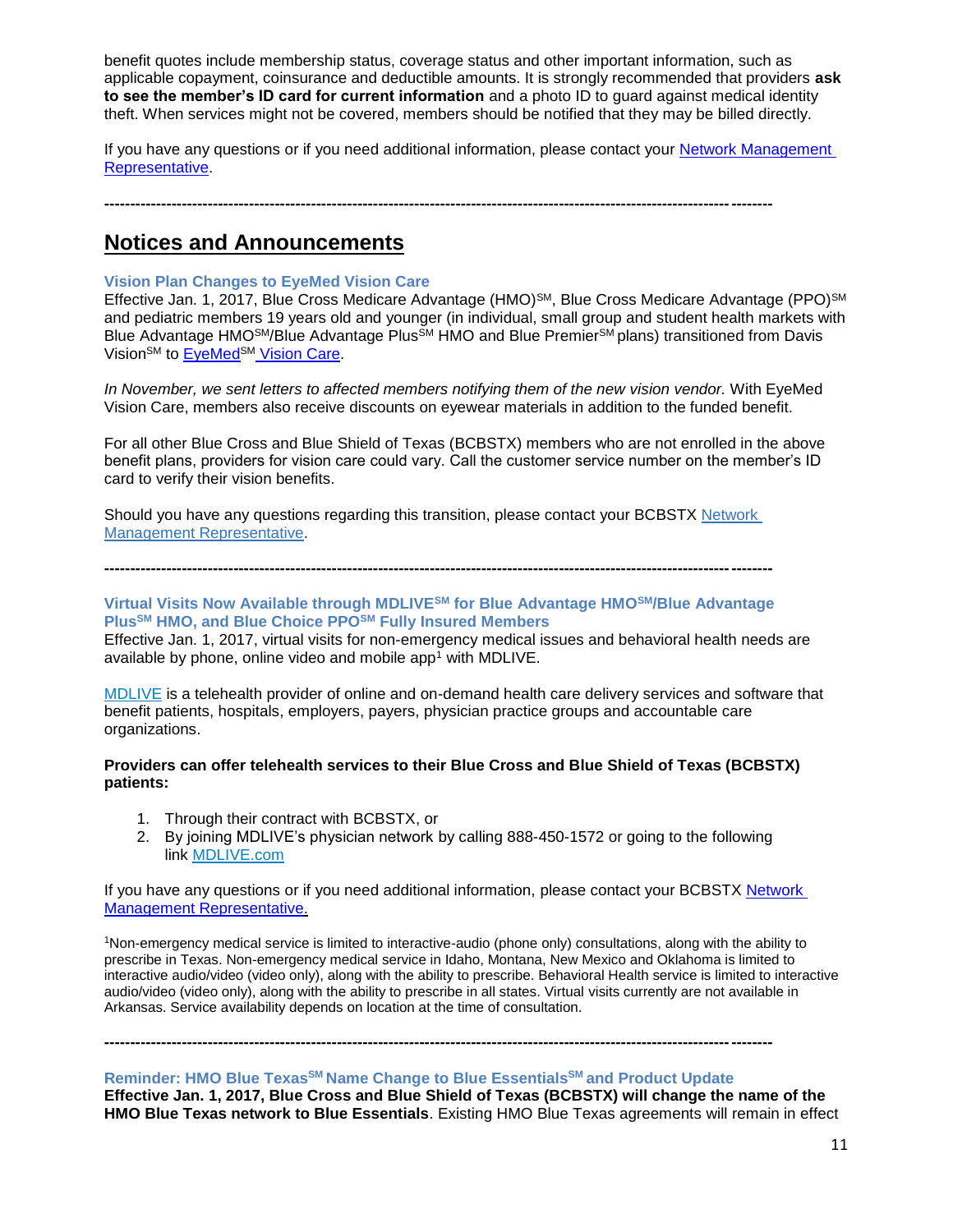under the new **Blue Essentials** name. This notification of the name change does not require any action on your part. As with any name change, there will be a transition period before the HMO Blue Texas name will cease to exist. You will continue to see HMO Blue Texas collateral information for a period of time in 2017.

**Blue Essentials,** formerly HMO Blue Texas, will maintain the same features including:

- Product design and benefits are not changing.
- Members are still required to select a primary care physician and get referrals for services with network providers.
- No out-of-network coverage, except for emergency services.
- Support, tools and guidance are available to help our members make informed decisions and the best use of their benefits.

Additionally, there is a new benefit plan option effective Jan. 1, 2017, that will be called **Blue Essentials Access**. This new benefit plan option allows "open access" within the **Blue Essentials** provider network (formerly HMO Blue Texas) where PCP selection and referrals are **NOT** required. All other HMO requirements remain unchanged.

BCBSTX will be providing additional information in the coming weeks on the provider website at [bcbstx.com/provider](http://www.bcbstx.com/provider/) and in *Blue Review*.

If you have any questions, please contact your BCBSTX [Network Management Representative.](http://www.bcbstx.com/provider/contact_us.html)

**---------------------------------------------------------------------------------------------------------------------------------**

# **New Health Benefit Plan 'Blue Essentials AccessSM' Offers More Options for Members**

Effective Jan, 1, 2017, Blue Cross and Blue Shield of Texas (BCBSTX) is offering a new benefit plan **Blue Essentials Access,** which is designed to give members access to the **Blue EssentialsSM** (formerly HMO Blue TexasSM) provider network of contracted physicians and hospitals throughout the state of Texas**.** This plan provides an alternative solution for members who are looking for cost savings while still having the freedom to choose in-network providers without selecting a primary care physician (PCP) or obtaining a referral to see a specialist. Also, emergency and urgent care is available when members go out-of-network or are traveling out of state.

Our growing selection of new benefit plan offerings reflects BCBSTX's commitment to increasing access to affordable, quality health care services for our members in all 254 Texas counties.

#### **The Blue Essentials Access plan is designed to:**

- Allow members the benefit option of "open access" within the Blue Essentials provider network where PCP selection and referrals are **not** required.
- Help manage costs and enable flexibility and customization, including features like predefined deductibles, coinsurance and copayments for certain health care services.
- Provide members' access to the statewide Blue Essentials network.

### **Reminder:** The **Blue Essentials** benefit plan will maintain the same standard HMO features including:

- Benefit plan design and benefits are not changing.
- Members still being required to select a primary care physician and get referrals for services with innetwork providers.
- No out-of-network coverage, except for emergency services.
- Support, tools and guidance to help members make informed decisions and the best use of their benefits.

The updated **Blue Essentials/Blue Essentials Access** Preauthorization/Referral Requirements list is located in the [General Reimbursement Information](http://www.bcbstx.com/provider/gri/index.html) section of the BCBSTX provider website.

Please refer to [Provider Finder](https://public.hcsc.net/providerfinder/search.do?corpEntCd=TX1)<sup>®</sup> to assist you in finding contracted doctors or hospitals within the Blue Essentials network for the Blue Essentials and Blue Essentials Access benefit plans for your patients.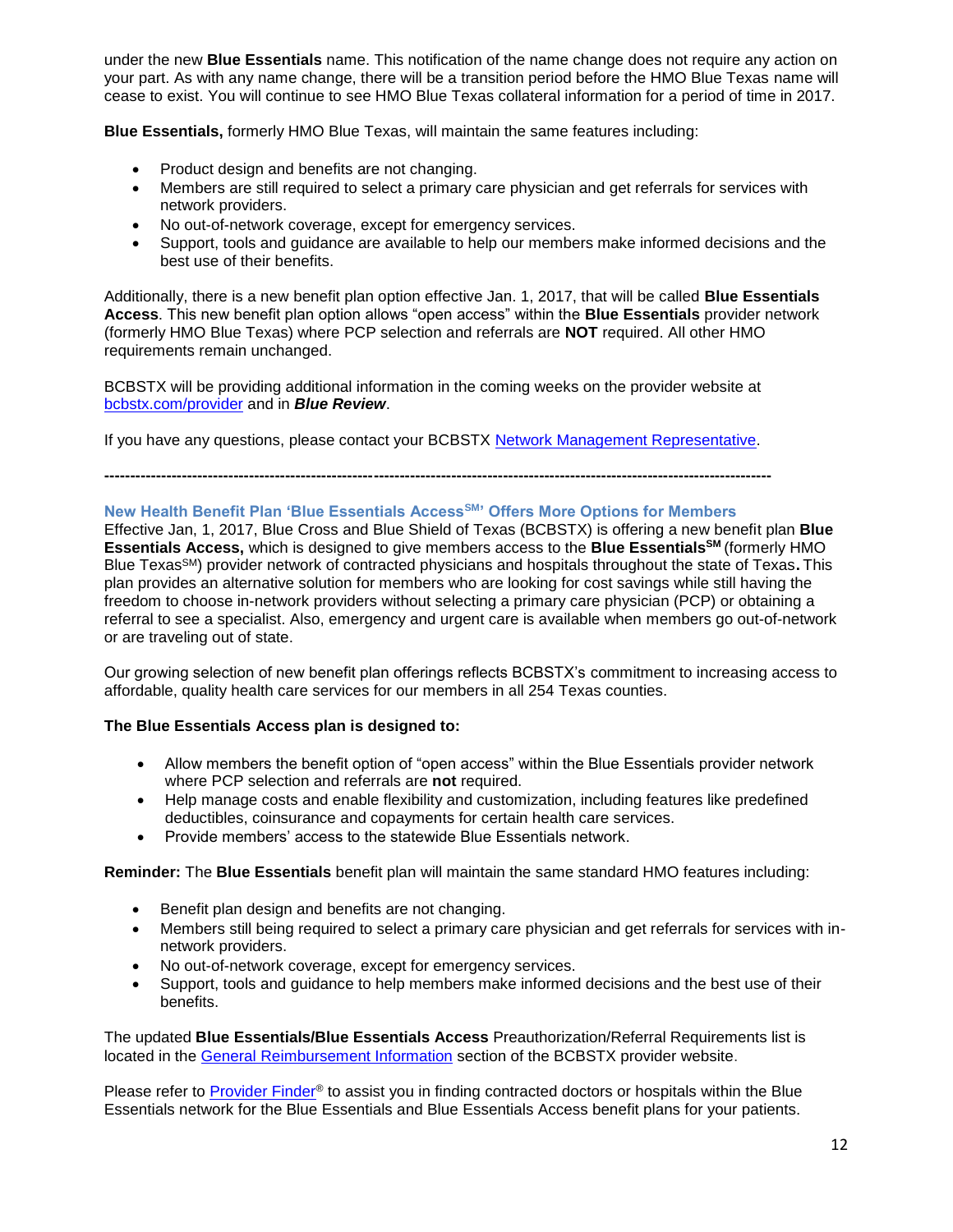If you have any questions, please contact your [Network Management Representative.](http://www.bcbstx.com/provider/contact_us.html#localnetwork)

# **Health & Wellness**

# **Colon Cancer Screenings Goal: 80% Participation by 2018 – Will You Commit?**

In collaboration with the American Cancer Society and the National Colorectal Cancer Roundtable, Blue Cross and Blue Shield of Texas and Dr. Esteban López, BCBSTX Chief Medical Officer, have signed a pledge to have 80 percent of our members ages 50-75, screened for colon cancer by 2018.

**---------------------------------------------------------------------------------------------------------------------------------**

Dr. López said, "Overall health is important to us at Blue Cross and Blue Shield of Texas. We strongly encourage all our members age 50 and older to get screened for colon cancer. Members younger than 50 with risk factors for colon cancer may need screening starting at an earlier age. We are reaching out to you, as their providers, to help get the word out and to make colorectal cancer screening a priority."

**How far away are we from reaching this goal?** In 2016, the national Healthcare Effectiveness Data and Information Set (HEDIS®) PPO average was 57.1 percent compared to BCBSTX's Commercial PPO HEDIS result of 49.7 percent.

**We need your help to reach this goal!** Over the next few months we will be providing articles on Colorectal Cancer (CRC) screenings, as well as barriers to CRC screenings. These articles will provide useful information such as:

- CRC screening test options and selections most suitable for your patients
- Overcoming barriers to CRC screenings
- How to implement a CRC screening program in your practice

**What influences these results?** YOU DO! The biggest influencer to motivate patients to get screened is YOU and your staff. Identify your patients who need it, talk to them about the importance of CRC screenings and then get them screened! Once this happens, they can be easily tracked for annual follow-up.

# **What actions can you take to make a difference?**

- Easily identify patients by using colored folders or flagging the EMR for those ages 50-75 and start that conversation.
- Have standing orders for CRC screenings for those ages 50-75 and follow through with them.
- Direct your most persuasive and educated staff to answer questions and concerns, and help patients commit and complete CRC screenings.

**Remember: The best CRC screening test is the one that gets done!** Thank you in advance for your commitment to this important preventive screening!

The Centers for Disease Control and Prevention is providing **FREE continuing education** for PCPs, nurses, nurse practitioners and clinicians who perform colonoscopies. Access [Screening for Colorectal](http://www.cdc.gov/cancer/colorectal/quality/)  Cancer: [Optimizing Quality](http://www.cdc.gov/cancer/colorectal/quality/) (CME), to download, print or watch the presentations on YouTube (expires March 10, 2017).

**---------------------------------------------------------------------------------------------------------------------------------**

# **In Every Issue – January 2017**

The following is information that Blue Cross and Blue Shield of Texas (BCBSTX) is required to provide in all published correspondence with physicians, professional providers, and facility and ancillary providers. For the latest updates, visit the News and [Updates](http://www.bcbstx.com/provider/news/index.html) area of the BCBSTX provider website.

# **Topics:**

- Authorizations and Referrals
- Benefits and Eligibility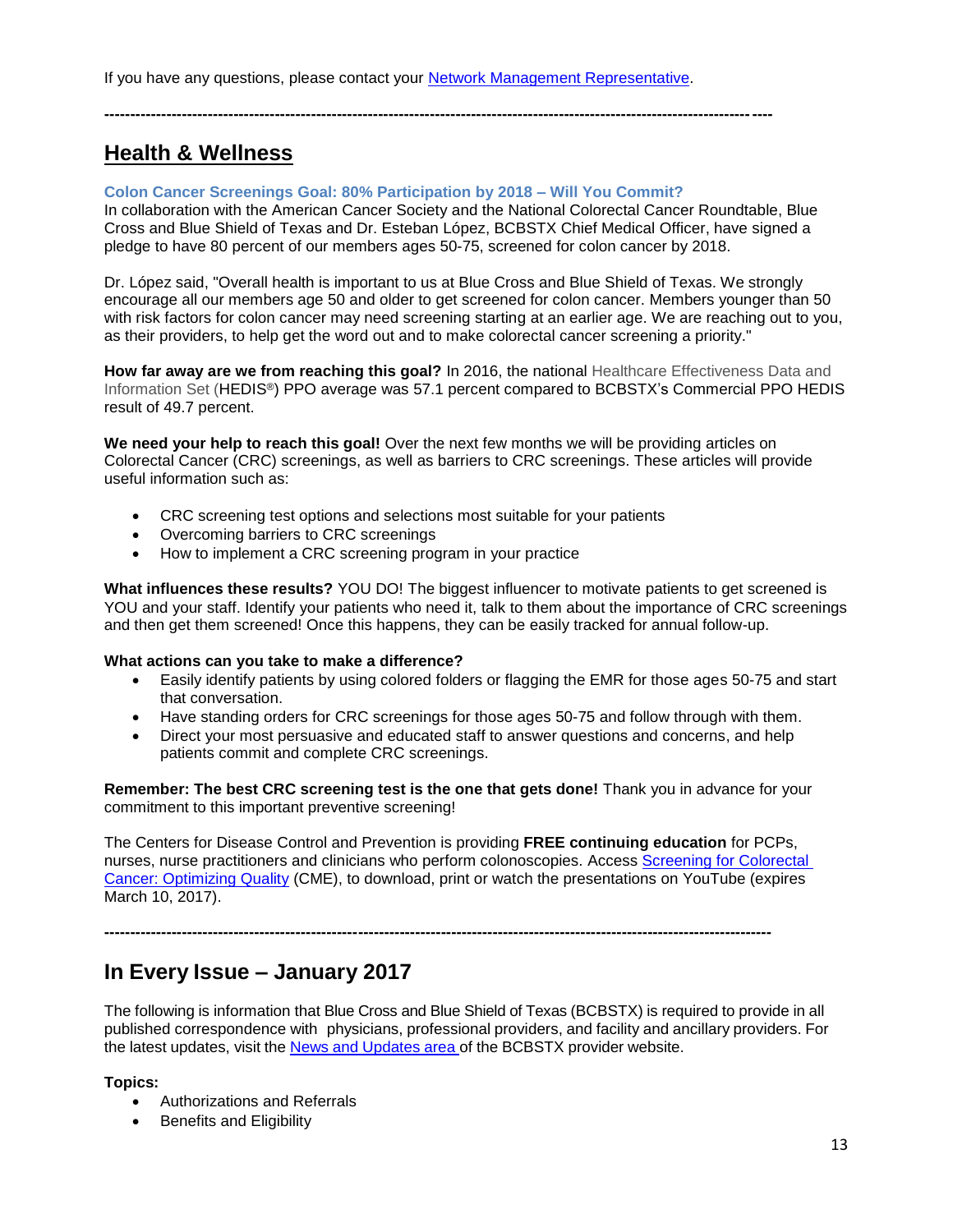- Claims
- Clinical Resources
- Electronic Options
- **Pharmacy**
- Provider General Information
- Rights and Responsibility

# **--------------------------------------------------------------------------------------------------------------------------------- Authorizations and Referrals**

# **Contact eviCore to Pre-certify Outpatient Molecular and Genomic Testing, and Outpatient Radiation Therapy for Blue Advantage HMOSM and Blue Advantage PlusSM Members**

Blue Cross and Blue Shield of Texas (BCBSTX) has contracted with eviCore healthcare (eviCore), an independent specialty medical benefits management company, to provide Utilization Management services for new preauthorization requirements that are outlined below.

Providers should contact **eviCore** to request preauthorization for **Blue Advantage HMOSM** and **Blue Advantage PlusSM HMO** members for services rendered on and after **Oct. 3, 2016**, for:

- Outpatient molecular and genomic testing
- Outpatient radiation therapy

eviCore preauthorization's for outpatient molecular and genomic testing and outpatient radiation therapy can be obtained using one of the following methods:

- The [eviCore Healthcare Web Portal](http://www.evicore.com/) is available 24/7. After a one-time registration, you are able to initiate a case, check status, review guidelines, view authorizations/eligibility and more. The Web Portal is the quickest, most efficient way to obtain information.
- Providers can call toll-free at **855-252-1117** between 7 a.m. to 7 p.m. (CT) Monday through Friday.
- More specific program-related information can be found on the [eviCore implementation site.](https://www.carecorenational.com/page/bcbs-implementations.aspx)
- Refer to the [eviCore implementation site](https://www.carecorenational.com/page/bcbs-implementations.aspx) and select the BCBSTX health plan for provider training orientation presentations.

The **Blue Advantage HMO** and **Blue Advantage Plus HMO Preauthorization/Referral Requirements** list has been updated to include the **services listed above that require preauthorization through eviCore, for dates of service beginning Oct. 3, 2016**. The preauthorization list is located under [Standards &](http://www.bcbstx.com/provider/gri/index.html)  [Requirements/General Reimbursements](http://www.bcbstx.com/provider/gri/index.html) on the [BCBSTX provider website.](http://www.bcbstx.com/provider/) Services performed without authorization may be denied for payment, and you may not seek reimbursement from members.

For all other services that require a referral and/or preauthorization, as noted on the Preauthorization/Referral Requirements list, you will continue to use iExchange®. iExchange is accessible to physicians, professional providers and facilities contracted with BCBSTX. For more information or to set up a new iExchange account, please visit [Getting Started with iExchange.](http://www.bcbstx.com/provider/tools/iexchange.html)

BCBSTX and eviCore will be providing additional information in the coming weeks on the provider website and in *Blue Review*, including:

- Training opportunities and webinars
- How to register with eviCore on their website

Refer to [eviCore Preauthorization Program](http://www.bcbstx.com/provider/clinical/evicore.html) for more information. You may also contact your Network [Management consultant](http://www.bcbstx.com/provider/contact_us.html) for more information.

**---------------------------------------------------------------------------------------------------------------------------------**

# **iExchange ® Accepts Electronic Medical Record Attachments**

Providers can submit electronic medical records attachments when necessary in support of benefit preauthorization requests to iExchange, the Blue Cross and Blue Shield of Texas (BCBSTX) online tool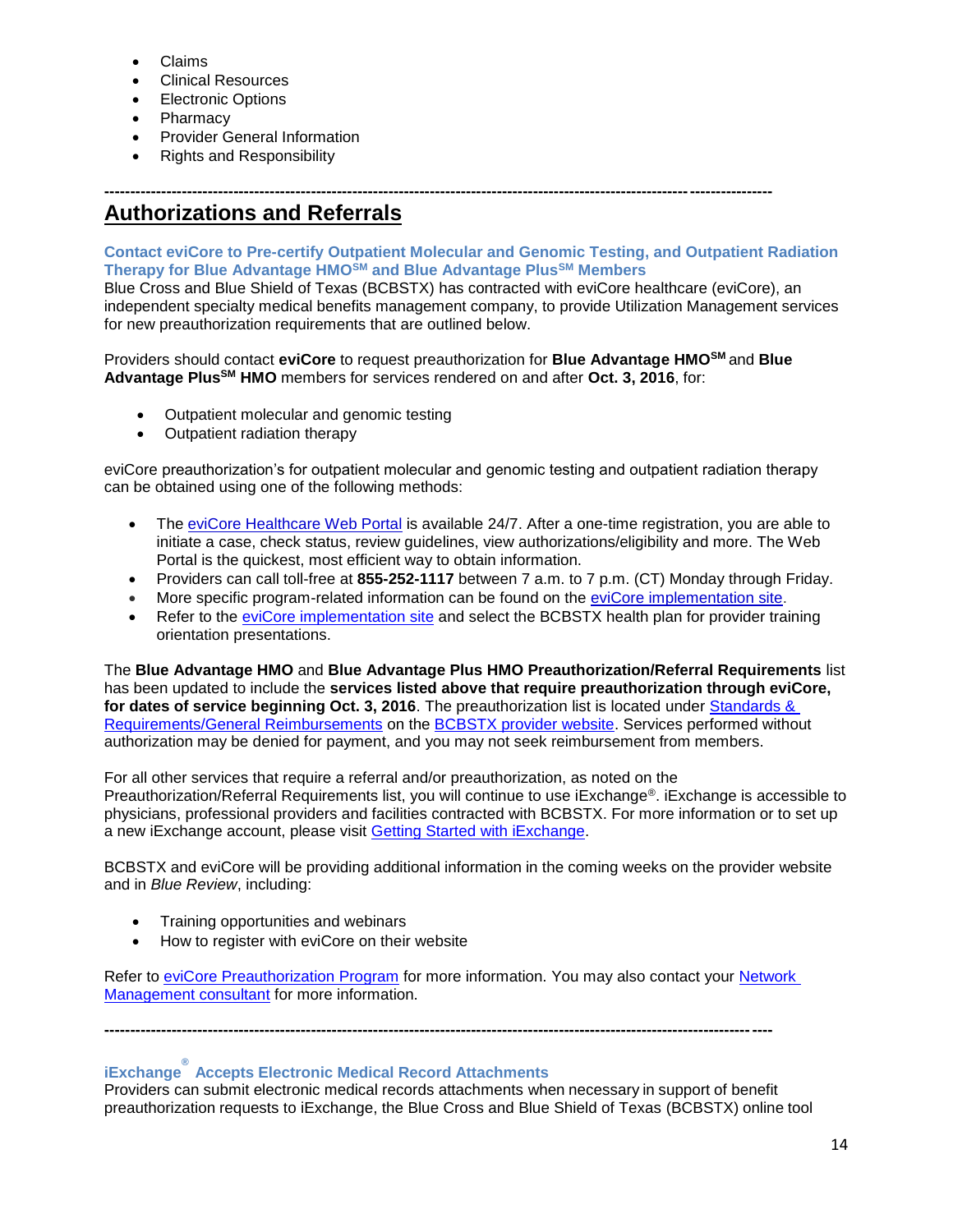that supports online benefit preauthorization requests for inpatient admissions, medical, behavioral health and clinical pharmacy services.

Electronic medical record documentation may also be submitted via iExchange for predetermination of benefit requests. iExchange offers providers and facilities a secure, online alternative to faxing their patients' protected health information. Visit [iExchange](http://www.bcbstx.com/provider/tools/iexchange_index.html) on BCBSTX's provider website for additional information.

As a reminder, it is important to check eligibility and benefits prior to rendering services. This step will help you determine if benefit preauthorization is required for a particular member. For additional information, such as definitions and links to helpful resources, refer to the [Eligibility](http://www.bcbstx.com/provider/claims/eligibility_and_benefits.html) and Benefits secti[on](http://www.bcbstx.com/provider) on BCBSTX's provider website.

Please note that verification of eligibility and benefits, and/or the fact that a service or treatment has been *preauthorized or predetermined for benefits is not a guarantee of payment. Benefits will be determined once* a claim is received and will be based upon, among other things, the member's eligibility and the terms of the *member's certificate of coverage applicable on the date services were rendered. If you have questions, contact the number on the member's ID card.*

**---------------------------------------------------------------------------------------------------------------------------------**

# **HMO Plans – Importance of Obtaining a Referral and/or Preauthorization and Admitting to a Participating Facility as a Network Provider**

**Blue EssentialsSM** (formerly known as HMO Blue TexasSM), **Blue Advantage HMOSM** and **Blue PremierSM** members require a referral from their Primary Care Physician (PCP) before receiving services from a specialty care physician or professional provider (except for OBGYNs). The referral must be initiated by the member's PCP, and must be made to a participating physician or professional provider in the same provider network.

If an in-network physician, professional provider, ambulatory surgery center, hospital or other facility is not available in the member's applicable provider network, **preauthorization is required** for services by an out-of-network physician, professional provider, ambulatory surgery center, hospital or other facility, through iExchange or call the preauthorization number 1-855-462-1785.

#### **Reminders:**

- The **Blue Essentials, Blue Advantage HMO and Blue Premier** physician, professional provider, facility or ancillary provider is required to admit the patient to a participating facility, except in emergencies.
- **Additional services may also require preauthorization**. A complete list of services that require preauthorization for **Blue Essentials** and **Blue Advantage HMO,** and for **Blue Premier** and **Blue Premier Access**SM, is available on the BCBSTX Provider website. Under the 'Standards and Requirements' tab, click on General [Reimbursements](http://www.pages02.net/hcscnosuppression/nlt_br_providers_june_2016_b_ok_060116_in_every_issue/LPT.url?kn=900466&vs=YTVjNjZjMzUtOGRhNi00MDUwLWI1MDAtYTg0NTI3M2JkZmUxOzA6ODk5OTgwMToyMjY0ODg5MjYwNzo5NDAwOTQyMjQ6OTQwMDk0MjI0OwS2) (password is 'manual') and scroll down to the "Preauthorization/Notification/Referral Requirements Lists".

**Blue Advantage Plus**SM **HMO Point of Service (POS)** is a benefit plan that allows those members to use out-of-network providers. However, it is essential that those members understand the financial impact of receiving services from an out-of-network physician, professional provider, ambulatory surgery center, hospital or other facility. Prior to referring a Blue Advantage Plus enrollee to an out of network provider for non-emergency services, please refer to Section D Referral Notification Program, of the Blue Essentials (formerly known as **HMO Blue Texas), Blue Advantage HMO** and **Blue Premier Provider Manual** for more detail including when to utilize the Out-of-Network Enrollee Notification Forms for [Regulated](http://www.bcbstx.com/provider/pdf/out-of-network-care-enrollee-notification-form.pdf)  [Business](http://www.bcbstx.com/provider/pdf/out-of-network-care-enrollee-notification-form.pdf) and [Non-Regulated Business.](http://www.bcbstx.com/provider/pdf/out-of-network-care-enrollee-notification-form-nr.pdf) In addition, see article below titled: **Enrollee Notification Form Required for Out-of-Network Care for Blue Choice PPO**SM **and Blue Advantage HMO**SM **(for Blue Advantage Plus)**.

**Enrollee Notification Form Required for Out-of-Network Care for Blue Choice PPO**SM **and Blue Advantage HMO**SM **(for Blue Advantage Plus)**

**---------------------------------------------------------------------------------------------------------------------------------**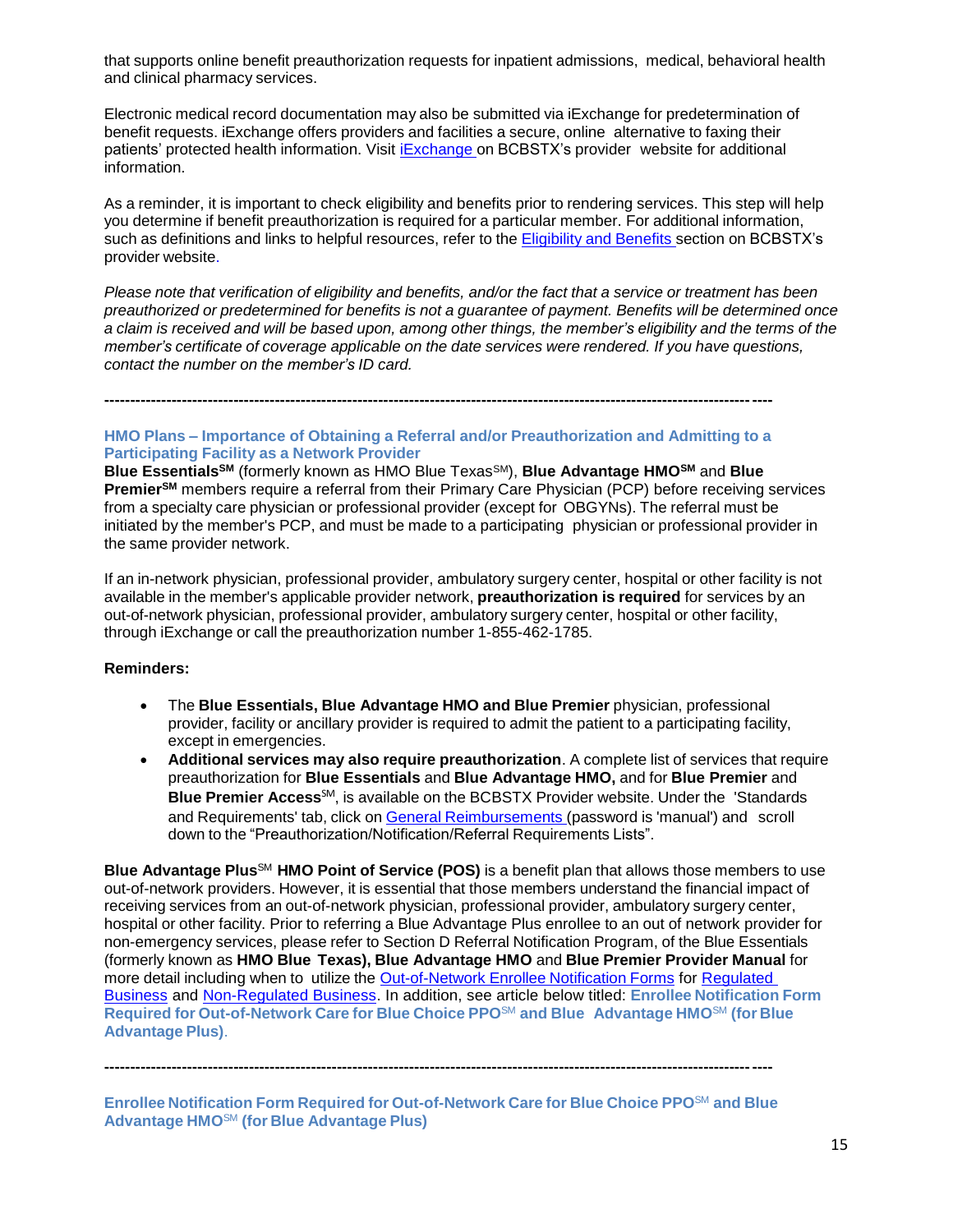Prior to referring a **Blue Choice PPO** or **Blue Advantage HMO** (for **Blue Advantage Plus** point-of-service benefit plan) member to an out-of-network provider for non-emergency services – if such services are also available through an in-network provider – the referring participating network provider must complete the appropriate **Out-of-Network Care – Enrollee Notification form** below.

- **Out-of-Network Care - [Enrollee Notification Form for Regulated Business](http://www.bcbstx.com/provider/pdf/out-of-network-care-enrollee-notification-form.pdf)** (Use this form if "TDI" is on the member's ID card.)
- **Out-of-Network Care - [Enrollee Notification Form for Non-Regulated Business](http://www.bcbstx.com/provider/pdf/out-of-network-care-enrollee-notification-form-nr.pdf)** (Use this form if "TDI" is **not** on the member's ID card.)

The referring network physician must provide a copy of the completed form to the enrollee and retain a copy in the enrollee's medical record files.

It is essential that **Blue Choice PPO** and **Blue Advantage Plus** enrollees fully understand the financial impact of an out-of-network referral to a physician, professional provider, hospital, ambulatory surgery center or other facility that does not participate in their Blue Cross and Blue Shield of Texas provider network. Blue Choice PPO and Blue Advantage Plus enrollees have out-of-network benefits and may choose to use out-of-network providers, however they will be responsible for an increased cost-share under their out-of-network benefits.

For additional information, refer to the [Provider Manual's](http://www.bcbstx.com/provider/gri/index.html) section D **Referral Notification Program** on the [bcbstx.com/provider](http://www.bcbstx.com/provider/index.html) website.

**---------------------------------------------------------------------------------------------------------------------------------**

#### **Importance of Obtaining Preauthorization for Initial Stay and Add-on Days**

Preauthorization is required for certain types of care and services. Although Blue Cross and Blue Shield of Texas (BCBSTX) participating physicians and professional providers are required to obtain the preauthorization, it is the responsibility of the insured person to confirm that their physician or professional provider obtains preauthorization for services requiring preauthorization. Preauthorization must be obtained for any initial stay in a facility and any additional days or services added on.

If an insured person does not obtain preauthorization for initial facility care or services, or additional days or services added on, the benefit for covered expenses may be reduced.

Preauthorization does not guarantee payment. All payments are subject to determination of the insured person's eligibility, payment of required deductibles, copayments and coinsurance amounts, eligibility of charges as covered expenses, application of the exclusions and limitations, and other provisions of the policy at the time services are rendered.

**---------------------------------------------------------------------------------------------------------------------------------**

#### **AIM RQI Reminder**

Physicians, professional providers and facility and ancillary providers must contact AIM Specialty Health<sup>®</sup> (AIM) first to obtain a Radiology Quality Initiative (RQI) for Blue Choice PPOSM subscribers when ordering or scheduling the following outpatient, non-emergency diagnostic imaging services when performed in a physician's, professional provider's or facility or ancillary provider's office, a professional provider's office, the outpatient department of a hospital or a freestanding imaging center:

- CT/CTA
- MRI/MRA
- SPECT/nuclear cardiology study
- PET scan

To obtain a Blue Choice PPO RQI, log into AIM's provider portal at [aimspecialtyhealth.com,](http://www.pages02.net/hcscnosuppression/nlt_br_providers_june_2016_b_ok_060116_in_every_issue/LPT.url?kn=900480&vs=YTVjNjZjMzUtOGRhNi00MDUwLWI1MDAtYTg0NTI3M2JkZmUxOzA6ODk5OTgwMToyMjY0ODg5MjYwNzo5NDAwOTQyMjQ6OTQwMDk0MjI0OwS2) and complete the online questionnaire that identifies the reasons for requesting the exam. If criteria are met, you will receive an RQI. If criteria are not met, or if additional information is needed, the case will automatically be transferred for further clinical evaluation and an AIM nurse will follow up with your office.

AIM's **Provider**Portal<sup>SM</sup> uses the term "Order" rather than "RQI."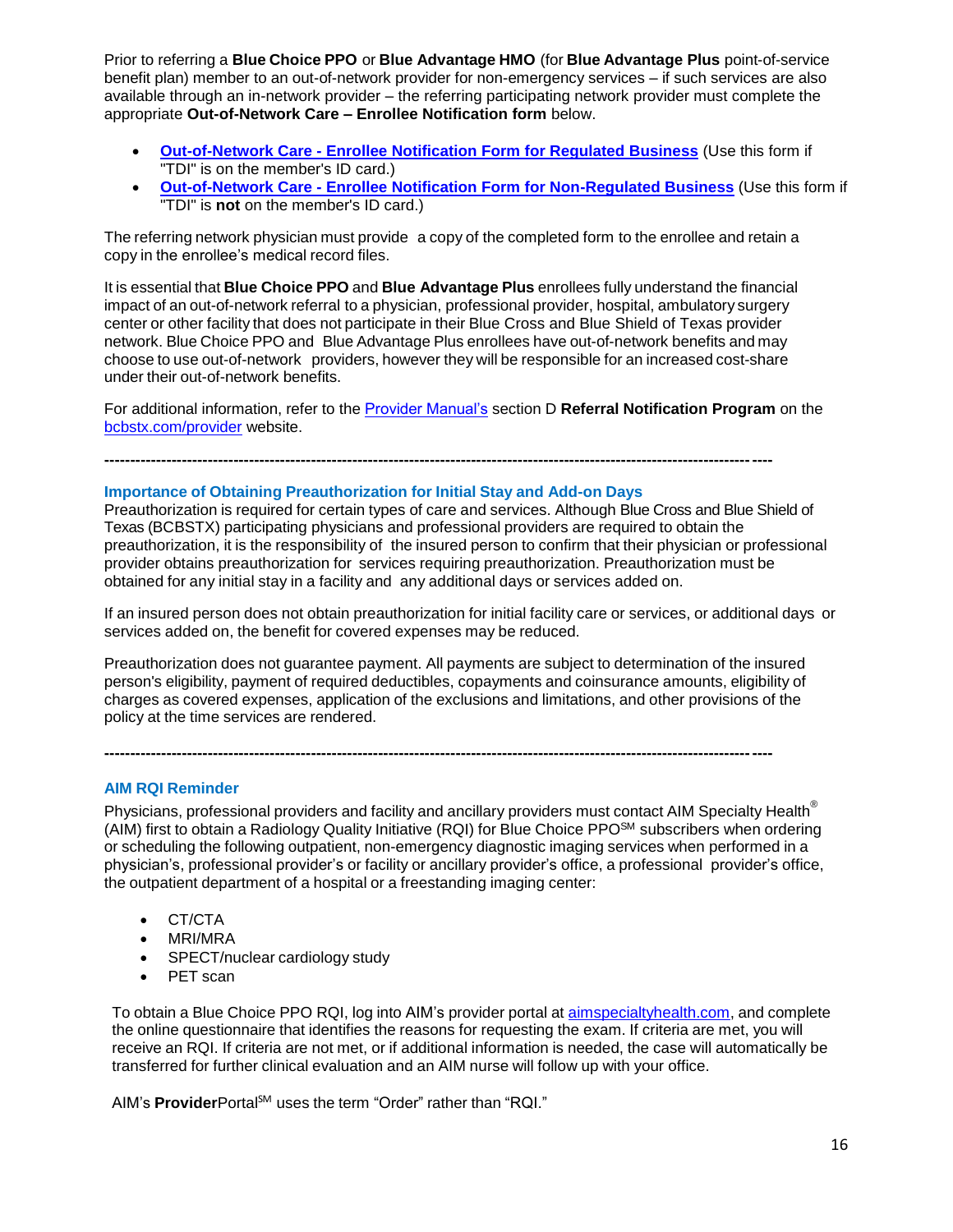*AIM Specialty Health (AIM) is an operating subsidiary of Anthem, Inc.*

#### **Notes:**

- 1. *Facilities cannot obtain a RQI from AIM on behalf of the ordering physician, professional provider, facility or ancillary provider.*
- 2. *The RQI program does not apply to Medicare enrollees with Blue Cross and Blue Shield of Texas (BCBSTX) Medicare supplement coverage. Medicare enrollees with BCBSTX PPO coverage are included in the program.*

**---------------------------------------------------------------------------------------------------------------------------------**

# **Importance of Obtaining a Preauthorization/Referral**

A preauthorization/referral is required for certain types of care and services. Although Blue Cross and Blue Shield of Texas (BCBSTX) participating physicians, professional providers and facility and ancillary providers are required to obtain preauthorizations/referrals, it is also the responsibility of the member/subscriber to confirm that this action has been taken for services that require a preauthorization/referral.

Preauthorizations/referrals must be obtained for any services provided by someone other than the member's primary care physician (PCP) (i.e., specialist, ambulatory surgery centers, ancillary, etc.). A preauthorization/referral is also needed for an initial stay in a facility and any additional days or services added on.

If a member/subscriber does not obtain a preauthorization/referral for initial facility care or services, or additional days or services added on, the benefit for covered expenses may be reduced.

A preauthorization/referral does not guarantee payment. All payments are subject to determination of the member/subscriber's eligibility, payment of required deductibles, copayments and coinsurance amounts, eligibility of charges as covered expenses, application of the exclusions and limitations and other provisions of the policy at the time services are rendered.

If a preauthorization/referral request is received from an out-of-network (OON) provider and the member/subscriber does not have an OON benefit, BCBSTX will contact the ordering provider to discuss network options. However, if a member/subscriber has an OON benefit, OON benefits will apply, which could result in a higher cost sharing.

**---------------------------------------------------------------------------------------------------------------------------------**

#### **Are Utilization Management Decisions Financially Influenced?**

Blue Cross and Blue Shield of Texas (BCBSTX) is dedicated to serving our customers through the provision of health care coverage and related benefit services. BCBSTX prohibits decisions based on financial incentives – utilization management decisions are based on appropriateness of care and service and existence of coverage.

BCBSTX does not specifically reward practitioners or clinicians for issuing denials of coverage, nor is there compensation based on the number or frequency of telephone calls or other contacts that occur with health care providers, members or subscribers. Financial incentives for utilization management decision makers do not encourage decisions that result in underutilization.

**---------------------------------------------------------------------------------------------------------------------------------**

# **Benefits and Eligibility**

#### **BCBS Medicare Advantage PPO Network Sharing**

**What is Blue Cross and Blue Shield (BCBS) Medicare Advantage (MA) PPO**SM **network sharing?**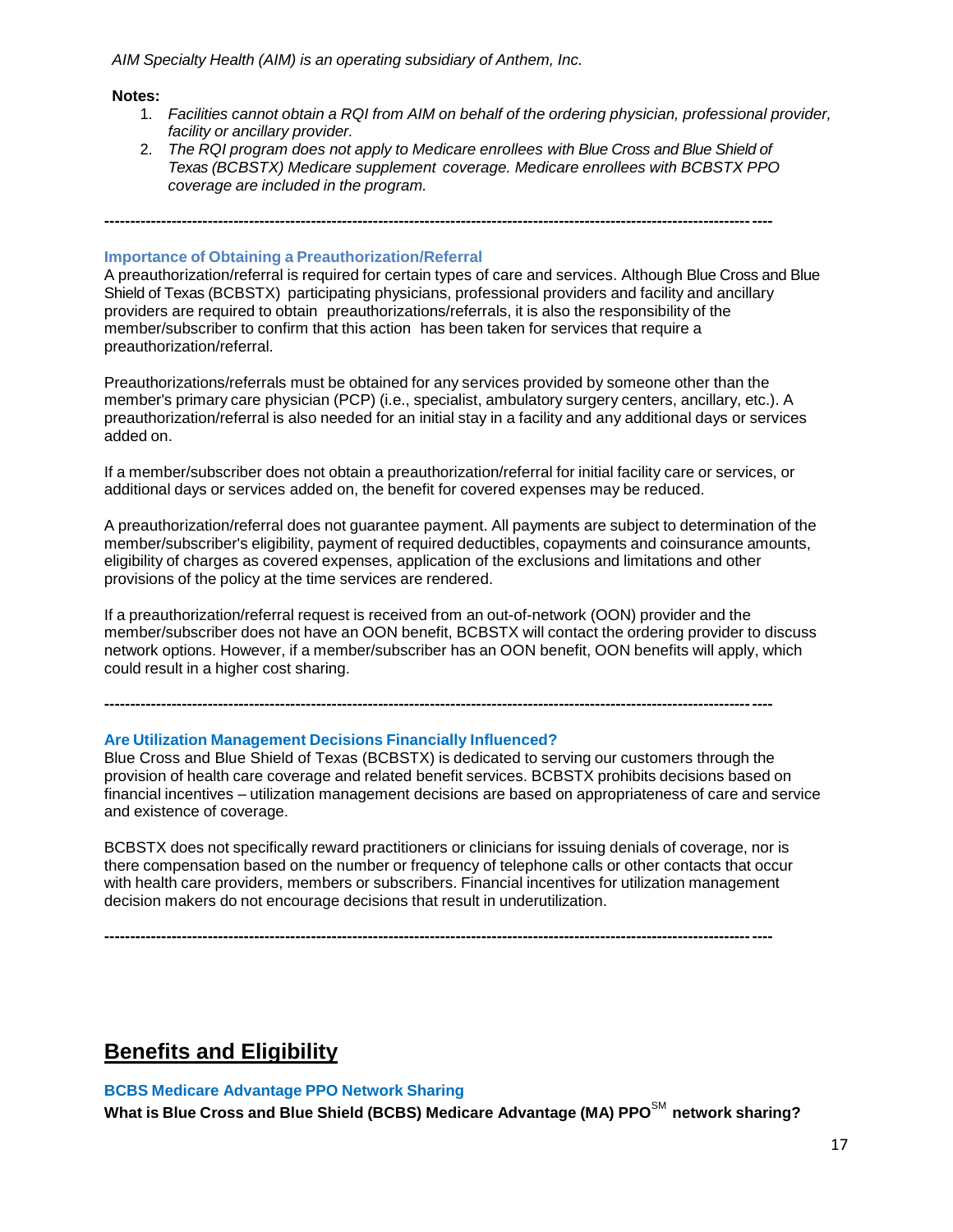All BCBS MA PPO Plans participate in reciprocal network sharing. This network sharing will allow all BCBS MA PPO members to obtain in-network benefits when traveling or living in the service area of any other BCBS MA PPO Plan as long as the member sees a contracted BCBS MA PPO provider.

# **What does the BCBS MA PPO network-sharing mean to me?**

If you are a contracted BCBS MA PPO provider with Blue Cross and Blue Shield of Texas (BCBSTX) and you see BCBS MA PPO members from other BCBS Plans, these BCBS MA PPO members will be extended the same contractual access to care and will be reimbursed in accordance with your negotiated rate with your Blue Cross and Blue Shield of Texas contract. These BCBS MA PPO members will receive in-network benefits in accordance with their member contract.

If you are not a contracted BCBS MA PPO provider with BCBSTX and you provide services for any BCBS MA PPO members, you will receive the Medicare allowed amount for covered services. For urgent or emergency care, you will be reimbursed at the member's in-network benefit level. Other services will be reimbursed at the out-of-network benefit level.

### **How do I recognize an out-of-area BCBS MA PPO member from one of these Plans participating in the BCBS MA PPO network sharing?**

You can recognize a BCBS MA PPO member when their Blue Cross and Blue Shield Member ID card has the following logo:



The *"MA"* in the suitcase indicates a member who is covered under the BCBS MA PPO network sharing program. BCBS MA PPO members have been asked not to show their standard Medicare ID card when receiving services; instead, members should provide their Blue Cross and/or Blue Shield member ID card.

#### **Do I have to provide services to BCBS MA PPO members from these other BCBS Plans?**

If you are a contracted BCBS MA PPO provider with BCBSTX, you should provide the same access to care for BCBS MA members from other BCBS Plans as you do for BCBSTX MA PPO members. You can expect to receive the same contracted rates for such services.

If you are not a BCBS MA PPO contracted provider, you may see BCBS MA PPO members from other BCBS Plans, but you are not required to do so. Should you decide to provide services to BCBS MA PPO members, you will be reimbursed for covered services at the Medicare allowed amount based on where the services were rendered and under the member's out-of-network benefits. For urgent or emergency care, you will be reimbursed at the in-network benefit level.

#### **What if my practice is closed to new local BCBS MA PPO members?**

If your practice is closed to new local BCBS MA PPO members, you do not have to provide care for BCBS MA PPO out-of-area members. The same contractual arrangements apply to these out-of-area network sharing members as your local BCBS MA PPO members.

#### **How do I verify benefits and eligibility?**

Call BlueCard<sup>®</sup> Eligibility at 800-676-BLUE (800-676-2583) and provide the BCBS MA PPO member's alpha prefix located on the member's ID card.

#### **You may also submit electronic eligibility requests for BCBS MA PPO members. Follow these three easy steps:**

- Log in to the Availity [web portal,](http://www.pages02.net/hcscnosuppression/nlt_br_providers_june_2016_b_ok_060116_in_every_issue/LPT.url?kn=900477&vs=YTVjNjZjMzUtOGRhNi00MDUwLWI1MDAtYTg0NTI3M2JkZmUxOzA6ODk5OTgwMToyMjY0ODg5MjYwNzo5NDAwOTQyMjQ6OTQwMDk0MjI0OwS2) the Availity Revenue Cycle [Management](http://www.pages02.net/hcscnosuppression/nlt_br_providers_june_2016_b_ok_060116_in_every_issue/LPT.url?kn=900478&vs=YTVjNjZjMzUtOGRhNi00MDUwLWI1MDAtYTg0NTI3M2JkZmUxOzA6ODk5OTgwMToyMjY0ODg5MjYwNzo5NDAwOTQyMjQ6OTQwMDk0MjI0OwS2) portal or your preferred vendor
- Enter required data elements
- Submit your request

#### **Where do I submit the claim?**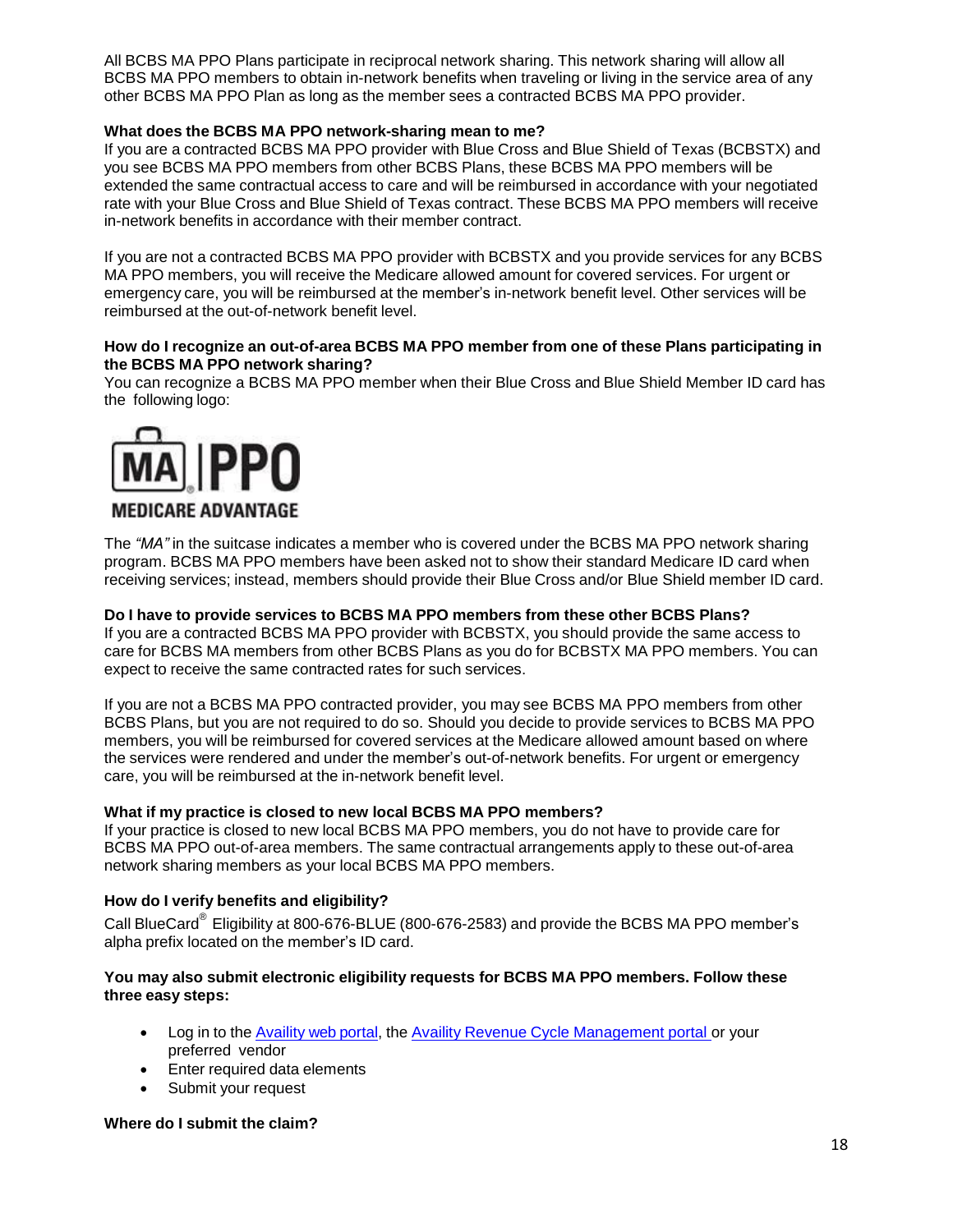You should submit the claim to BCBSTX under your current billing practices. Do not bill Medicare directly for any services rendered to a BCBS MA PPO member.

#### **What will I be paid for providing services to these out-of-area BCBS MA PPO network sharing members?**

If you are a BCBS MA PPO contracted provider with BCBSTX, benefits will be based on your contracted BCBS MA PPO rate for providing covered services to BCBS MA PPO members from any BCBS MA PPO Plan. Once you submit the BCBS MA PPO claim, BCBSTX will work with the other Plan to determine benefits and send you the payment.

#### **What will I be paid for providing services to other BCBS MA out-of-area members not participating in the BCBS MA PPO Network Sharing?**

When you provide covered services to other BCBS MA PPO out-of-area members not participating in network sharing, benefits will be based on the Medicare allowed amount. Once you submit the BCBS MA PPO claim, BCBSTX will send you the payment. However, these services will be paid under the BCBS MA member's out-of-network benefits unless for urgent or emergency care.

### **What is the BCBS MA PPO member cost sharing level and co-payments?**

A BCBS MA PPO member cost sharing level and co-payment is based on the BCBS MA PPO member's health plan. You may collect the co-payment amounts from the BCBS MA PPO member at the time of service. To determine the cost sharing and/or co-payment amounts, you should call the Eligibility Line at 800-676-BLUE(800-676-2583).

#### **May I balance bill the BCBS MA PPO member the difference in my charge and the allowance?**

No, you may not balance bill the BCBS MA PPO member for this difference. Members may be balance billed for any deductibles, co-insurance, and/or co-pays.

#### **What if I disagree with the reimbursement amount I received?**

If there is a question concerning the reimbursement amount, contact Blue Cross Medicare Advantage (PPO) Customer Service at 877-774-8592*.*

#### **Who do I contact if I have a question about BCBS MA PPO network sharing?**

If you have any questions regarding the BCBS MA PPO program or products, contact Blue Cross Medicare Advantage (PPO) Customer Service at 877-774-8592*.*

**---------------------------------------------------------------------------------------------------------------------------------**

# **Claims**

#### **Update to After-hours and Weekend Care Codes Payment Policy**

Blue Cross and Blue Shield of Texas (BCBSTX) will be updating its payment policy regarding after-hours and weekend care codes.

After-hours or weekend care is reimbursable, within limitations, for services provided by an individual physician or other health care professional who is required to provide office-based services outside of regular posted office hours to treat a patient's urgent illness or condition.

Effective Jan. 1, 2017, BCBSTX will no longer reimburse **facility-based or non-office based providers for CPT Codes 99053, 99056 and 99060**. These codes will be considered inclusive of the primary procedure. Please contact your Network Management [Representative](http://www.pages02.net/hcscnosuppression/blue_review_december_2016/LPT.url?kn=958047&vs=MGNjZTk1ZGYtYzI3MC00Yjk2LTg4NzgtMDIyNjkwYzJiZTBlOzA6MTAwMTA0NDc6MTM3MDU0MDE0OTA0OjEwNjA2Njk5NDE6MTA2MDY2OTk0MTsS1) if you have any questions or if you need additional information.

#### **ClaimsXtenTM Quarterly Updates**

New and revised Current Procedural Terminology (CPT®) and HCPCS codes are periodically added to or deleted from the ClaimsXten code auditing tool software by the software vendor on a quarterly basis and are not considered changes to the software version.

**---------------------------------------------------------------------------------------------------------------------------------**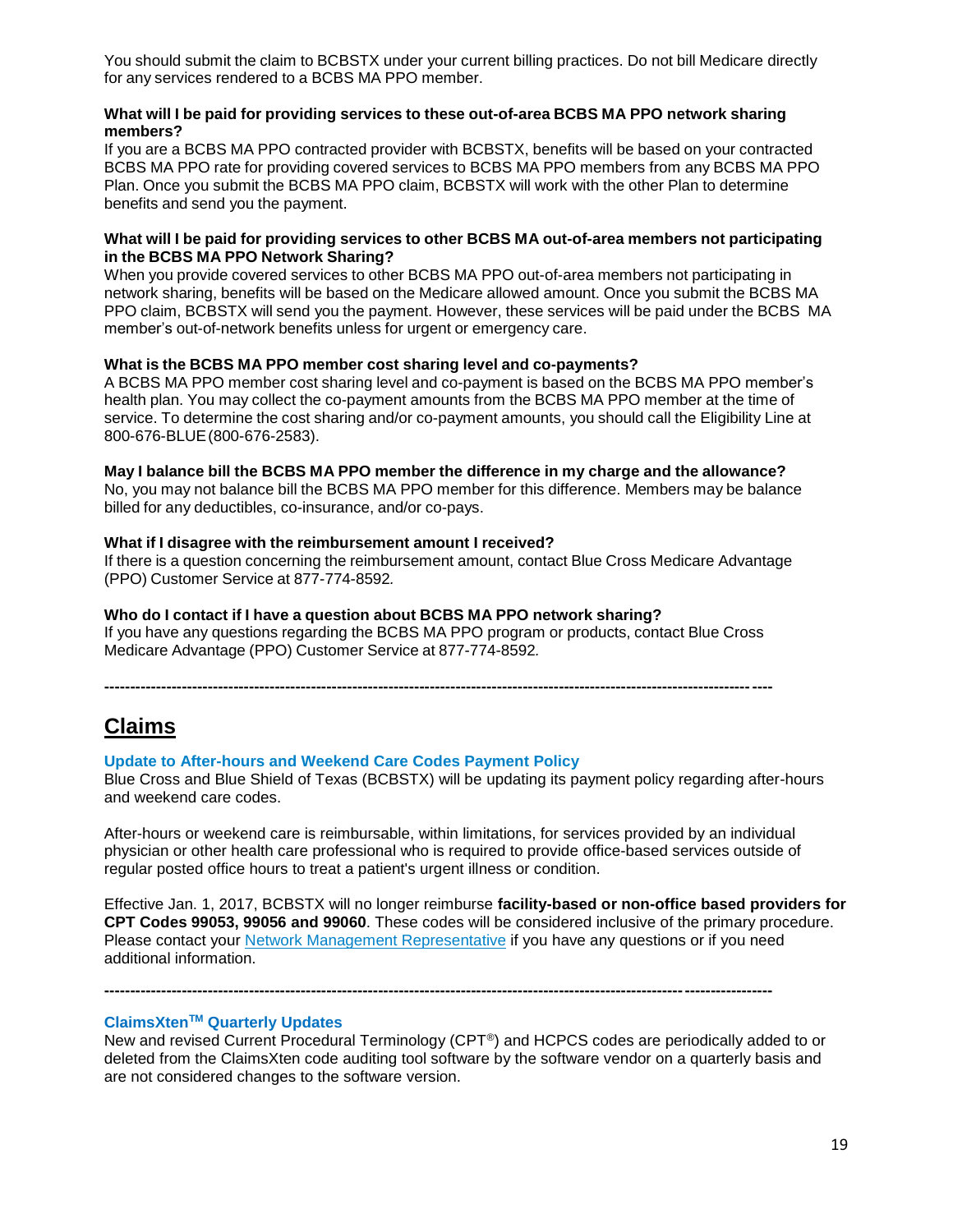Blue Cross and Blue Shield of Texas (BCBSTX) will normally load this additional data to the BCBSTX claim processing system within 60 to 90 days after receipt from the software vendor and will confirm the effective date via the [News and Updates](http://www.bcbstx.com/provider/news/index.html) section of the BCBSTX provider website. Advance notification of updates to the ClaimsXten software version (i.e., change from ClaimsXten version 4.1 to 4.4) also will be posted on the BCBSTX provider website.

To help determine how coding combinations on a particular claim may be evaluated during the claim adjudication process, you may continue to utilize Clear Claim Connection™ (C3). C3 is a free, online reference tool that mirrors the logic behind BCBSTX's code-auditing software. Refer to our website at [bcbstx.com/provider](http://www.bcbstx.com/provider/) for additional information on gaining access to C3.

For more details regarding ClaimsXten, including answers to frequently asked questions, refer to the C3 page. Additional information may also be included in upcoming issues of the *Blue Review*.

Checks of eligibility and/or benefit information are not a guarantee of payment. Benefits will be determined once a claim is received and will be based upon, among other things, the member's eligibility and the terms of the member's certificate of coverage applicable on the date services were rendered.

ClaimsXten and Clear Claim Connection are trademarks of McKesson Information Solutions, Inc., an independent third party vendor that is solely responsible for its products and services.

*CPT copyright 2015 American Medical Association (AMA). All rights reserved. CPT is a registered trademark of the AMA.*

**---------------------------------------------------------------------------------------------------------------------------------**

#### **Fee Schedule Updates**

Reimbursement changes and updates for Blue Choice PPO, Blue Essentials (formerly known as HMO Blue Texas) (Independent Provider Network only), Blue Advantage HMO and Blue Premier practitioners will be posted under Standards and Requirements/General Reimbursement Information/Reimbursement Schedules and Related Information / Professional Schedules section on the Blue Cross and Blue Shield of Texas (BCBSTX) provider website at [bcbstx.com/provider.](http://www.pages02.net/hcscnosuppression/nlt_br_providers_june_2016_b_ok_060116_in_every_issue/LPT.url?kn=900474&vs=YTVjNjZjMzUtOGRhNi00MDUwLWI1MDAtYTg0NTI3M2JkZmUxOzA6ODk5OTgwMToyMjY0ODg5MjYwNzo5NDAwOTQyMjQ6OTQwMDk0MjI0OwS2)

The changes will not become effective until at least 90 days from the posting date. The specific effective date will be noted for each change that is posted. To view this information, visit the [General](http://www.pages02.net/hcscnosuppression/nlt_br_providers_june_2016_b_ok_060116_in_every_issue/LPT.url?kn=900475&vs=YTVjNjZjMzUtOGRhNi00MDUwLWI1MDAtYTg0NTI3M2JkZmUxOzA6ODk5OTgwMToyMjY0ODg5MjYwNzo5NDAwOTQyMjQ6OTQwMDk0MjI0OwS2) [Reimbursement](http://www.pages02.net/hcscnosuppression/nlt_br_providers_june_2016_b_ok_060116_in_every_issue/LPT.url?kn=900475&vs=YTVjNjZjMzUtOGRhNi00MDUwLWI1MDAtYTg0NTI3M2JkZmUxOzA6ODk5OTgwMToyMjY0ODg5MjYwNzo5NDAwOTQyMjQ6OTQwMDk0MjI0OwS2) Information section on the BCBSTX provider website. The CPT/HCPCS Drug/Injectable codes Fee Schedule will be updated quarterly on March 1, June 1, Sept. 1 and Dec. 1 each year. The NDC Fee Schedule will be updated monthly.

**Technical and Professional Components**

**Modifiers 26 and TC:** Modifier 26 denotes professional services for lab and radiological services. Modifier TC denotes technical component for lab and radiological services. These modifiers should be used in conjunction with the appropriate lab and radiological procedures only.

**---------------------------------------------------------------------------------------------------------------------------------**

**---------------------------------------------------------------------------------------------------------------------------------**

**Note:** When a physician or professional provider and facility or ancillary provider performs both the technical and professional service for a lab or radiological procedure, he/she must submit the total service, not each service individually.

**Surgical Procedures Performed in the Physician's Office**

When performing surgical procedures in a non-facility setting, the physician and professional provider reimbursement covers the services, equipment and some of the supplies needed to perform the surgical procedure when a member/subscriber receives these services in the physician's or professional provider's office.

Reimbursement will be allowed for some supplies billed in conjunction with a surgical procedure performed in a physician's or professional provider's office. To help determine how coding combinations on a particular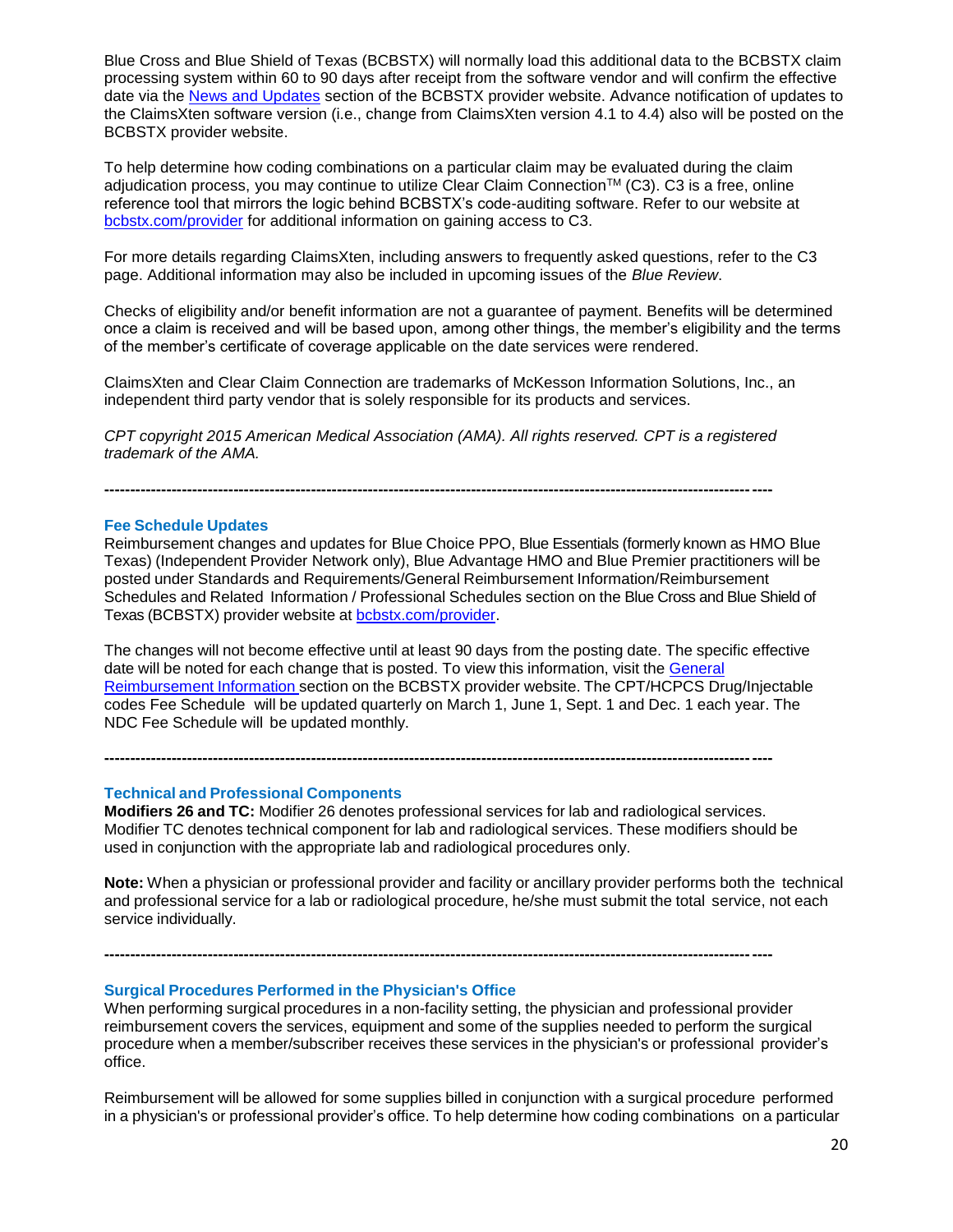claim may be evaluated during the claim adjudication process, you may continue to utilize Clear Claim Connection™ (C3). C3 is a free, online reference tool that mirrors the logic behind Blue Cross and Blue Shield of Texas' (BCBSTX) code-auditing software. Refer to the BCBSTX provider website at [bcbstx.com/provider](http://www.bcbstx.com/provider/tools/clear_claim_connection.htmlhttp:/www.bcbstx.com/provider/tools/clear_claim_connection.html) for additional information on gaining access to C3.

Please note the physician's and professional provider's reimbursement includes surgical equipment that may be owned or supplied by an outside surgical equipment or Durable Medical Equipment (DME) vendor. Claims from the surgical equipment or DME vendor will be denied based on the fact that the global physician's or professional provider's reimbursement includes staff and equipment.

**---------------------------------------------------------------------------------------------------------------------------------**

### **Reminder: Pass-through Billing**

Blue Cross and Blue Shield of Texas (BCBSTX) does not permit pass-through billing. Pass-through billing occurs when the ordering physician, professional provider or facility or ancillary provider requests and bills for a service, but the service is not performed by the ordering physician, professional provider or facility or ancillary provider.

**The performing physician, professional provider or facility and ancillary provider should bill for these services unless otherwise approved by BCBSTX. BCBSTX does not consider the following scenarios to be pass-through billing:**

- The service of the performing physician, professional provider or facility and ancillary provider is performed at the place of service of the ordering provider and is billed by the ordering physician or professional provider.
- The service is provided by an employee of a physician, professional provider or facility and ancillary provider (physician assistant, surgical assistant, advanced nurse practitioner, clinical nurse specialist, certified nurse midwife or registered first assistant who is under the direct supervision of the ordering physician or professional provider) and the service is billed by the ordering physician or professional provider.

### **The following modifiers should be used by the supervising physician when he/she is billing for services rendered by a Physician Assistant (PA), Advanced Practice Nurse (APN) or Certified Registered Nurse First Assistant (CRNFA):**

- **AS modifier:** A physician should use this modifier when billing on behalf of a PA, APN or CRNFA for services provided when the aforementioned providers are acting as an assistant during surgery. (Modifier AS is to be used *ONLY* if they assist at surgery.)
- **SA modifier:** A supervising physician should use this modifier when billing on behalf of a PA, APN or CRNFA for **non-surgical** services. (Modifier SA is used when the PA, APN, or CRNFA is assisting with any other procedure that *DOES NOT* include surgery.)

# **Improvements to the Medical Records Process for BlueCard® Claims**

Blue Cross and Blue Shield of Texas (BCBSTX) is now able to send medical records electronically to all Blue Cross and/or Blue Shield Plans. This method significantly reduces the time it takes to transmit supporting documentation for BlueCard claims and eliminates lost or misrouted records.

**---------------------------------------------------------------------------------------------------------------------------------**

As always, we request that you submit your medical records to BCBSTX if needed for claims processing. Requests for medical records from other Blues Plans before rendering services, as part of the preauthorization process, should be submitted directly to the requesting Plan.

**---------------------------------------------------------------------------------------------------------------------------------**

#### **Contracted Providers Must File Claims**

As a reminder, physicians, facilities, professional providers and ancillary providers must file claims for any covered services rendered to a patient enrolled in a Blue Cross and Blue Shield of Texas (BCBSTX) health plan. You may collect the full amounts of any deductible, coinsurance or copayment due and then file the claim with BCBSTX. Arrangements to offer cash discounts to an enrollee in lieu of filing claims with BCBSTX violate the requirements of your provider contract with BCBSTX.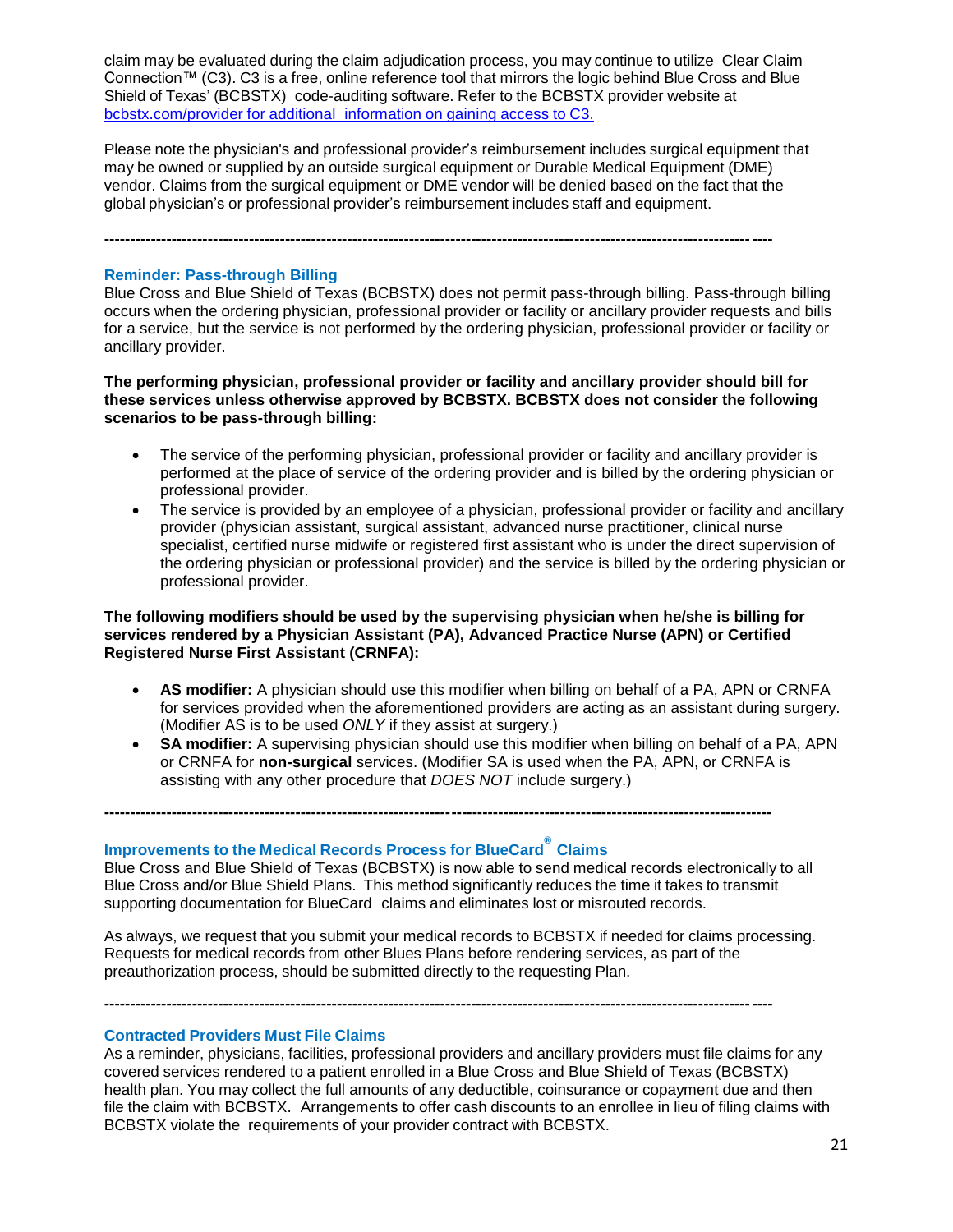Notwithstanding the foregoing, a provision of the American Recovery and Reinvestment Act changed HIPAA to add a requirement that if a patient self pays for a service in full and directs a provider to not file a claim with the patient's insurer, the provider must comply with that directive and may not file the claim in question. In such an event, you must comply with HIPAA and not file the claim to BCBSTX.

**---------------------------------------------------------------------------------------------------------------------------------**

**Billing for Non-covered Services**

As a reminder, contracted physicians, professional providers, facility and ancillary providers may collect payment from members/subscribers for copayments, co-insurance and deductible amounts. The physician, professional provider, facility or ancillary provider may not charge the member/subscriber more than the patient share shown on their provider claim summary (PCS) or electronic remittance advice (ERA).

In the event that Blue Cross and Blue Shield of Texas (BCBSTX) determines that a proposed service is not a covered service, the physician, professional provider, facility or ancillary provider must inform the member/subscriber in writing in advance. This will allow the physician, professional, facility or ancillary provider to bill the member/subscriber for the non-covered service rendered.

In no event shall a contracted physician, professional provider, facility or ancillary provider collect payment from the subscriber for identified hospital acquired conditions and/or serious reportable events.

**---------------------------------------------------------------------------------------------------------------------------------**

#### **Avoidance of Delay in Claims Pending COB Information**

Blue Cross and Blue Shield of Texas (BCBSTX) receives thousands of claims each month that require unnecessary review for coordination of benefits (COB). What that means to our physicians, professional providers, facility and ancillary providers is a possible delay, or even denial of services, pending receipt of the required information from the member/subscriber.

#### **Here are some tips to help prevent claims processing delays when there is only one insurance carrier:**

- CMS-1500, box 11-d if there is no secondary insurance carrier, mark the "No" box.
- $\bullet$  Do not place anything in box 9, a through  $d$  this area is reserved for member information for a secondary insurance payer.

It is critical that no information appears in box 11-d or in box 9 a-d if there is only one insurance payer.

**---------------------------------------------------------------------------------------------------------------------------------**

#### **Flucelvax Quadrivalent Billing Update**

The American Medical Association released  $\text{CPT}^\circledast$  code 90674 (Influenza virus vaccine, quadrivalent [ccIIV4], derived from cell cultures, subunit, preservative and antibiotic free, 0.5 mL dosage), which best describes Flucelvax Quadrivalent – a new flu vaccine for the 2016-2017 flu season. This code will be effective Jan. 1, 2017. Until the effective date, Blue Cross and Blue Shield of Texas (BCBSTX) feels Flucelvax Quadrivalent is appropriately billed with CPT code 90749.

**-----------------------------------------------------------------------------------------------------------------------------**

# **Implantable Device Versus Medical Supply/Material**

We have received a number of questions from providers about billing for implants. To help address the topic, we have provided a reminder about the National Uniform Billing Committee definition of an implant.

#### **National Uniform Billing Committee (NUBC) definition of an implant:**

Revenue Code 274 – Prosthetic/orthotic devices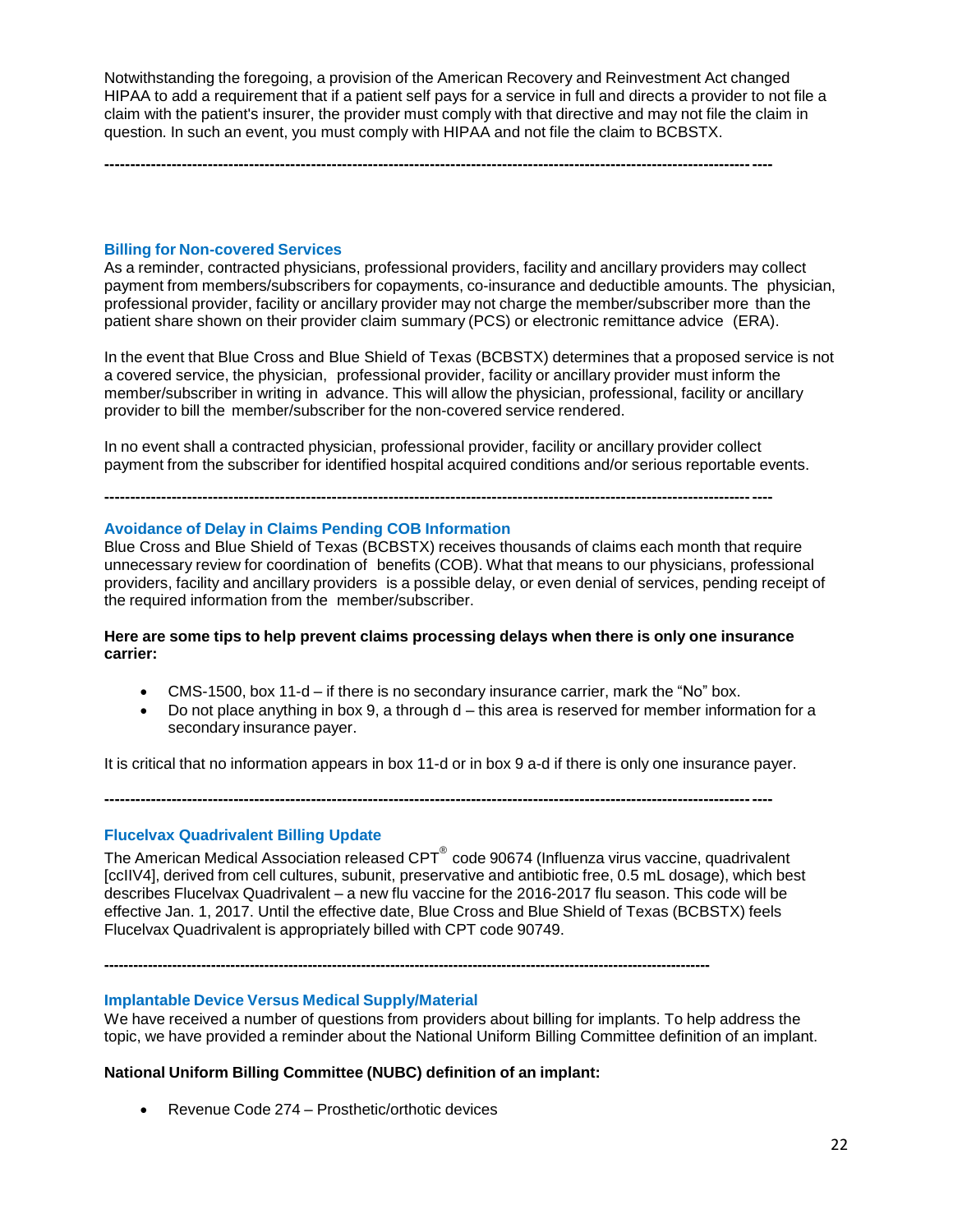- Revenue Code 275 Pacemaker
- Revenue Code 278 Other Implants

An implantable device is that which is implanted, such as a piece of tissue, a tooth, a pellet of medicine, or a tube or needle containing radioactive substance, a graft or an insert. Also included are liquid and solid plastic materials used to augment tissues or to fill in areas traumatically or surgically removed. Also included is an object or material partially or totally inserted or grafted into the body for prosthetic, therapeutic or diagnostic purposes.

Examples of other implants reported under revenue code 278 include stents, artificial joints, shunts, grafts, pins, plates, screws, anchors and radioactive seeds (not an all-inclusive list).

Supplies that are not implantable should be submitted as supply charges. In conjunction, a device is not a "material or supply furnished incident to a service." Items used as routine supplies should not be submitted as an implant. Guide wires, catheters and clips that are used during surgery but do not remain in the body are used the same way as an instrument and are not "implanted" should not be submitted as an implant.

Additional reference and definition of implantable devices, supplies and material can be located in the UB04 Editor and the website of the implantable device's manufacturer.

**---------------------------------------------------------------------------------------------------------------------------------**

#### **Online Portal Applications Help Expedite Administrative Workflows**

Does your office or organization ever ask: **"Is this patient eligible for Blue Cross and Blue Shield Texas (BCBSTX) benefits? Does this service require preauthorization? or How did my claim process?"** If so, these questions and so many more can be answered in a matter of seconds with a few key strokes using an online portal application, such as Availity®.

Electronic options deliver real-time resolutions, avoiding disapproved services and optimizing your payment. You can confirm patient coverage, preauthorize services and post payments with a few simple clicks.

### **Not only can you conduct HIPAA-compliant transactions online, using Availity you can also:**

- Submit pre- and post-exam transactions
- Conduct pre-service requests
- Complete post-service reconciliations
- Update provider demographics
- Enroll for electronic remittance and fund transfers

If you have not registered and would like to learn more about Availity, and our online referral and preauthorization tool iExchange®, register for one of the [Back to Basics: Availity 101 webinars](http://www.bcbstx.com/provider/training/availity.html) being held weekly through December.

Additionally, for more advanced training of online tools, email a Provider Education Consultant at [PECS@bcbstx.com.](mailto:PECS@bcbstx.com)

**---------------------------------------------------------------------------------------------------------------------------------**

### **Implantable Device Versus Medical Supply/Material**

We have received a number of questions from providers about billing for implants. To help address the topic, we have provided a reminder about the National Uniform Billing Committee definition of an implant.

# **National Uniform Billing Committee (NUBC) definition of an implant:**

- Revenue Code 274 Prosthetic/orthotic devices
- Revenue Code 275 Pacemaker
- Revenue Code 278 Other Implants

An implantable device is that which is implanted, such as a piece of tissue, a tooth, a pellet of medicine,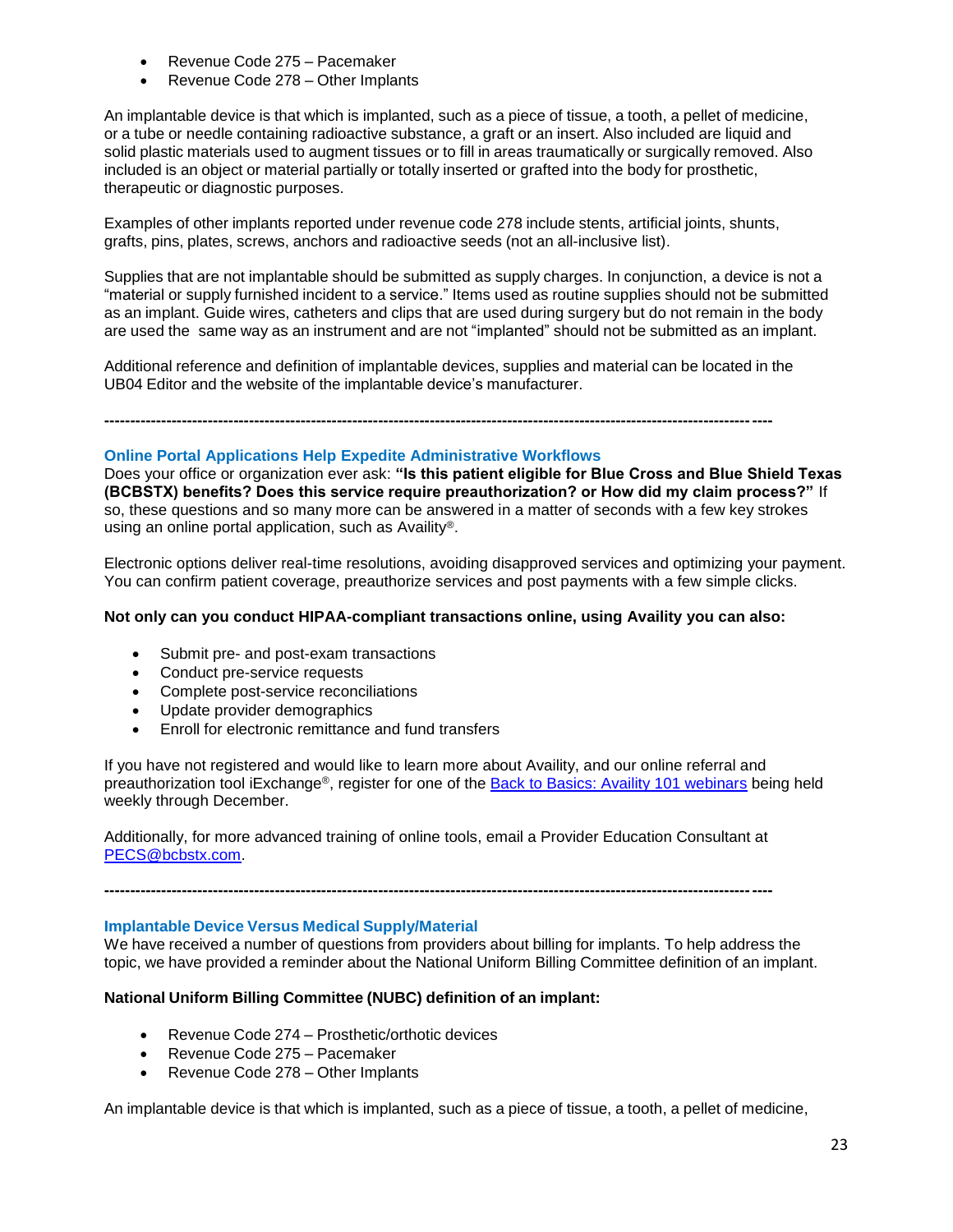or a tube or needle containing radioactive substance, a graft or an insert. Also included are liquid and solid plastic materials used to augment tissues or to fill in areas traumatically or surgically removed. Also included is an object or material partially or totally inserted or grafted into the body for prosthetic, therapeutic or diagnostic purposes.

Examples of other implants reported under revenue code 278 include stents, artificial joints, shunts, grafts, pins, plates, screws, anchors and radioactive seeds (not an all-inclusive list).

Supplies that are not implantable should be submitted as supply charges. In conjunction, a device is not a "material or supply furnished incident to a service." Items used as routine supplies should not be submitted as an implant. Guide wires, catheters and clips that are used during surgery but do not remain in the body are used the same way as an instrument and are not "implanted" should not be submitted as an implant.

Additional reference and definition of implantable devices, supplies and material can be located in the UB04 Editor and the website of the implantable device's manufacturer.

**---------------------------------------------------------------------------------------------------------------------------------**

**Hospitals, and Routine Services and Supplies**

Routine services and supplies are generally already included by the provider in charges related to other procedures or services. As such, these items are considered non-billable for separate reimbursement. The following guidelines may assist hospital personnel in identifying items, supplies, and services that are not separately billable. **This is not an all-inclusive list.**

- Any supplies, items and services that are necessary or otherwise integral to the provision of a specific service and/or the delivery of services in a specific location are considered routine services and not separately billable in the inpatient and outpatient environments.
- All items and supplies that may be purchased over-the-counter are not separately billable.
- All reusable items, supplies and equipment that are provided to all patients during an inpatient or outpatient admission are not separately billable.
- All reusable items, supplies and equipment that are provided to all patients admitted to a given treatment area or units are not separately billable.
- All reusable items, supplies and equipment that are provided to all patients receiving the same service are not separately billable.

**---------------------------------------------------------------------------------------------------------------------------------**

# **Clinical Resources**

#### **Medical Necessity Review of Observation Services**

As a reminder, it is the policy of Blue Cross and Blue Shield of Texas (BCBSTX) to provide coverage for observation services when it is determined to be medically necessary based on the medical criteria and guidelines as outlined in the Milliman Care [Guidelines.](http://www.pages02.net/hcscnosuppression/blue_review_december_2016/LPT.url?kn=958007&vs=NWNhZGUwZTMtYTM0NC00NmNjLTk5MmMtMzA0YzJmY2I1OGNiOzA6MTAwMTA0NDc6MTM3MDU0MDE0OTA0OjEwNjA2Njk5NDE6MTA2MDY2OTk0MTsS1) Claims for observation services are subject to postservice review, and BCBSTX may request medical records for the determination of medical necessity.

#### **When medical records are requested, documentation should include the following information:**

- The attending physician's order for observation care with clock time (or clock time can be noted in the nurse's observation admission note)
- The physician's admission and progress notes confirming the need for observation care

**---------------------------------------------------------------------------------------------------------------------------------**

- The supporting diagnostic and/or ancillary testing reports
- The admission progress notes (with the clock time) outlining the patient's condition and treatment
- The discharge notes (with clock time) with discharge order and nurse's notes
- Itemized bill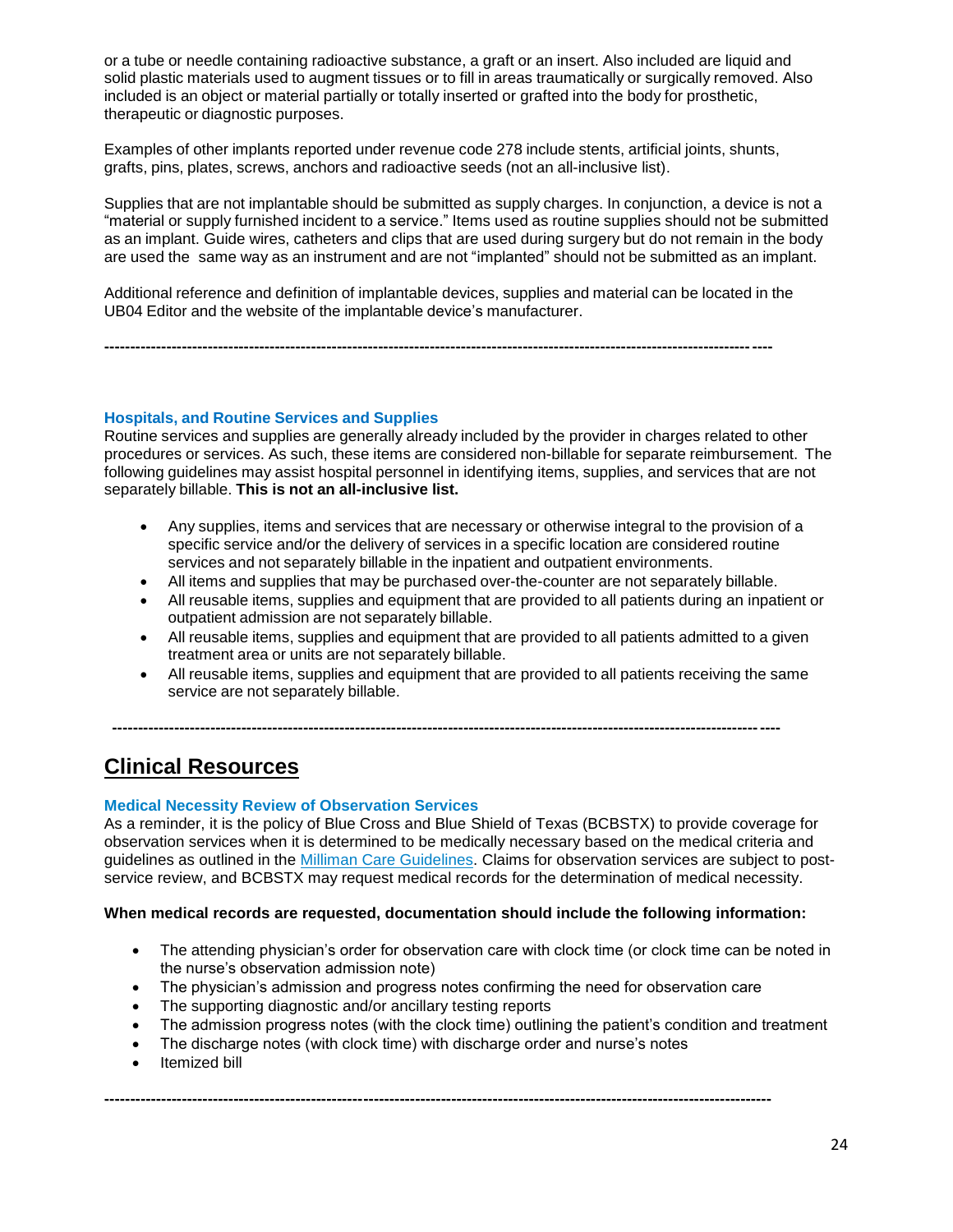### **Coordination of Care Between Medical and Behavioral Health Providers**

Blue Cross and Blue Shield of Texas (BCBSTX) continually strives to promote coordination of member care between medical and behavioral health providers. We understand that communication between providers and their patients regarding the treatment and coordination of care can pose challenges.

### **Here are few resources available to you through BCBSTX:**

#### **1. The Coordination of Care Form Available Online**

To provide assistance when coordinating care, BCBSTX has created a [Coordination](http://www.bcbstx.com/provider/pdf/bh_coordination_care.pdf) of Care form that is available online. This new form may help in communicating patient information, such as:

- To provide member treatment information **to** another treating provider
- To request member treatment information **from** another treating provider

It is important to note that a written release to share clinical information with members' medical providers must be obtained prior to the use of this form. BCBSTX recommends obtaining a written release prior to the onset of treatment.

If you are requesting member treatment information from another provider, it is recommended that the Patient Information and Referring Provider sections of the form be completed in order to expedite the care coordination process for the receiving provider.

**2. If You Need Help Finding Behavioral Health Providers for Your Patients** Call the number on the back of members' BCBSTX ID cards to receive assistance in finding outpatient providers or behavioral health facilities.

### **3. Behavioral Health or Medical Case Management Services**

If you believe a patient has complex health needs and could benefit from additional support and resources from a clinician, you can make a referral to one of the BCBSTX Case Management programs by calling the number on the back of the member's BCBSTX ID card. Case Management can also provide you and the member with information about additional resources provided by their insurance plan.

**---------------------------------------------------------------------------------------------------------------------------------**

# **2015 Continuity and Coordination of Care Report Results, and Recommended Interventions**

Continuity and coordination of care is important to the care of members. Therefore, it is important that the Primary Care Physician (PCP) be kept informed of a member's condition and any treatment provided by specialist providers (SCP), ancillaries or other health care providers.

Blue Cross and Blue Shield Texas (BCBSTX) monitors the continuity and coordination of care between PCP and specialist providers across the health care network, at least annually. From 2014 Physician Office Review evaluations, opportunities were identified to improve communication between PCP and specialist consultations. The BCBSTX 2015 Provider Satisfaction Survey was modified to include questions related to continuity and coordination of care in order to better analyze strengths and opportunities.

#### **Specific questions were added to the following areas:**

- Referral to an ophthalmologist or optometrist for patients requiring a diabetic eye exam and receiving results
- Timely discharge summary data for patients who have been hospitalized is provided to practitioners and includes medication administration instructions

The audits from the Physician Office Review Program had high scores related to continuity and coordination of care. One consideration from the evaluation is that offices were randomly selected without knowledge of patients that required continuity and coordination services from other providers. This resulted in very small denominator of records to assess for continuity and coordination of care. Recommendation for future studies is that the methodology should be evaluated in order to generate a sample of members in need of continuity and coordination of care.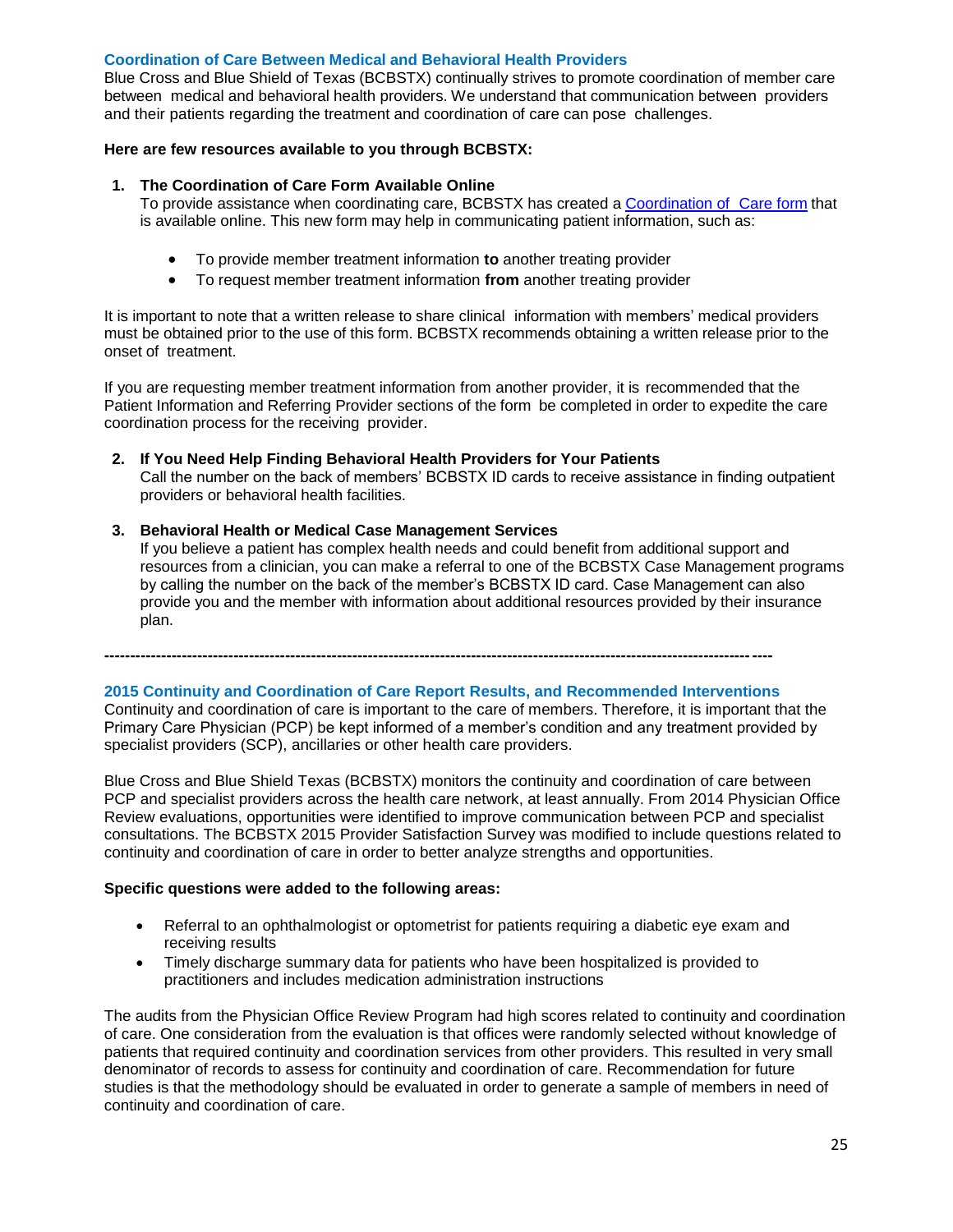# **In the 2015 Provider Satisfaction Survey the following items scored less than the target of 85 percent:**

- Receiving eye exam results from eye care professionals
- Receiving summary information after inpatient discharge
- Overall satisfaction with continuity of care

| <b>Survey Question</b>                                                                                                                 | Goal | <b>BCBSTX 2015 Score</b> |
|----------------------------------------------------------------------------------------------------------------------------------------|------|--------------------------|
| 33. Do ophthalmologists and optometrists inform you of<br>their findings after seeing patients you referred for diabetes<br>eye exams? |      | 77%                      |
| 34. When your patients are admitted to a hospital, are you<br>sent summary information after the discharge?                            |      | 72%                      |
| 35. When you receive hospital discharge information, does<br>it reach your office within five business days?                           | 85%  | 80%                      |
| 36. When you receive hospital discharge information, does<br>it contain adequate information about medications at<br>discharge?        |      | 88%                      |
| 40. Overall Satisfaction with Continuity of Care                                                                                       |      | 76%                      |

The findings of this survey recognize the barriers to care that impact continuity-of-care coordination and BCBSTX's HEDIS rates. The possibilities for improvements were identified to remove barriers impacting continuity and coordination of care.

### **To support continuity and coordination of care, BCBSTX is recommending the following interventions:**

- 1. Specialists should provide a report to the Primary Care Physician summarizing the member's visit, the services provided and recommended follow-up treatment or needs.
- 2. Hospitals provide timely discharge summary reports to primary care physicians that include a synopsis of the stay, treatment or procedures done, follow-up needs and a list of discharge medications.

Please contact Quality Improvement Programs at 800-863-9798 with questions or comments.

**---------------------------------------------------------------------------------------------------------------------------------**

# **Electronic Options**

#### **Reminder: Corrected Claim Request Change, Effective July 11, 2016**

As a reminder, effective July 11, 2016, corrected claim requests for previously adjudicated claims must be submitted as electronic replacement claims, or on the appropriate professional (CMS-1500) or institutional (UB-04) paper claim, and Claim Review form.

#### **Electronic Submission**

Electronic replacement claims should be submitted with the appropriate claim frequency code. Frequency code 7 will result in Blue Cross and Blue Shield of Texas (BCBSTX) adjudicating the original claim number (sometimes referred to as a Document Control Number, or DCN) with the corrections. The replacement claim will be issued a new BCBSTX claim number and subsequently deny based on the re-adjudication of the original claim.

**Note:** Claim corrections submitted without the appropriate frequency code will deny as a duplicate and the original BCBSTX claim number will not be adjudicated. See below for additional information on claim frequency codes and guidelines to assist you with when and how to use them for making corrections to electronic claims submitted to BCBSTX.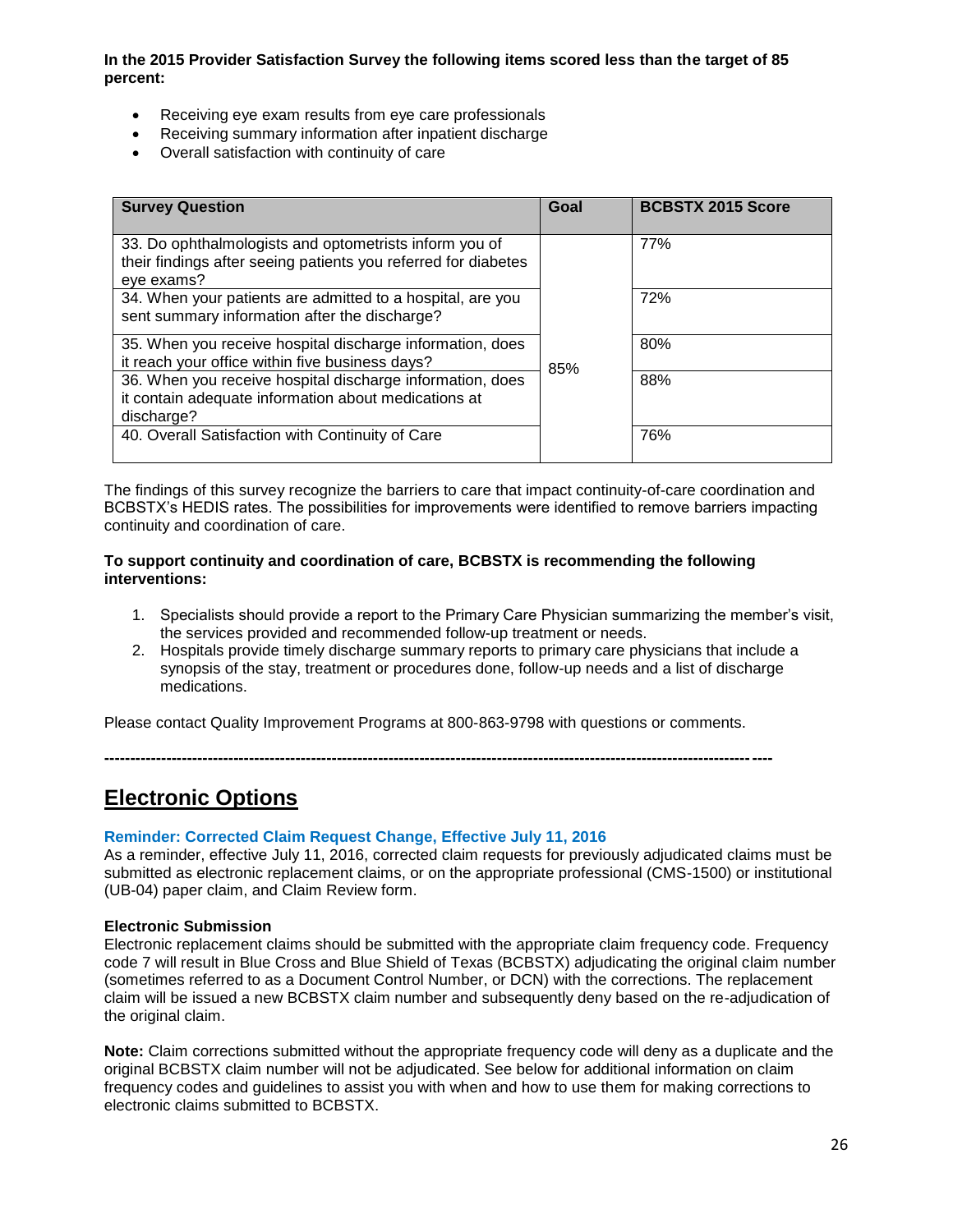| <b>Claim Frequency Codes</b>                  |                                                                                                                                                |                                                                                                                                                    |                                                                                                                                                                          |
|-----------------------------------------------|------------------------------------------------------------------------------------------------------------------------------------------------|----------------------------------------------------------------------------------------------------------------------------------------------------|--------------------------------------------------------------------------------------------------------------------------------------------------------------------------|
| Code                                          | <b>Description</b>                                                                                                                             | <b>Filing Guidelines</b>                                                                                                                           | <b>Action</b>                                                                                                                                                            |
| 5 Late Charge(s)                              | Use to submit additional<br>charges for the same<br>date(s) of service as a<br>previous claim.                                                 | File electronically, as<br>usual. Include only the<br>additional late charges<br>that were not included<br>on the original claim.                  | <b>BCBSTX</b> will add the<br>late charges to the<br>previously processed<br>claim.                                                                                      |
| <b>7</b> Replacement of<br><b>Prior Claim</b> | Use to replace an entire<br>claim (all but identity<br>information).                                                                           | File electronically, as<br>usual. File the claim in<br>its entirety, including all<br>services for which you<br>are requesting<br>reconsideration. | <b>BCBSTX will replace</b><br>the original claim with<br>corrections and the<br>replacement claim will<br>be denied. Refer to<br>the original claim for<br>adjudication. |
| 8 Void/Cancel of<br><b>Prior Claim</b>        | Use to entirely eliminate<br>a previously submitted<br>claim for a specific<br>provider, patient, insured<br>and "statement covers<br>period." | File electronically, as<br>usual. Include all<br>charges that were on<br>the original claim.                                                       | BCBSTX will void the<br>original claim from<br>records, based on<br>request.                                                                                             |

# **Paper Submission**

More than 98 percent of the claims BCBSTX receives from providers are submitted electronically. BCBSTX encourages all providers to use electronic options as the primary method for claim submission. There are several multi-payer web vendors available to providers. If you are a registered Availity® web portal user, you have access to submit direct data entry replacement claims electronically, at no additional cost.

As of July 11, 2016, any changes to a claim that are specified **only** on the Claim Review form (or via a letter) will be returned with a notice advising resubmission on the appropriate CMS-1500 or UB-04 paper claim form. Paper claim submitters are required to indicate "corrected claim" on the paper claim form and the accompanying Claim Review form.

**---------------------------------------------------------------------------------------------------------------------------------**

# **Pharmacy**

#### **Reminder: Pharmacy Benefit Tips**

For Blue Cross and Blue Shield of Texas (BCBSTX) members with prescription drug benefits administered by Prime Therapeutics®, BCBSTX employs a number of industry-standard management strategies to ensure appropriate utilization of prescription drugs. These strategies can include formulary management, benefit design modeling, specialty pharmacy benefits, and clinical programs, among others. You can help us achieve these goals by:

#### **1. Prescribing Drugs Listed on the Formulary**

The BCBSTX formularies are provided as a guide to help in the selection of cost-effective drug therapy. Every major drug class is covered, although many of the formularies cover most generics and fewer brand name drugs. The lists also provide members with criteria for how drugs are selected, coverage considerations and dispensing limits. While these drug lists are a tool to help members maximize their prescription drug benefits, the final decision about what medications should be prescribed is between the health care provider and the patient.

BCBSTX formularies are regularly updated and can be found under [Pharmacy Program](http://www.bcbstx.com/provider/pharmacy/index.html) on the BCBSTX provider website.

**Note:** For members with Medicare Part D or Medicaid coverage, the drug lists can be found on the plan's website: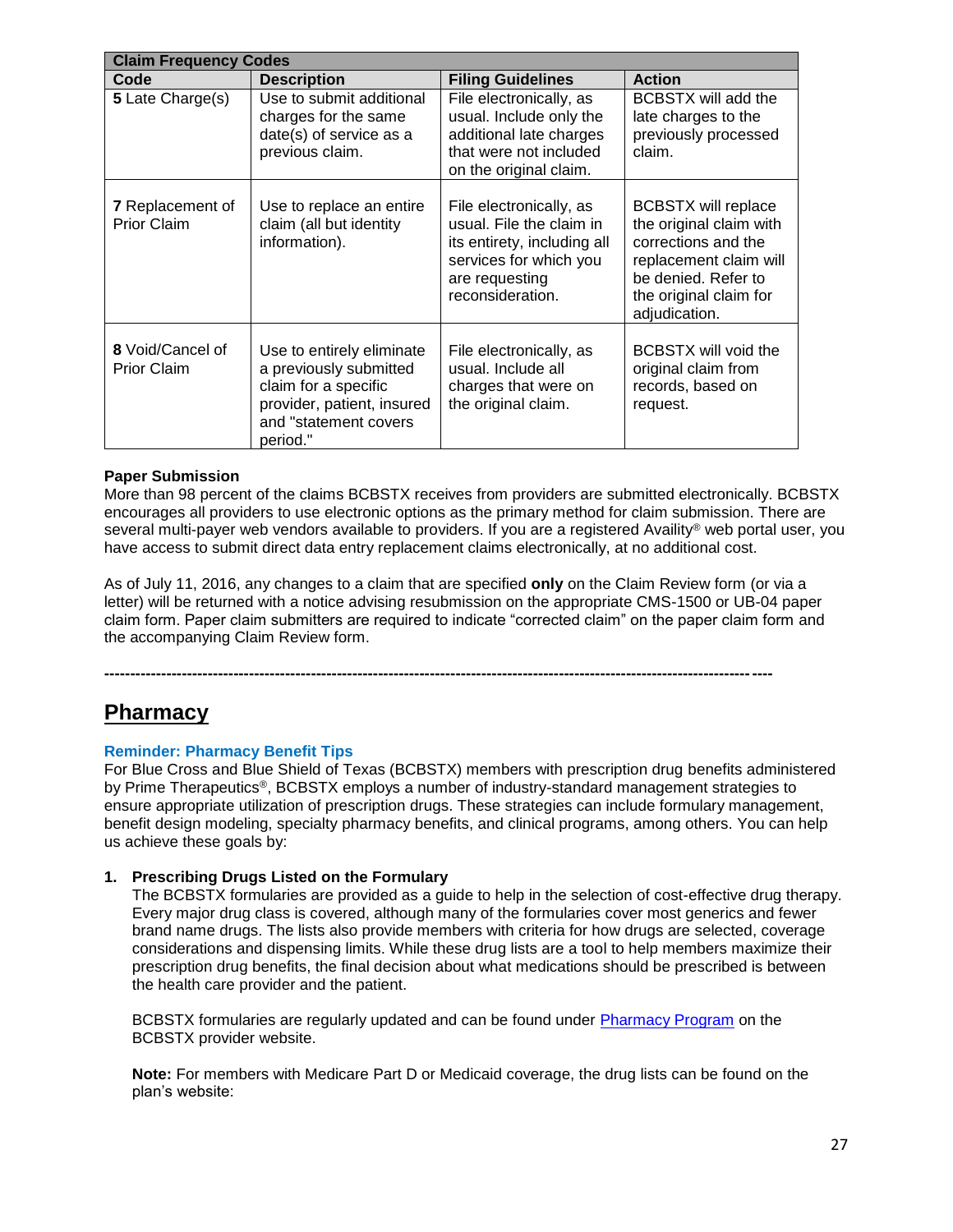- Blue Cross MedicareRx (PDP)<sup>SM</sup>: [bcbstx.com/medicare/part\\_d\\_druglist.html](http://www.bcbstx.com/medicare/part_d_druglist.html)
- Blue Cross Medicare Advantage (HMO)<sup>SM</sup> and (PPO)<sup>SM</sup>: [bcbstx.com/medicare/mapd\\_drug\\_coverage.html](http://www.bcbstx.com/medicare/mapd_drug_coverage.html)
- Blue Cross Medicare Advantage Dual Care (HMO SNP)SM: [bcbstx.com/medicare/snp\\_drug\\_coverage.html](http://www.bcbstx.com/medicare/snp_drug_coverage.html)
- Texas STAR: [bcbstx.com/star/prescription-drugs/drug-coverage](http://www.bcbstx.com/star/prescription-drugs/drug-coverage)
- Texas CHIP: [bcbstx.com/chip/prescription-drugs/drug-coverage](http://www.bcbstx.com/chip/prescription-drugs/drug-coverage)

### **2. Reminding Patients of Covered Preventive Medications**

Many BCBSTX health plans include coverage at no cost to the member for certain prescription drugs, women's contraceptive products and over-the-counter (OTC) medicines used for preventive care services.\*

- ACA \$0 Preventive Drug List: [bcbstx.com/pdf/rx/rx-aca-prev-list-tx.pdf](http://www.bcbstx.com/pdf/rx/rx-aca-prev-list-tx.pdf)
- Women's Contraceptive Coverage List: [bcbstx.com/pdf/rx/contraceptive-list-tx.pdf](http://www.bcbstx.com/pdf/rx/contraceptive-list-tx.pdf)

*\*Not available for all plans. Members should call the customer service number on their ID card to help determine what benefits may be available, including any requirements, limitations or exclusions that apply. Please refer to the member's certificate of coverage.*

### **3. Submitting Necessary Prior Authorization Requests**

For some medications, the member's plan may require certain criteria to be met before prescription drug coverage may be approved. You will need to complete the necessary prior authorization request and submit it to BCBSTX. More information about these requirements can be found under **Pharmacy** [Program](http://www.bcbstx.com/provider/pharmacy/index.html) on the BCBSTX provider website.

### **4. Assisting Members with Formulary Exceptions**

If the medication you wish to prescribe is not on your patient's drug or the preventive care lists, a formulary exception can be requested. You can call the customer service number on the member's ID card to start the process, or complete the online form at: [myprime.com/en/coverage-exception](http://www.myprime.com/en/coverage-exception-form.html)[form.html.](http://www.myprime.com/en/coverage-exception-form.html)

Visit the [Pharmacy Program](http://www.bcbstx.com/provider/pharmacy/index.html) section of our website for more information.

*Prime Therapeutics, LLC, is a pharmacy benefit management company. BCBSTX contracts with Prime to provide pharmacy benefit management, prescription home delivery and specialty pharmacy services. BCBSTX, as well as several independent Blue Cross and Blue Shield Plans, has an ownership interest in Prime.* 

*The information mentioned here is for informational purposes only and is not a substitute for the independent medical judgment of a physician. Physicians are to exercise their own medical judgment. Pharmacy benefits and limits are subject to the terms set forth in the member's certificate of coverage which may vary from the limits set forth above. The listing of any particular drug or classification of drugs is not a guarantee of benefits. Members should refer to their certificate of coverage for more details, including benefits, limitations and exclusions. Regardless of benefits, the final decision about any medication is between the member and their health care provider.*

#### **Dispensing QVT (Quantity Versus Time) Limits**

To help minimize health risks and to improve the quality of pharmaceutical care, dispensing QVT limits have been placed on select prescription medications. The limits are based upon the U.S. Federal Drug Administration and medical guidelines as well as the drug manufacturer's package insert.

Access the Standard Drug List [Dispensing](http://www.pages02.net/hcscnosuppression/nlt_br_providers_june_2016_b_ok_060116_in_every_issue/LPT.url?kn=900485&vs=YTVjNjZjMzUtOGRhNi00MDUwLWI1MDAtYTg0NTI3M2JkZmUxOzA6ODk5OTgwMToyMjY0ODg5MjYwNzo5NDAwOTQyMjQ6OTQwMDk0MjI0OwS2) Limits and Generics Plus Drug List [Dispensing](http://www.pages02.net/hcscnosuppression/nlt_br_providers_june_2016_b_ok_060116_in_every_issue/LPT.url?kn=900486&vs=YTVjNjZjMzUtOGRhNi00MDUwLWI1MDAtYTg0NTI3M2JkZmUxOzA6ODk5OTgwMToyMjY0ODg5MjYwNzo5NDAwOTQyMjQ6OTQwMDk0MjI0OwS2) [Limits](http://www.pages02.net/hcscnosuppression/nlt_br_providers_june_2016_b_ok_060116_in_every_issue/LPT.url?kn=900486&vs=YTVjNjZjMzUtOGRhNi00MDUwLWI1MDAtYTg0NTI3M2JkZmUxOzA6ODk5OTgwMToyMjY0ODg5MjYwNzo5NDAwOTQyMjQ6OTQwMDk0MjI0OwS2) documents online.

**---------------------------------------------------------------------------------------------------------------------------------**

**---------------------------------------------------------------------------------------------------------------------------------**

**Prescription Drug Lists**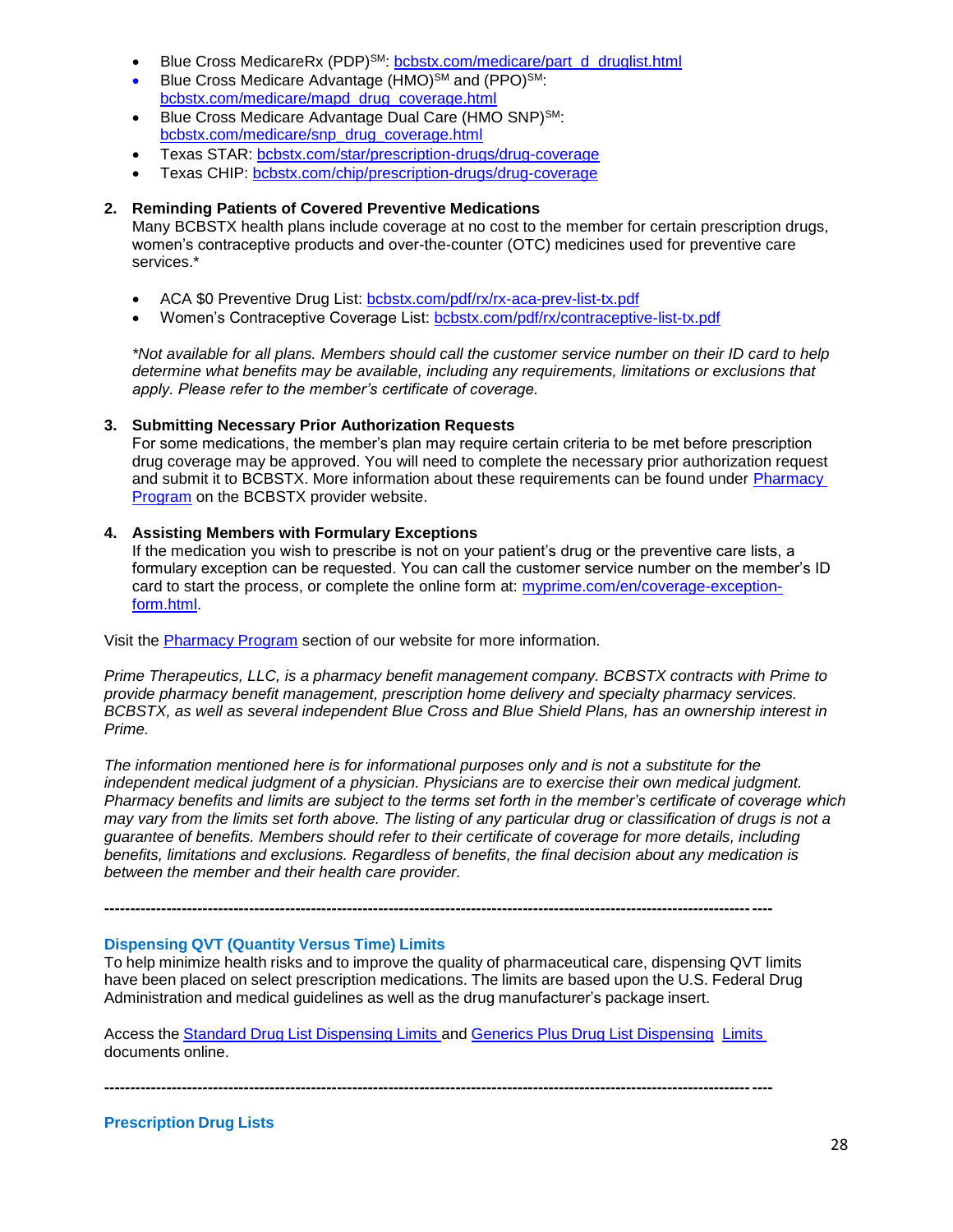Throughout the year, the Blue Cross and Blue Shield of Texas (BCBSTX) Clinical Pharmacy department frequently reviews the prescription drug lists. Tier placement decisions for each drug on the list follow a precise process, with several committees reviewing efficacy, safety and cost of each drug.

For current drug updates, visit Pharmacy [Program/Prescription](http://www.bcbstx.com/provider/pharmacy/rx_list.html) Drug List and Prescribing Guidelines on the BCBSTX provider website.

**---------------------------------------------------------------------------------------------------------------------------------**

**---------------------------------------------------------------------------------------------------------------------------------**

# **Provider General Information**

# **Provider Training**

BCBSTX is proud to offer complimentary educational webinar sessions. These online training sessions give you the flexibility to attend live sessions. Provider billers, utilization areas and administrative departments will benefit from these webinars. Please visit [Education and Reference](http://www.bcbstx.com/provider/training/index.html) on the [bcbstx.com/provider](http://www.bcbstx.com/provider/index.html) website to view what is available and sign up for training sessions.

### **Reminder: Medicare Marketing Guidelines for Providers**

The 2017 Centers for Medicare & Medicaid Services (CMS) Annual Election Period for beneficiaries is fast approaching. For those providers who have contracted with Blue Cross and Blue Shield of Texas (BCBSTX) to provide services to our Blue Cross Medicare Advantage (HMO)<sup>SM</sup> or Blue Cross Medicare Advantage (PPO)SM members, it's important to keep in mind the rules established by CMS when marketing to potential new members.

You may not be planning specific marketing activities, but what if a patient asks for information or advice? **Remaining neutral when assisting with enrollment decisions is essential.** See below for a partial listing of additional "Dos" and "Don'ts" for contracted providers, as specified within the CMS Medicare Marketing Guidelines (MMG) for contract year 2017 (excerpted from the section on Provider-based Activities):

| DON'T:                                                                                                                                                                                                                                                                                                                                                                                                                                                                                                                                                                                                                                                                                                                                                                                         |
|------------------------------------------------------------------------------------------------------------------------------------------------------------------------------------------------------------------------------------------------------------------------------------------------------------------------------------------------------------------------------------------------------------------------------------------------------------------------------------------------------------------------------------------------------------------------------------------------------------------------------------------------------------------------------------------------------------------------------------------------------------------------------------------------|
| Accept Medicare enrollment applications                                                                                                                                                                                                                                                                                                                                                                                                                                                                                                                                                                                                                                                                                                                                                        |
| Make phone calls or direct, urge or attempt to<br>persuade beneficiaries to enroll in a specific<br>plan based on financial or any other interests                                                                                                                                                                                                                                                                                                                                                                                                                                                                                                                                                                                                                                             |
| of the provider                                                                                                                                                                                                                                                                                                                                                                                                                                                                                                                                                                                                                                                                                                                                                                                |
| Mail marketing materials on behalf of<br>٠                                                                                                                                                                                                                                                                                                                                                                                                                                                                                                                                                                                                                                                                                                                                                     |
| Plans/Part D Sponsors                                                                                                                                                                                                                                                                                                                                                                                                                                                                                                                                                                                                                                                                                                                                                                          |
| Offer inducements (e.g., free health                                                                                                                                                                                                                                                                                                                                                                                                                                                                                                                                                                                                                                                                                                                                                           |
| screenings, cash, etc.) to persuade<br>beneficiaries to enroll in a particular plan or<br>organization                                                                                                                                                                                                                                                                                                                                                                                                                                                                                                                                                                                                                                                                                         |
| Accept compensation directly or indirectly<br>from the plan for enrollment activities                                                                                                                                                                                                                                                                                                                                                                                                                                                                                                                                                                                                                                                                                                          |
|                                                                                                                                                                                                                                                                                                                                                                                                                                                                                                                                                                                                                                                                                                                                                                                                |
| Distribute materials/applications within an<br>exam room setting                                                                                                                                                                                                                                                                                                                                                                                                                                                                                                                                                                                                                                                                                                                               |
| Provide the names of Plans/Part D sponsors<br>with which [you] contract and/or participate<br>(see MMG section 70.11.2 for additional<br>information on provider affiliation)<br>Provide information and assistance in applying<br>for the LIS*<br>Make available and/or distribute plan<br>marketing materials in common areas<br>Refer [your] patients to other sources of<br>information, such as SHIPs** plan marketing<br>representatives, [the] State Medicaid Office,<br>local Social Security Office, CMS' website at<br>medicare.gov or 800-MEDICARE<br>Share information with patients from CMS'<br>website, including the 'Medicare and You'<br>Handbook or 'Medicare Options Compare'<br>(from medicare.gov), or other documents that<br>were written by or previously approved by |

The above list provides just a sampling of important points for your convenience. For a more in-depth review of the guidelines that are applicable to providers, please refer to the [Provider Medicare Marketing](http://www.bcbstx.com/provider/pdf/medicare_marketing_guidelines.pdf)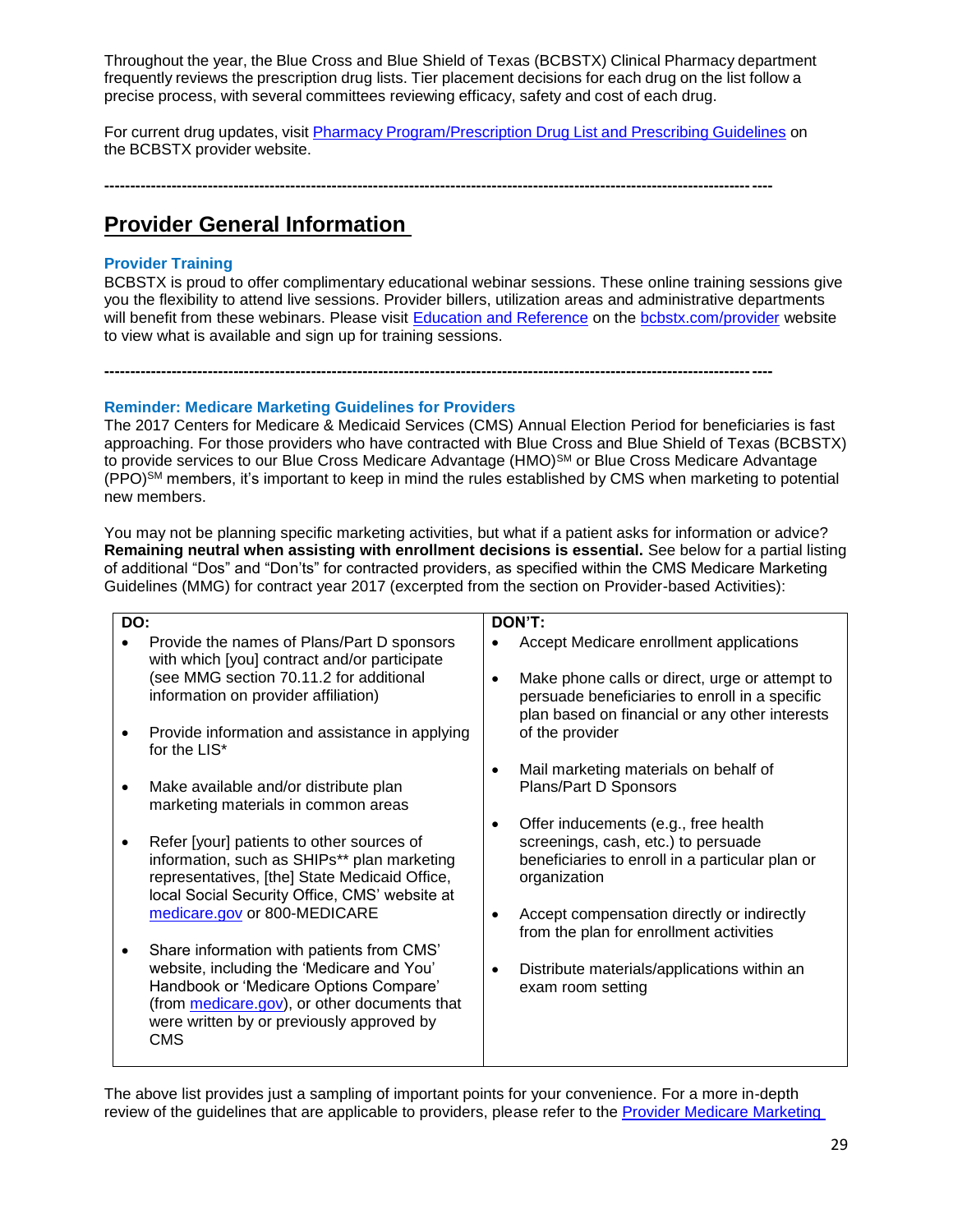[Guidelines](http://www.bcbstx.com/provider/pdf/medicare_marketing_guidelines.pdf) excerpt.

If you have questions about these guidelines or are planning marketing activities, please refer to the [Managed Care Marketing](https://www.cms.gov/Medicare/Health-Plans/ManagedCareMarketing/index.html) page on CMS' website.

\*LIS refers to low-income subsidy

\*\*SHIPs are Senior Health Insurance Assistance Programs

*This material is provided for informational purposes only and is not the provision of legal advice. If you have any legal questions with respect to CMS rules or regulations, you should seek the advice of legal counsel.* 

**---------------------------------------------------------------------------------------------------------------------------------**

#### **After-hours Access Is Required**

Blue Cross and Blue Shield of Texas (BCBSTX) requires that primary care physicians, specialty care physicians, professional providers, and facility and ancillary providers provide urgent care, and emergency care or coverage for care 24 hours a day, seven days a week. Providers must have a verifiable mechanism in place, for immediate response, for directing patients to alternative after-hours care based on the urgency of the patient's need.

#### **Acceptable after-hours access mechanisms may include:**

- An answering service that offers to call or page the physician or on-call physician;
- a recorded message that directs the patient to call the answering service and the phone number is provided; or
- a recorded message that directs the patient to call or page the physician or on-call physician and the phone number is provided.

For more detail, please refer to the provider [manuals](http://www.pages02.net/hcscnosuppression/nlt_br_providers_june_2016_b_ok_060116_in_every_issue/LPT.url?kn=900476&vs=YTVjNjZjMzUtOGRhNi00MDUwLWI1MDAtYTg0NTI3M2JkZmUxOzA6ODk5OTgwMToyMjY0ODg5MjYwNzo5NDAwOTQyMjQ6OTQwMDk0MjI0OwS2) for **Blue Choice PPO**SM **Physician, Professional Provider and Facility and Ancillary Provider Manual** (Section B) and Blue Essential ( formerly known as **HMO Blue Texas**SM**),Blue Advantage HMO**SM**, Blue Premier Physician, Professional Provider, Facility and Ancillary Provider Manual** (Section B) available in the Education & Reference section of our provider website. Click on the "Manual" link (note, a password is required).

**---------------------------------------------------------------------------------------------------------------------------------**

#### **Medical Record Requests: Include Our Letter as Your Cover Sheet**

When you receive a letter from Blue Cross and Blue Shield of Texas (BCBSTX) requesting additional information, such as medical records or certificates of medical necessity, please utilize the letter as a cover sheet when sending the requested information to us.

This letter contains a barcode in the upper right corner to help ensure that the information you send is matched directly to the appropriate file and/or claim. Do not submit a Claim Review form in addition to the letter, as this could delay the review process.

Thank you for your cooperation!

# **Quest Diagnostics, Inc., Is the Exclusive HMO and Preferred Statewide PPO Clinical Reference Lab Provider**

**---------------------------------------------------------------------------------------------------------------------------------**

Quest Diagnostics, Inc., is the **exclusive** outpatient clinical reference laboratory provider for Blue Essentials<sup>sM</sup> (formerly known as HMO Blue Texas<sup>sM)</sup> members and Blue Advantage HMO<sup>sM</sup> subscribers\* and the *preferred statewide* outpatient clinical reference laboratory provider for Blue Cross and Blue Shield of Texas (BCBSTX) Blue Choice PPO<sup>SM</sup> subscribers. This arrangement excludes lab services provided during emergency room visits, inpatient admissions and outpatient day surgeries (hospital and free-standing ambulatory surgery centers).

#### **Quest Diagnostics Offers:**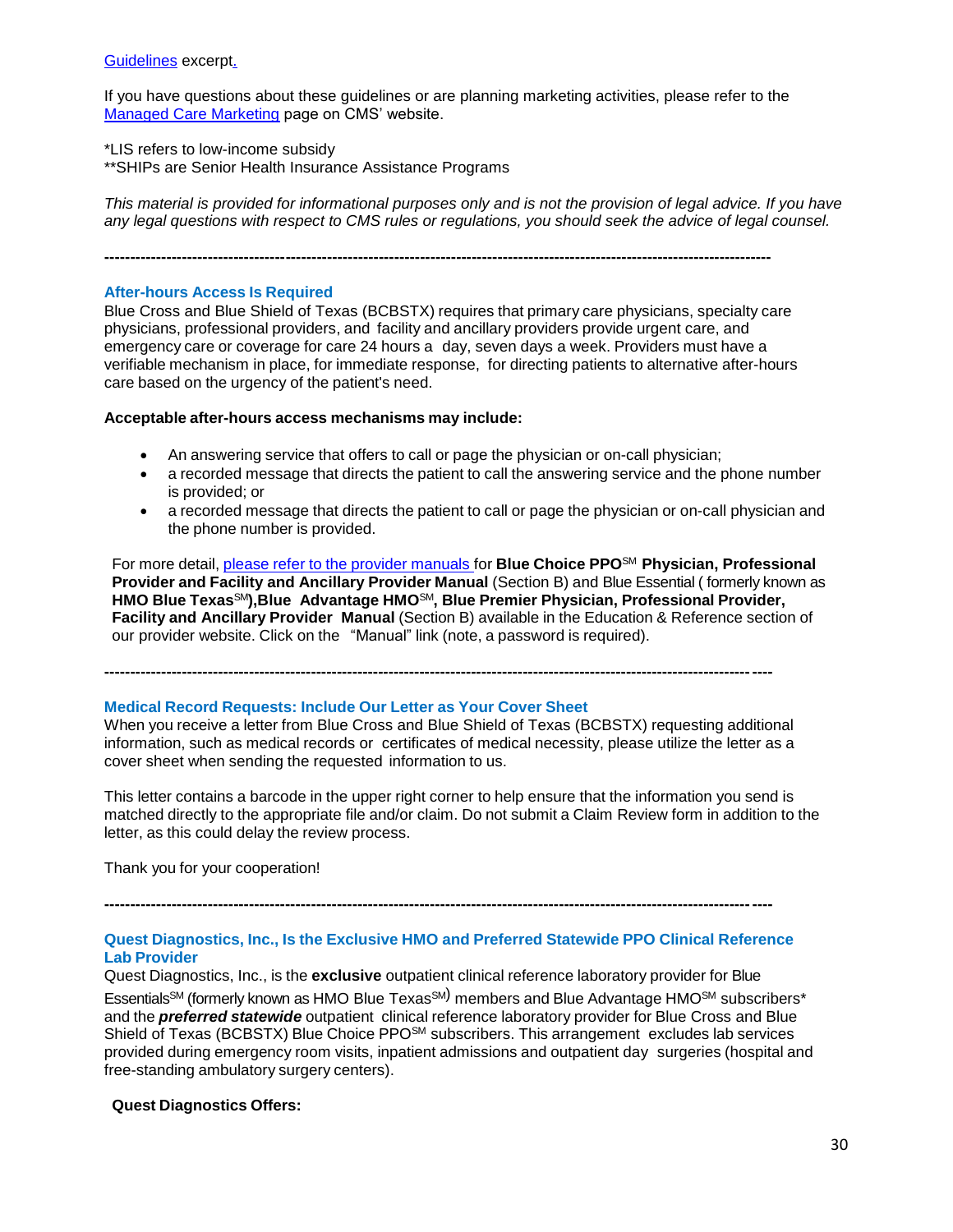- On-line scheduling for Quest Diagnostics' Patient Service Center (PSC) locations. To schedule a patient PSC appointment, log onto [QuestDiagnostics.com/patient](http://www.pages02.net/hcscnosuppression/nlt_br_providers_june_2016_b_ok_060116_in_every_issue/LPT.url?kn=900481&vs=YTVjNjZjMzUtOGRhNi00MDUwLWI1MDAtYTg0NTI3M2JkZmUxOzA6ODk5OTgwMToyMjY0ODg5MjYwNzo5NDAwOTQyMjQ6OTQwMDk0MjI0OwS2) or call **888-277-8772**.
- Convenient patient access to more than 195 patient service locations.
- 24/7 access to electronic lab orders, results and other office solutions through *Care360® Labs and Meds*.

For more information about Quest Diagnostics lab testing solutions or to establish an account, contact your Quest Diagnostics Physician Representative or call **866-MY-QUEST** (866-697-8378).

For physicians, professional providers or facility and ancillary providers located in the HMO capitated lab counties, only the lab services/tests indicated on the Reimbursable Lab Services list will be reimbursed on a fee-for-service basis if performed in the physician's, professional provider's or facility or ancillary provider's office for Blue Essentials (formerly known as HMO Blue Texas) members. Please note all other lab services/tests performed in the physician's, professional provider's or facility or ancillary provider's offices will not be reimbursed. You can access the county listing and the Reimbursable Lab Services list in the General [Reimbursement Information](http://www.pages02.net/hcscnosuppression/nlt_br_providers_june_2016_b_ok_060116_in_every_issue/LPT.url?kn=900482&vs=YTVjNjZjMzUtOGRhNi00MDUwLWI1MDAtYTg0NTI3M2JkZmUxOzA6ODk5OTgwMToyMjY0ODg5MjYwNzo5NDAwOTQyMjQ6OTQwMDk0MjI0OwS2) section located under the Standards and Requirements tab.

*\*Note: Physicians, professional providers or facility and ancillary providers who are contracted/affiliated with a capitated IPA/medical group and physicians, professional providers or facility or ancillary providers who are not part of a capitated IPA/medical group but who provide services to a member/subscriber whose PCP is a member of a capitated IPA/medical group must contact the applicable IPA/medical group for instructions regarding outpatient laboratory services.*

#### **Medical Policy Disclosure**

New or revised medical policies, when approved, will be posted on the Blue Cross and Blue Shield of Texas (BCBSTX) provider website on the 1st or 15th day of each month. Those medical policies requiring disclosure will become effective 90 days from the posting date. Medical policies that do not require disclosure will become effective 15 days after the posting date. The specific effective date will be noted for each medical policy that is posted.

To view active and pending medical policies go to [bcbstx.com/provider](http://www.pages02.net/hcscnosuppression/nlt_br_providers_june_2016_b_ok_060116_in_every_issue/LPT.url?kn=900483&vs=YTVjNjZjMzUtOGRhNi00MDUwLWI1MDAtYTg0NTI3M2JkZmUxOzA6ODk5OTgwMToyMjY0ODg5MjYwNzo5NDAwOTQyMjQ6OTQwMDk0MjI0OwS2) and click on the Standards & Requirements tab, then click on the Medical [Policies](http://www.medicalpolicy.hcsc.net/medicalpolicy/disclaimer?corpEntCd=TX1) offering. After reading and agreeing to the disclaimer, you will then have access to active and pending medical policies.

**---------------------------------------------------------------------------------------------------------------------------------**

**---------------------------------------------------------------------------------------------------------------------------------**

#### **Draft Medical Policy Review**

In an effort to streamline the medical policy review process, you can view draft medical policies on the Blue Cross and Blue Shield of Texas (BCBSTX) provider website and provide your feedback online. If there are any draft medical policies to review, these documents will be made available for your review around the 1st and the 15th of each month with a review period of approximately two weeks.

To view draft [medical](http://www.pages02.net/hcscnosuppression/nlt_br_providers_june_2016_b_ok_060116_in_every_issue/LPT.url?kn=900484&vs=YTVjNjZjMzUtOGRhNi00MDUwLWI1MDAtYTg0NTI3M2JkZmUxOzA6ODk5OTgwMToyMjY0ODg5MjYwNzo5NDAwOTQyMjQ6OTQwMDk0MjI0OwS2) policies go to our provider website and click on the Standards & Requirements tab, then click on the Medical Policies offering. After reading and agreeing to the disclaimer, you will then have access to view any draft medical policies, if available.

**---------------------------------------------------------------------------------------------------------------------------------**

#### **No Additional Medical Records Needed**

Physicians, professional providers or facility or ancillary provider who have received an approved predetermination (which establishes medical necessity of a service) or have obtained a radiology quality initiative (RQI) from AIM Specialty Health need not submit additional medical records to Blue Cross and Blue Shield of Texas (BCBSTX). In the event that additional medical records are needed to process a claim on file, BCBSTX will request additional medical records at that time.

Predetermination does not guarantee payment. All payments are subject to determination of the insured person's eligibility, payment of required deductibles, copayments and coinsurance amounts, eligibility of charges as covered expenses, application of the exclusions and limitations, and other provisions of the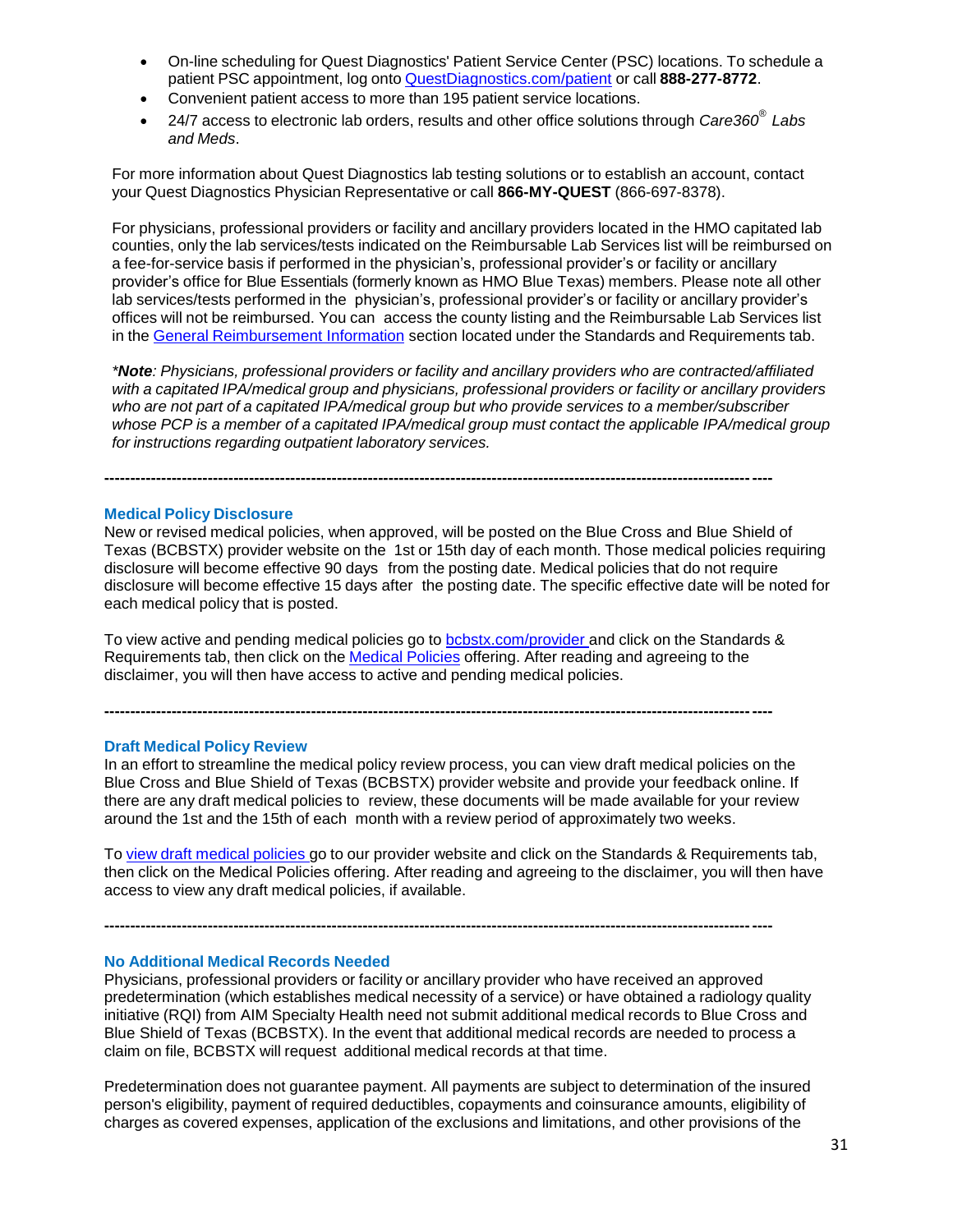# **Rights and Responsibilities**

# **Blue Choice PPOSM Subscribers/Blue Advantage HMOSM Member Rights and Responsibilities**

**---------------------------------------------------------------------------------------------------------------------------------**

As a provider for Blue Cross and Blue Shield of Texas (BCBSTX), you are obligated to be aware of subscribers'/members' rights and informed of subscribers' responsibilities. Our health plan subscribers/members may refer to their benefit booklet for a listing of their rights and responsibilities, which are also included below; you can also access these documents on our website at **bcbstx.com**.

| Rights                                                                                                                                                                                                                                                                                                                               | <b>Responsibilities</b>                                                                                                                          |
|--------------------------------------------------------------------------------------------------------------------------------------------------------------------------------------------------------------------------------------------------------------------------------------------------------------------------------------|--------------------------------------------------------------------------------------------------------------------------------------------------|
| Subscriber(s)/Member(s)                                                                                                                                                                                                                                                                                                              | Subscriber(s)/Member(s)                                                                                                                          |
| You have the right to:                                                                                                                                                                                                                                                                                                               | You have the responsibility to:                                                                                                                  |
| Receive information about<br>the organization, its services,<br>its practitioners and<br>providers and subscribers'<br>rights and responsibilities.<br>Make recommendations<br>regarding the organization's<br>subscribers' rights and<br>responsibilities policy.                                                                   | Provide, to the extent<br>possible, information that your<br>health benefit plan and<br>practitioner/provider need, in<br>order to provide care. |
| Participate with practitioners<br>in making decisions about<br>your health care.                                                                                                                                                                                                                                                     | Follow the plans and<br>instructions for care you have<br>agreed to with your<br>practitioner.                                                   |
| Be treated with respect and<br>recognition of your dignity<br>and your right to privacy.<br>A candid discussion of<br>appropriate or medically<br>necessary treatment options<br>for your condition, regardless<br>of cost or benefit coverage.<br>Voice complaints or appeals<br>about the organization or the<br>care it provides. | Understand your health<br>problems and participate in<br>the development of mutually<br>agreed upon treatment goals,<br>to the degree possible.  |

# **Member Rights – You Have the Right to:**

- Receive information about the organization, its services, its practitioners and providers and members' rights and responsibilities.
- Make recommendations regarding the organization's members' rights and responsibilities policy.
- Participate with practitioners in making decisions about your health care.
- Be treated with respect and recognition of your dignity and your right to privacy.
- A candid discussion of appropriate or medically necessary treatment options for your condition, regardless of cost or benefit coverage.
- Voice complaints or appeals about the organization or the care it provides.

# **Member Rights – You Have the Responsibility to:**

- Meet all eligibility requirements of your employer and the Health Maintenance Organization (HMO).
- Identify yourself as an HMO member by presenting your ID card and pay the copayment at the time of service for network benefits.